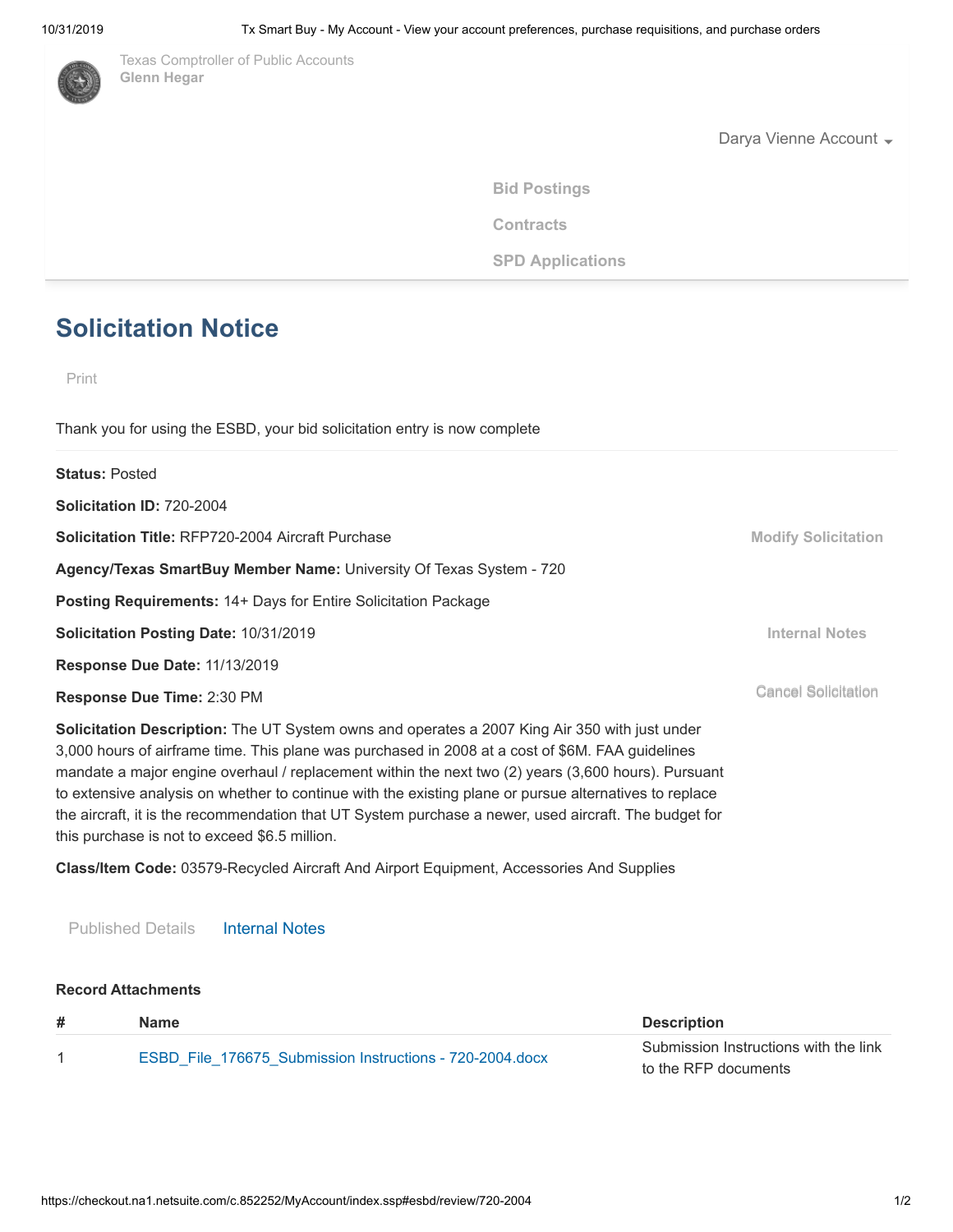

Texas Comptroller of Public Accounts **Glenn Hegar**

- [Home](http://comptroller.texas.gov/)
- [Contact Us](http://comptroller.texas.gov/about/contact/)

### **POLICIES**

- [Privacy and Security Policy](https://comptroller.texas.gov/about/policies/privacy.php)
- [Accessibility Policy](https://comptroller.texas.gov/about/policies/accessibility.php)
- [Link Policy](https://comptroller.texas.gov/about/policies/links.php)
- [Texas.gov](http://texas.gov/)
- [Search from the Texas State Library](https://www.tsl.texas.gov/trail/index.html)
- [Texas Homeland Security](http://www.dhs.gov/geography/texas)
- [Texas Veterans Portal](https://veterans.portal.texas.gov/)
- [Public Information Act](https://comptroller.texas.gov/about/policies/public-information-act.php)
- [Texas Secretary of State](http://www.sos.state.tx.us/)
- HB855 Browser Statement

## **OTHER STATE SITES**

- [texas.gov](https://www.texas.gov/)
- [Texas Records and Information Locator \(TRAIL\)](http://www.tsl.state.tx.us/trail/)
- [State Link Policy](http://publishingext.dir.texas.gov/portal/internal/resources/DocumentLibrary/State%20Website%20Linking%20and%20Privacy%20Policy.pdf)
- [Texas Veterans Portal](http://veterans.portal.texas.gov/)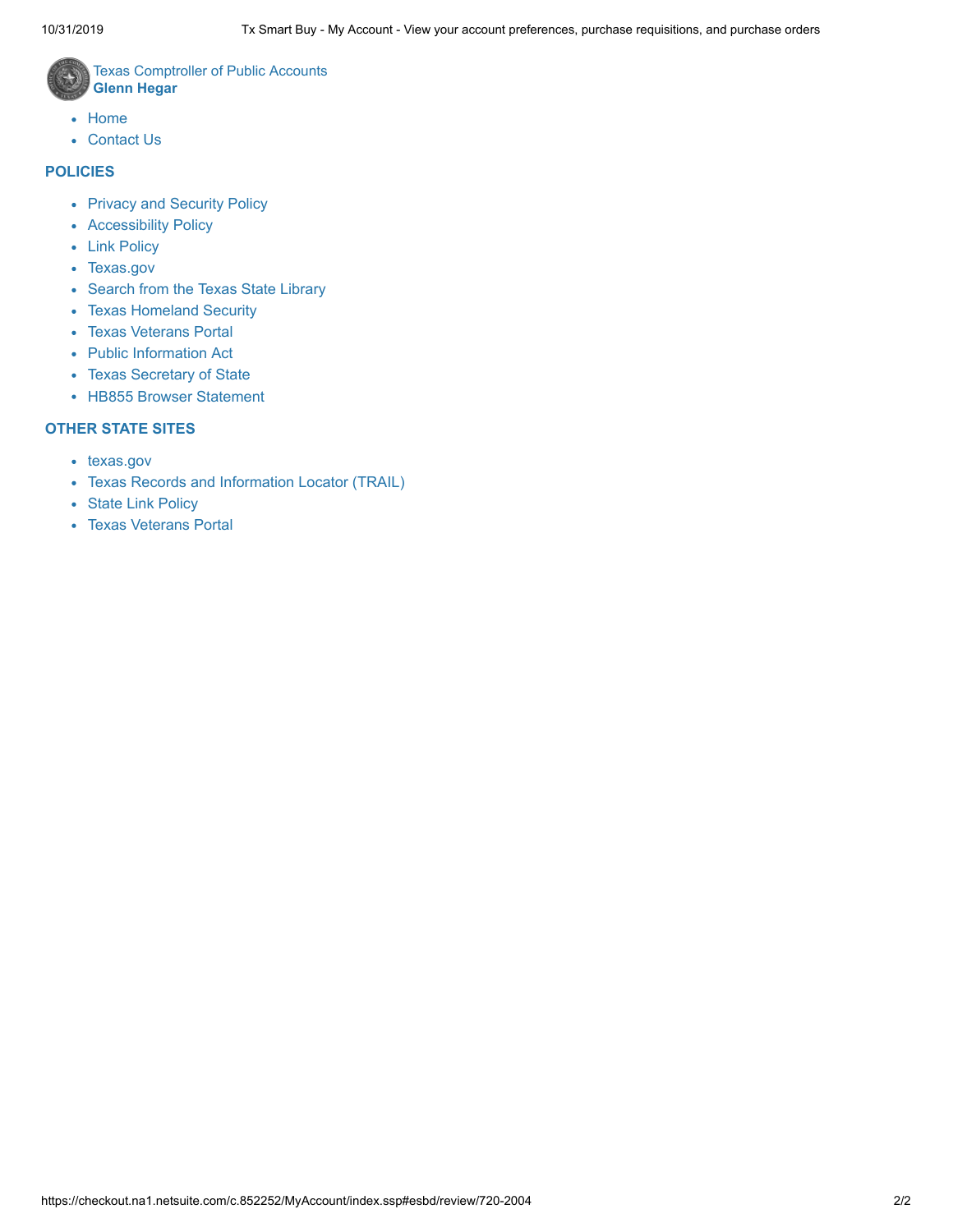

# **REQUEST FOR PROPOSAL**

# **RFP No. 720-2004 AIRCRAFT PURCHASE**

**Proposal Submittal Deadline: Wednesday, November 13th, 2019 at 2:30 PM CST**

The University of Texas System

Prepared By: Darya Vienne The University of Texas System 210 West 7th Street Austin, Texas 78701-2982 dvienne@utsystem.edu October 31st, 2019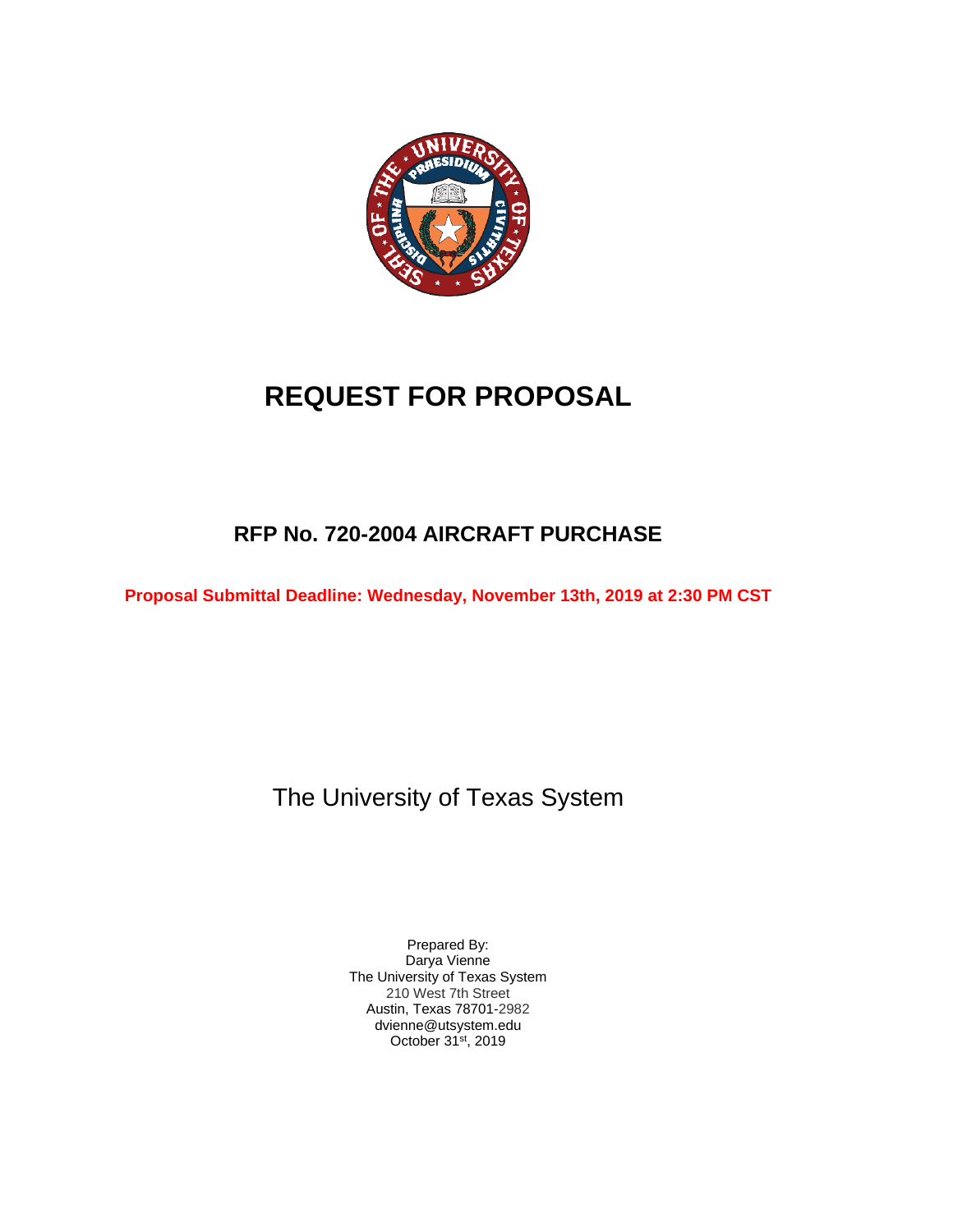## **REQUEST FOR PROPOSAL**

## **TABLE OF CONTENTS**

**Attachments:**

**APPENDIX ONE: PROPOSAL REQUIREMENTS**

**APPENDIX TWO: SAMPLE AGREEMENT**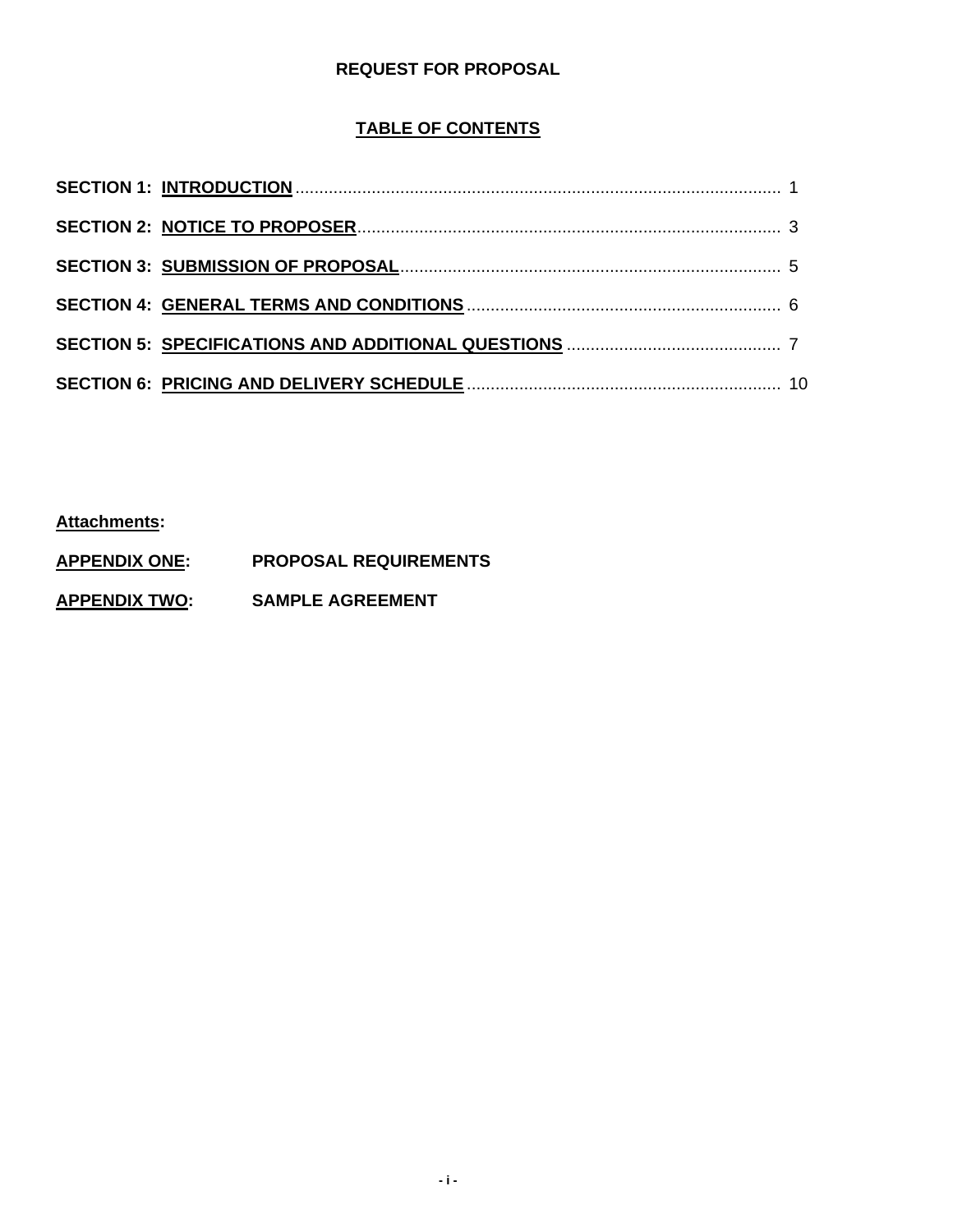## **INTRODUCTION**

## **1.1 Description of The University of Texas System**

For more than 130 years, The University of Texas System has been committed to improving the lives of Texans and people all over the world through education, research and health care.

The University of Texas System is one of the nation's largest systems of higher education, with [14 institutions](https://www.utsystem.edu/institutions) that educate more than 230,000 students. Each year, UT institutions award more than one-third of all undergraduate degrees in Texas and almost two-thirds of all health professional degrees. With about 20,000 faculty – including Nobel laureates – and more than 80,000 health care professionals, researchers, student advisors and support staff, the UT System is one of the largest employers in the state.

Life-changing research and invention of new technologies at UT institutions places the UT System among the [top 10 "World's Most Innovative Universities,"](https://www.utsystem.edu/news/2017/09/28/ut-system-among-top-10-most-innovative-universities-world) according to Reuters. The UT System [ranks eighth in the nation in patent applications,](https://www.utsystem.edu/news/2017/06/07/ut-system-ranks-8th-globally-most-us-patents-granted-2016) and because of the high caliber of scientific research conducted at UT institutions, the UT System is ranked No. 1 in Texas and No. 3 in the nation in federal research expenditures.

In addition, the UT System is home to three of the nation's National Cancer Institute Cancer Centers – UT MD Anderson, UT Southwestern and UT Health Science Center-San Antonio – which must meet rigorous criteria for world-class programs in cancer research. And the UT System is the only System in the country to have four Clinical and Translational Science Awards (CTSA) from the National Institutes of Health.

Transformational initiatives implemented over the past several years have cemented UT as a national leader in higher education, including the expansion of educational opportunities in South Texas with the opening of The University of Texas Rio Grande Valley in 2015. And UT was the only system of higher education in the nation that established not one, but two new medical schools in 2016 at The University of Texas at Austin and UT Rio Grande Valley.

The University of Texas institutions are setting the standard for excellence in higher education and will continue to do so thanks to our generous donors and the leadership of the [Chancellor,](https://www.utsystem.edu/chancellor) [Board of Regents](https://www.utsystem.edu/regents) and [UT presidents.](https://www.utsystem.edu/institutions)

## **1.2 Background and Special Circumstances**

The UT System owns and operates a 2007 King Air 350 with just under 3,000 hours of airframe time.

This plane was purchased in 2008 at a cost of \$6M.

FAA guidelines mandate a major engine overhaul / replacement within the next two (2) years (3,600 hours).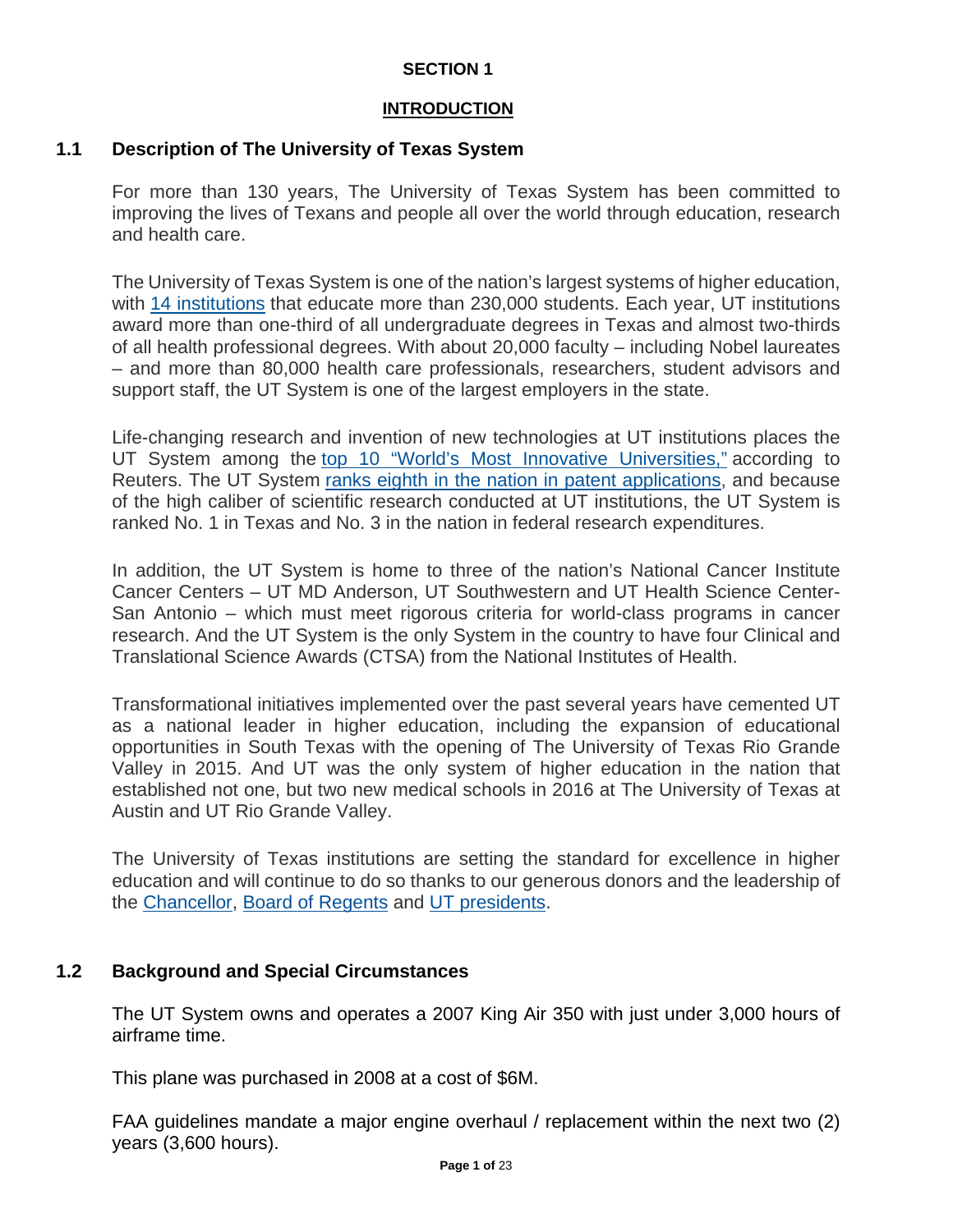Pursuant to extensive analysis on whether to continue with the existing plane or pursue alternatives to replace the aircraft, it is the recommendation that UT System purchase a newer, used aircraft.

*The budget for this purchase is not to exceed \$6.5 million.*

## **1.3 Objective of Request for Proposal**

The University of Texas System is soliciting proposals in response to this Request for Proposal No.720-2004 (this "**RFP**"), from qualified vendors to procure an aircraft (the "**Purchase**") more specifically described in **Section 5** of this RFP.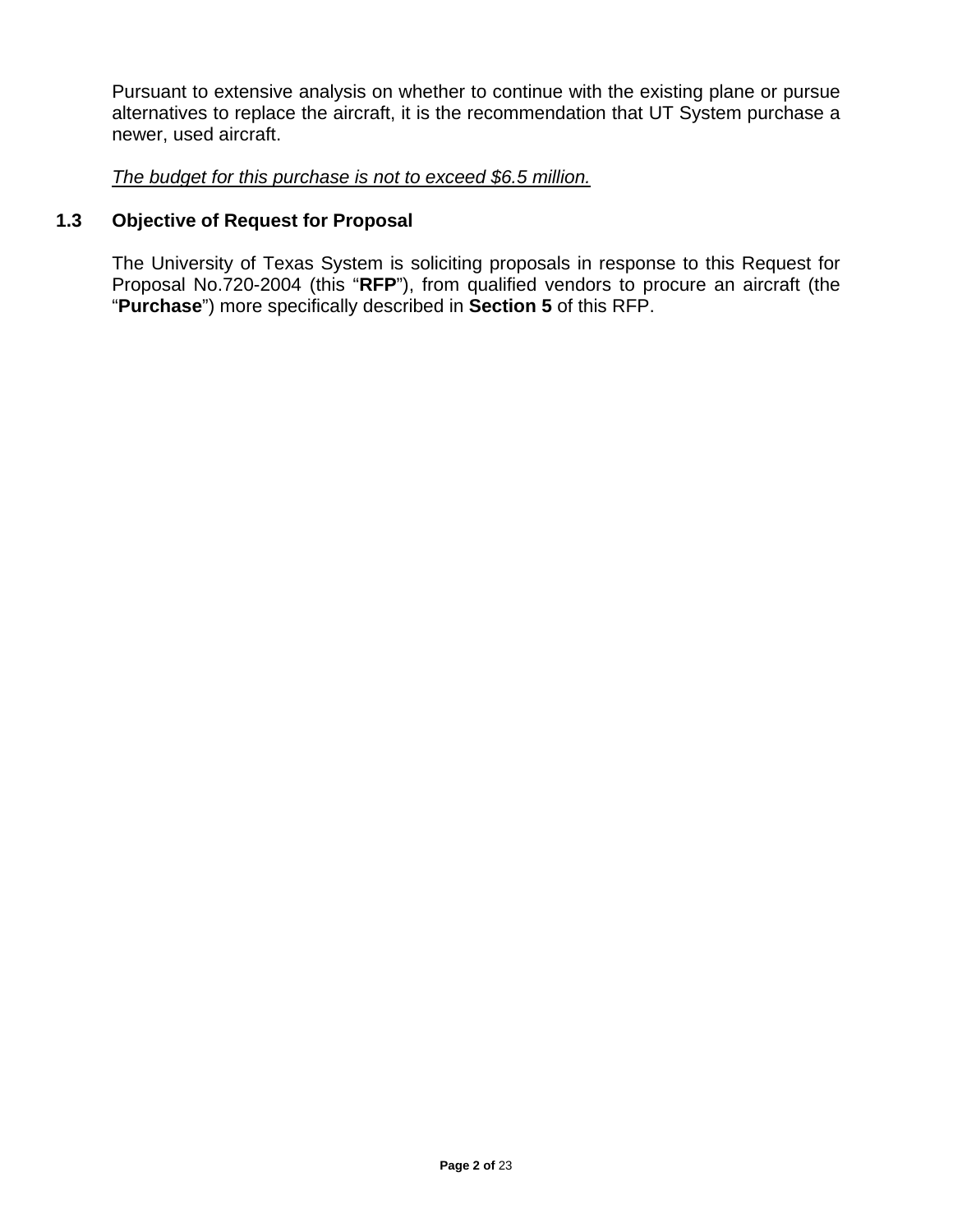## **NOTICE TO PROPOSER**

## **2.1 Submittal Deadline**

University will accept proposals submitted in response to this RFP until 2:30 p.m., Central Standard Time ("**CST**") on Wednesday, November 13th, 2019 (the "**Submittal Deadline**").

### **2.3 Criteria for Selection**

The successful Proposer, if any, selected by University through this RFP will be the Proposer that submits a proposal on or before the Submittal Deadline that is the most advantageous to University. The successful Proposer is referred to as "**Contractor**."

Proposer is encouraged to propose terms and conditions offering the maximum benefit to University in terms of (1) service, (2) total overall cost, and (3) project management expertise.

The evaluation of proposals and the selection of Contractor will be based on the information provided in the proposal. University may consider additional information if University determines the information is relevant.

Criteria to be considered by University in evaluating proposals and selecting Contractor, will be these factors:

2.3.1 Threshold Criteria Not Scored

- A. Ability of University to comply with laws regarding Historically Underutilized Businesses; and
- B. Ability of University to comply with laws regarding purchases from persons with disabilities.

### 2.3.2 Scored Criteria

- A. Purchase Price (30%);
- B. Specification Sheet (70%).

### **2.4 Key Events Schedule**

| <b>Issuance of RFP</b>                                              | October 31 <sup>st</sup> , 2019                             |
|---------------------------------------------------------------------|-------------------------------------------------------------|
| Deadline for Questions / Concerns<br>(ref. Section 2.2 of this RFP) | 2:30 p.m. CST on Wednesday, November 6 <sup>th</sup> , 2019 |
| <b>Submittal Deadline</b><br>(ref. Section 2.1 of this RFP)         | $2:30$ p.m. CST on<br>Wednesday, November 13th, 2019        |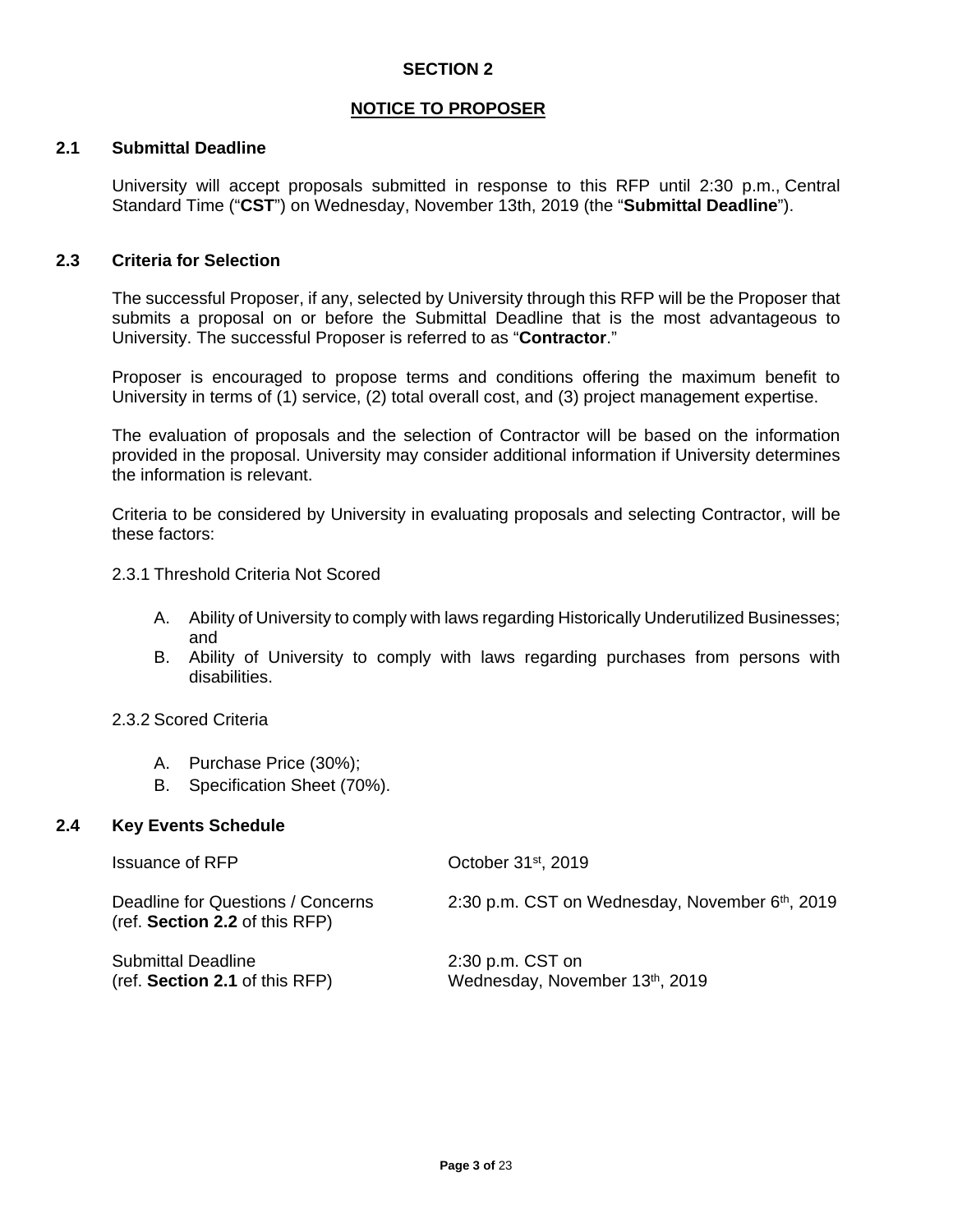## **2.5 Historically Underutilized Businesses**

- 2.5.1 All agencies of the State of Texas are required to make a good faith effort to assist historically underutilized businesses (each a "**HUB**") in receiving contract awards. The goal of the HUB program is to promote full and equal business opportunity for all businesses in contracting with state agencies. Pursuant to the HUB program, if under the terms of any agreement or contractual arrangement resulting from this RFP, Contractor subcontracts any of the Services, related to the Purchase, then Contractor must make a good faith effort to utilize HUBs certified by the Procurement and Support Services Division of the Texas Comptroller of Public Accounts. Proposals that fail to comply with the requirements contained in this **Section 2.5** will constitute a material failure to comply with advertised specifications and will be rejected by University as non-responsive. Additionally, compliance with good faith effort guidelines is a condition precedent to awarding any agreement or contractual arrangement resulting from this RFP. Proposer acknowledges that, if selected by University, its obligation to make a good faith effort to utilize HUBs when subcontracting any of the Services, related to the Purchase will continue throughout the term of all agreements and contractual arrangements resulting from this RFP. Furthermore, any subcontracting of the Services, related to the Purchase by Proposer is subject to review by University to ensure compliance with the HUB program.
- 2.5.2 University has reviewed this RFP in accordance with 34 *[Texas Administrative Code](http://texreg.sos.state.tx.us/public/readtac$ext.TacPage?sl=R&app=9&p_dir=&p_rloc=&p_tloc=&p_ploc=&pg=1&p_tac=&ti=34&pt=1&ch=20&rl=285)* (**TAC**) [§20.285,](http://texreg.sos.state.tx.us/public/readtac$ext.TacPage?sl=R&app=9&p_dir=&p_rloc=&p_tloc=&p_ploc=&pg=1&p_tac=&ti=34&pt=1&ch=20&rl=285) and has determined that subcontracting opportunities are not probable under this RFP.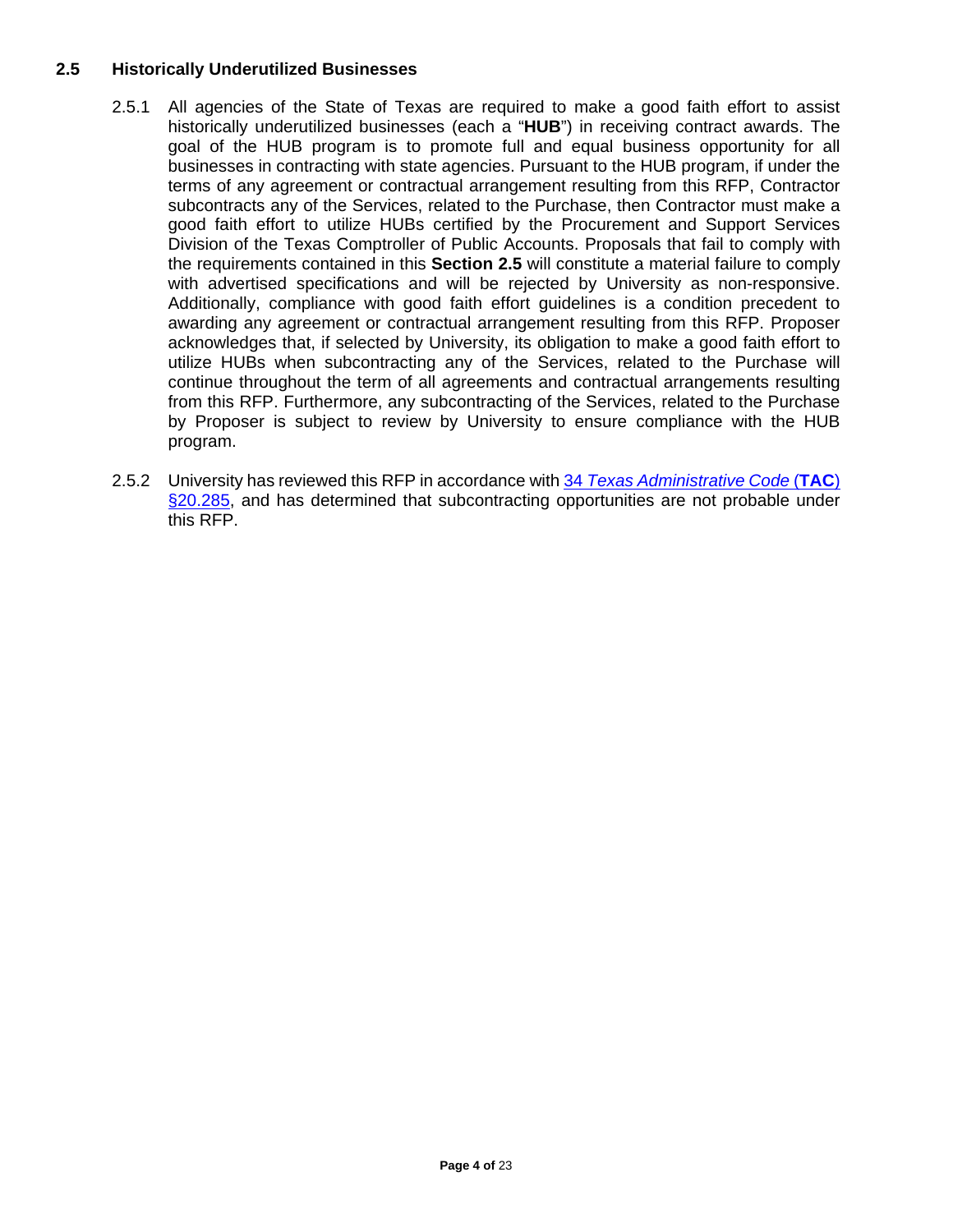### **SUBMISSION OF PROPOSAL**

### **3.1 Proposal Validity Period**

Each proposal must state that it will remain valid for University's acceptance for a minimum of one hundred and twenty (120) days after the Submittal Deadline, to allow time for evaluation, selection, and any unforeseen delays.

## **3.2 Terms and Conditions**

- 3.2.1 Proposer must comply with the requirements and specifications contained in this RFP, including the Agreement (ref. **APPENDIX TWO**), the Notice to Proposer (ref. **Section 2** of this RFP), Proposal Requirements (ref. **APPENDIX ONE**) and the Specifications and Additional Questions (ref. **Section 5** of this RFP). If there is a conflict among the provisions in this RFP, the provision requiring Proposer to supply the better quality or greater quantity of services will prevail, or if such conflict does not involve quality or quantity, then interpretation will be in the following order of precedence:
	- 3.2.1.1. Specifications and Additional Questions (ref. **Section 5** of this RFP);
	- 3.2.1.2. Agreement (ref. **Section 4** and **APPENDIX TWO**);
	- 3.2.1.3. Proposal Requirements (ref. **APPENDIX ONE**);
	- 3.2.1.4. Notice to Proposers (ref. **Section 2** of this RFP).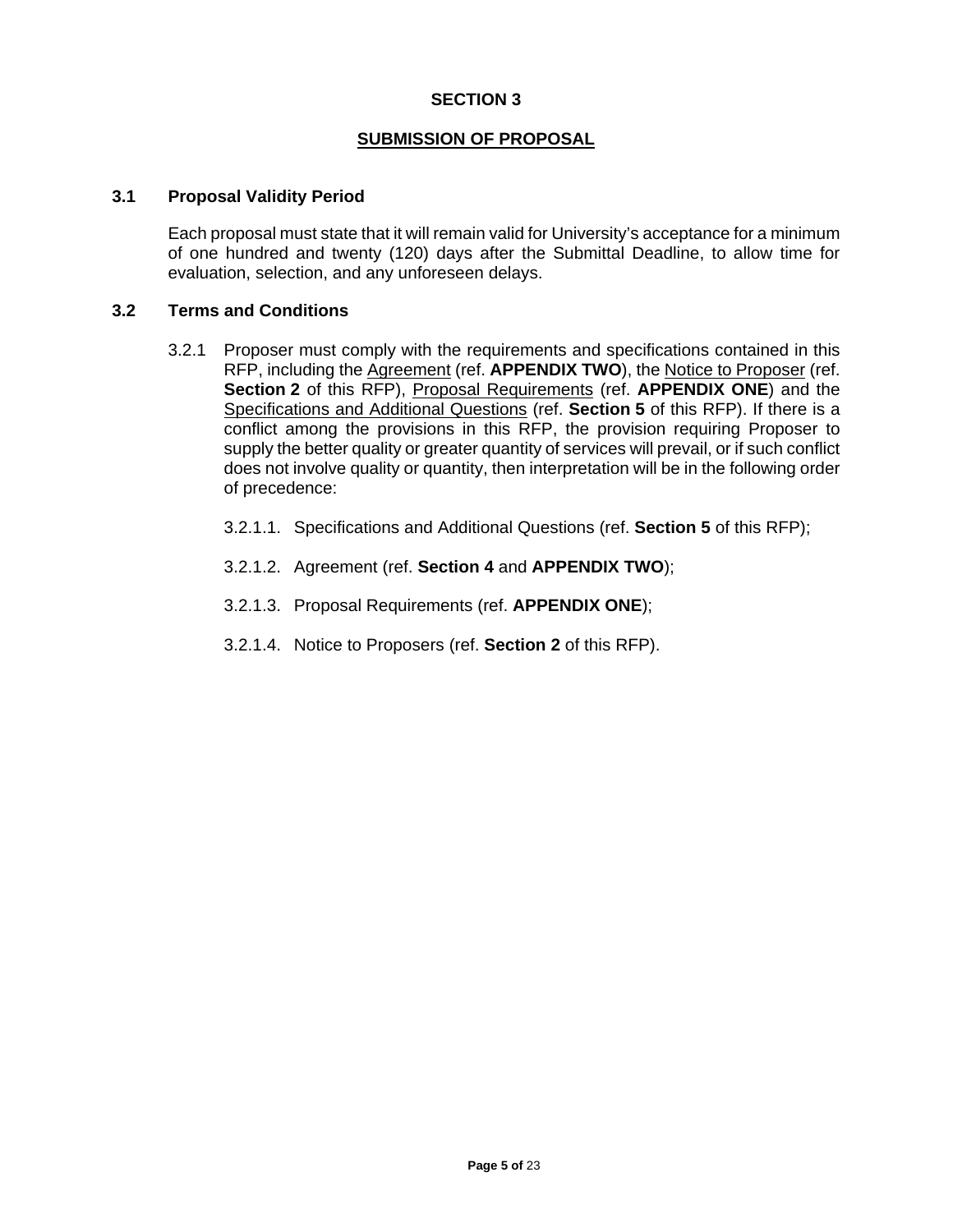### **GENERAL TERMS AND CONDITIONS**

The terms and conditions contained in the attached Agreement (ref. **APPENDIX TWO**) or, in the sole discretion of University, terms and conditions substantially similar to those contained in the Agreement, will constitute and govern any agreement that results from this RFP. If Proposer takes exception to any terms or conditions set forth in the Agreement, Proposer will submit redlined **APPENDIX TWO** as part of its proposal in accordance with **Section 5.3.1** of this RFP. Proposer's exceptions will be reviewed by University and may result in disqualification of Proposer's proposal as non-responsive to this RFP. If Proposer's exceptions do not result in disqualification of Proposer's proposal, then University may consider Proposer's exceptions when University evaluates the Proposer's proposal.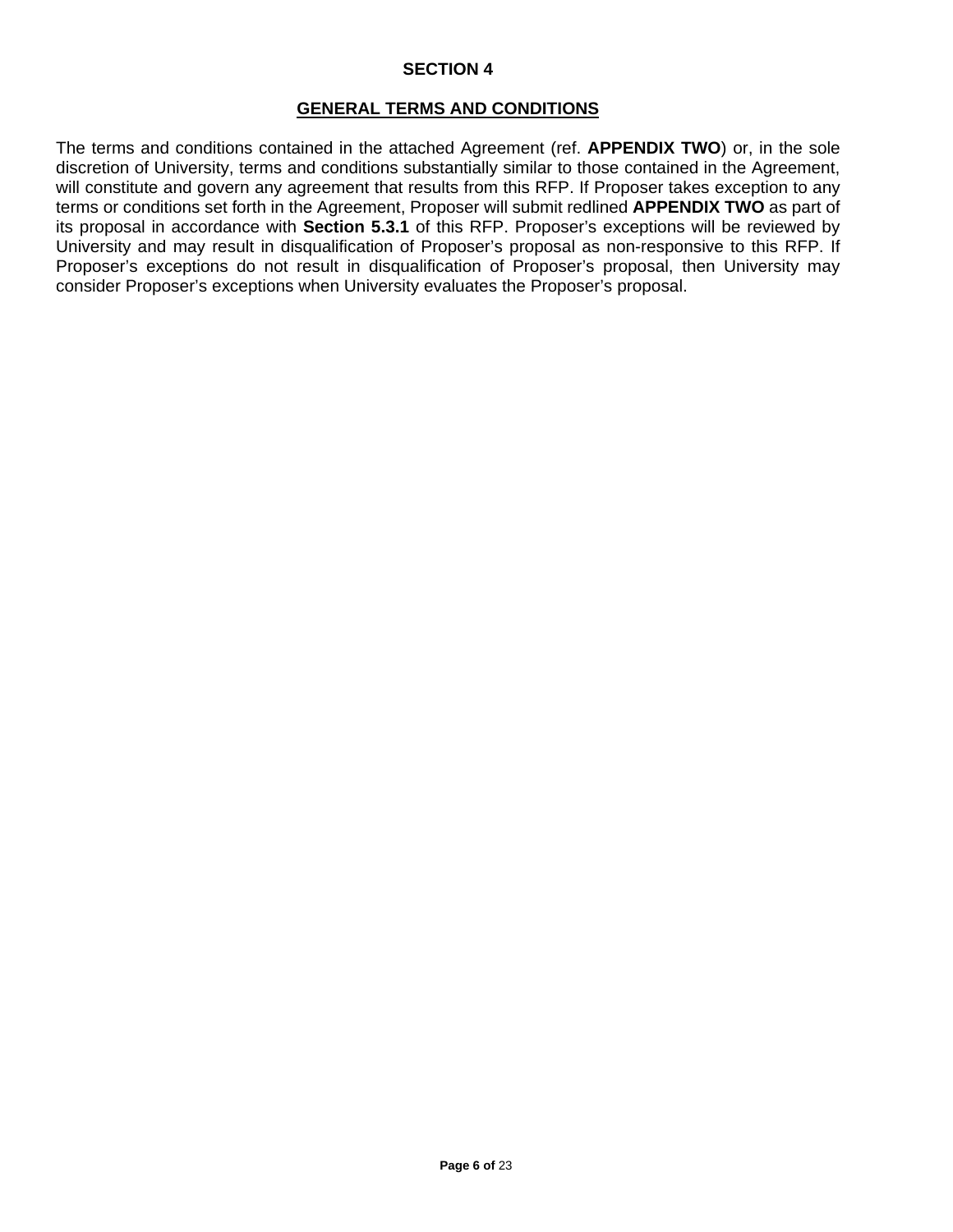## **SPECIFICATIONS AND ADDITIONAL QUESTIONS**

## **5.1 General**

The minimum requirements and the specifications for the Purchase, as well as certain requests for information to be provided by Proposer as part of its proposal, are set forth below. As indicated in **Section 2.3** of this RFP, the successful Proposer is referred to as the "**Contractor**."

**Contract Term:** University intends to enter into an agreement with the Contractor to complete the Purchase for an initial six (6) months base term, with the option to renew for one (1) additional six 6) months renewal period, upon mutual written agreement of both parties.

**Approval by the Board of Regents:** No Agreement resulting from this RFP will be effective for amounts exceeding one million dollars (\$1,000,000) until approved by the Board of Regents of The University of Texas System.

### **5.2 Requirements**

Each Proposal must include information that clearly indicates that Proposer meets the following qualification requirements:

**Hours:** less than 3,000 hours **Range:** minimum 1,600 nautical miles **Seating:** 9 passenger seats **Interior:** good condition; Wi-Fi

### **5.3 Additional Information**

Proposer must submit the following information as part of Proposer's proposal:

- 5.3.1 If Proposer takes exception to any terms or conditions set forth in the Agreement (ref. **APPENDIX TWO**), Proposer must redline **APPENDIX TWO** and include **APPENDIX TWO** as part of its Proposal. If Proposer agrees with terms or conditions set forth in the **APPENDIX TWO**, Proposer will submit a written statement acknowledging it.
- 5.3.2 By signing the Execution of Offer (ref. **Section 2** of **APPENDIX ONE**), Proposer agrees to comply with Certificate of Interested Parties laws (ref. §2252.908, *[Government Code](http://www.statutes.legis.state.tx.us/Docs/GV/htm/GV.2252.htm#2252.908)*) and [1 TAC §§46.1 through 46.5\)](https://www.ethics.state.tx.us/rules/adopted_Nov_2015.html#Ch46.1) as implemented by the Texas Ethics Commission ("**TEC"**), including, among other things, providing TEC and University with information required on the form promulgated by TEC and set forth in **APPENDIX THREE**. *Proposer may learn more about these disclosure requirements, including applicable exceptions and use of the TEC electronic filing system, by reviewing* §2252.908, *[Government Code,](http://www.statutes.legis.state.tx.us/Docs/GV/htm/GV.2252.htm#2252.908) and information on the TEC website at* [https://www.ethics.state.tx.us/data/forms/1295/1295.pdf.](https://www.ethics.state.tx.us/data/forms/1295/1295.pdf) **The Certificate of Interested Parties must only be submitted by Contractor upon delivery to University of a signed Agreement.**

### **5.4 Scope**

The University is seeking to use non-appropriated funds for the purchase of a reconditioned turbofan aircraft. Proposers are encouraged to submit proposals per Requirements (Section 5.2) and Relevant Factors and Preferences (Section 5.5).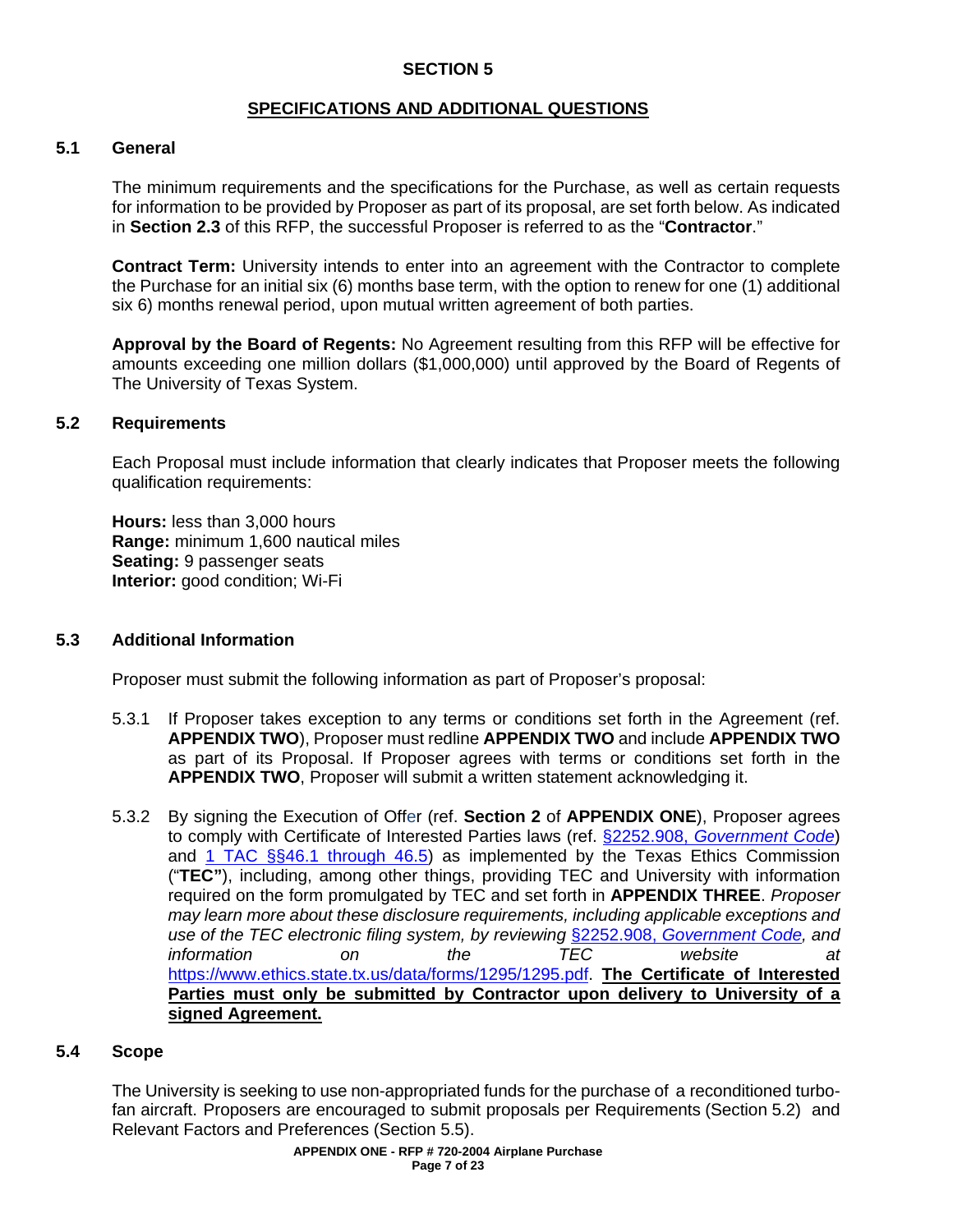## **5.5 Relevant Factors and Preferences**

Based on assessments of 11 aircraft from 3 manufacturers, the Cessna Citation XLS+ was the median aircraft when evaluating all factors. Factors included aircraft range, speed, ceiling, mission weight, seating capacity, baggage/cargo, dimensions, and annual cost of ownership. **While all the factors are important to consider, the ability to meet mission requirements with the highest safety standards were most critical.** Those relevant factors are further described below as ceiling and mission weight.

## **1. Ceiling**

The ability to avoid trip disruption and last-minute flight cancellation due to weather is an important attribute. A suitable aircraft needs the ability to fly (climb above) during icing, thunderstorms and fog (climb out/above). The business jets reviewed all have a minimum 41,000 ft ceiling, with some having a certificated maximum of 51,000 ft. The King Air 350 has a 35,000 ft. ceiling with optimal conditions. The limitation has prevented certain flights from taking off, and has resulted in others flying a much longer distance to avoid thunderstorms.

## **2. Mission Weight**

Nine (9) of the eleven (11) aircraft had a higher mission weight than the current aircraft (King Air 350). Flight delays have occurred with the King Air 350 due to issues with heat/altitude, particularly common in Texas. While the King Air 350 can hold 9 passengers, that is only under optimal conditions with a limited range. The range decreases with each additional passenger, and is further reduced with imperfect weather conditions. There are range versus payload tradeoffs which must be considered for many of our missions.

UT System requires cargo space to accommodate a variety of baggage. Cargo space would need to be able to handle items such as photographic equipment and specialized police tactical equipment (including ammunition / firearms) depending on who was utilizing the aircraft. UT System's current aircraft may not always meet the cargo needs of passengers.

## **3. Inspection**

To verify that requirements have been met by the offered aircraft, University will conduct (either itself or through 3rd party) an inspection of the offered aircraft to confirm the validity of all information provided on the Specification Sheet and of the offered aircraft's log book.

4. **Avionics:** ADS-B Out equipped. Garmin or Rockwell Collins flight deck, LPV capability (WAAS), and XM Weather all preferred. **Engines:** Prefer that engines have been on an engine maintenance/monitor program.

## **5.6 Additional Questions Specific to this RFP**

## **Specification Sheet (70%)**

Proposer must submit completed Specification Sheet that provides the following information at a minimum:

- 1. Model name and year
- 2. Number Crew required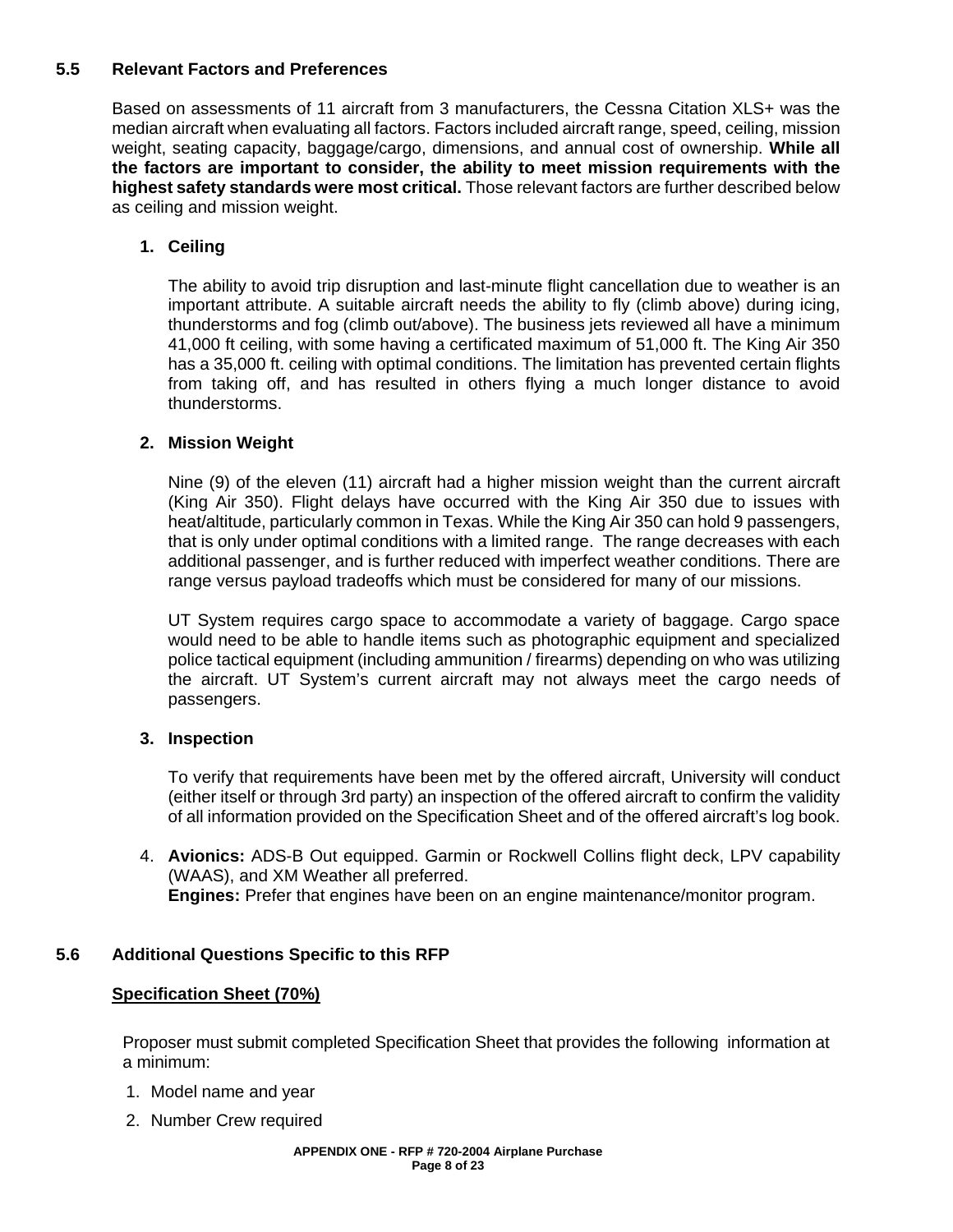- 3. Passengers Capacity
- 4. Passenger Interior dimensions
- 5. Length
- 6. Wingspan
- 7. Height
- 8. Empty weight
- 9. Useful load
- 10.Max. takeoff weight
- 11.Power plant type
- 12.Cruise speed
- 13.Range
- 14.Service ceiling
- 15.Balanced field length (max weight)
- 16.Landing distance (max weight)
- 17.Engine hours / cycle
- 18.Engine hours left until time before overhaul (TBO)
- 19.APU hours / cycles
- 20.Total aircraft hours
- 21.List of mishaps / accidents
- 22.Provide history of corrosion
- 23.Are logbooks complete?
- 24.Year interior was last redone, and description of extent
- 25.Year paint was last redone
- 26.Current location of the aircraft
- 27.Aircraft location history
- 28.Warranty. Provide all applicable warranty information.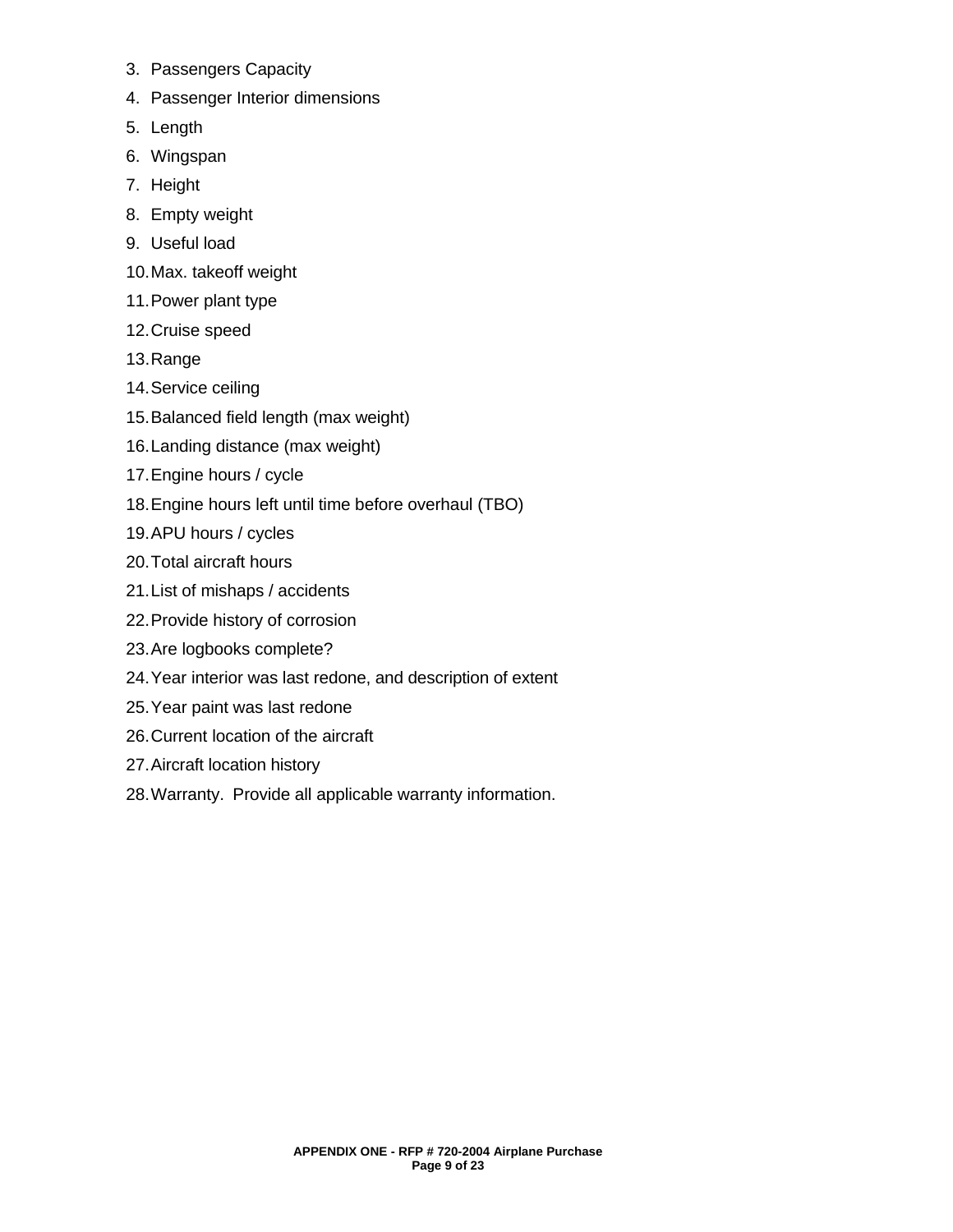## **PRICING AND DELIVERY SCHEDULE**

**Proposal of:** \_\_\_\_\_\_\_\_\_\_\_\_\_\_\_\_\_\_\_\_\_\_\_\_\_\_\_\_\_\_\_\_\_\_\_

(Proposer Company Name)

**To:** The University of Texas System

**RFP No.:** 720-2004 Aircraft Purchase

Ladies and Gentlemen:

Having carefully examined all the specifications and requirements of this RFP and any attachments thereto, the undersigned proposes to furnish the required pursuant to the above-referenced Request for Proposal upon the terms quoted (firm fixed price) below. The University will not accept proposals which include assumptions or exceptions to the specifications identified in this RFP.

## **6.1 Pricing for the Purchase (30%)**

Provide the purchase price of the aircraft offered. This price shall include all costs necessary for the complete delivery of the aircraft.

Aircraft Price  $\qquad \qquad \, \text{S}$ 

University will *not* reimburse Contractor for expenses.

### **6.2 Delivery Schedule of Events and Time Periods**

Indicate number of calendar days needed to complete the purchase and deliver aircraft from the execution of the purchase agreement:

extendar Days

## **6.3 Payment Terms**

University's standard payment terms are "net 30 days" as mandated by the *Texas Prompt Payment Act* (ref. Chapter 2251, *[Government Code](http://www.statutes.legis.state.tx.us/Docs/GV/htm/GV.2251.htm)*).

Indicate below the prompt payment discount that Proposer offers:

Prompt Payment Discount:  $\frac{1}{2}$  % days / net 30 days.

[Section 51.012,](http://www.statutes.legis.state.tx.us/Docs/ED/htm/ED.51.htm#51.012) *Education Code*, authorizes University to make payments through electronic funds transfer methods. Proposer agrees to accept payments from University through those methods, including the automated clearing house system ("**ACH**"). Proposer agrees to provide Proposer's banking information to University in writing on Proposer letterhead signed by an authorized representative of Proposer. Prior to the first payment, University will confirm Proposer's banking information. Changes to Proposer's bank information must be communicated to University in writing at least thirty (30) days before the effective date of the change and must include an IRS [Form](https://www.irs.gov/uac/about-form-w9) W-9 signed by an authorized representative of Proposer.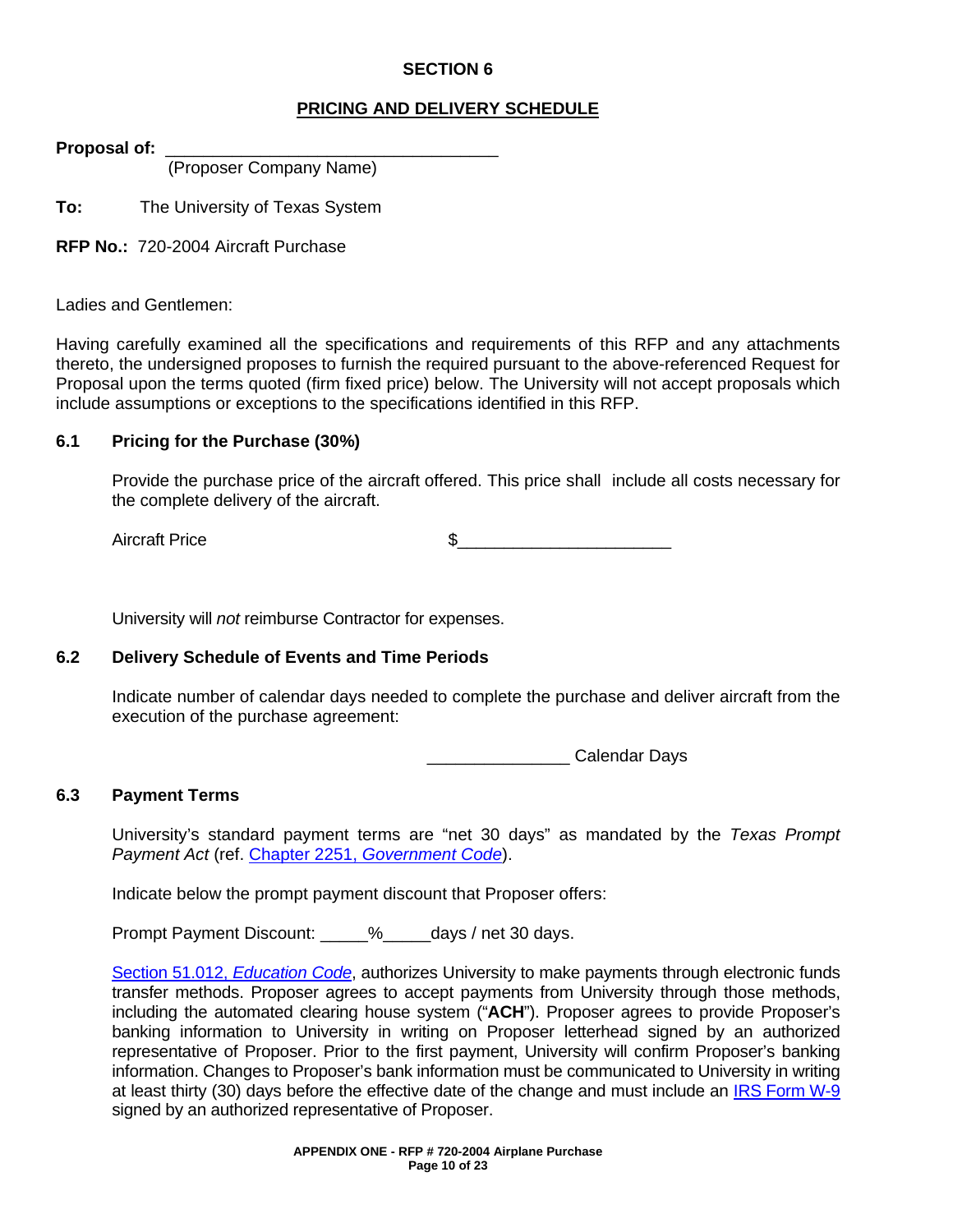University, an agency of the State of Texas, is exempt from Texas Sales & Use Tax on goods and services in accordance with [§151.309,](http://www.statutes.legis.state.tx.us/Docs/TX/htm/TX.151.htm#151.309) *Tax Code*, and [Title 34 TAC](http://texreg.sos.state.tx.us/public/readtac$ext.TacPage?sl=R&app=9&p_dir=&p_rloc=&p_tloc=&p_ploc=&pg=1&p_tac=&ti=34&pt=1&ch=3&rl=322) §3.322. Pursuant to 34 TAC [§3.322\(c\)\(4\),](http://texreg.sos.state.tx.us/public/readtac$ext.TacPage?sl=R&app=9&p_dir=&p_rloc=&p_tloc=&p_ploc=&pg=1&p_tac=&ti=34&pt=1&ch=3&rl=322) University is not required to provide a tax exemption certificate to establish its tax exempt status.

Respectfully submitted,

**Proposer:** \_\_\_\_\_\_\_\_\_\_\_\_\_\_\_\_\_\_\_\_\_\_\_\_\_\_\_\_

**By:** \_\_\_\_\_\_\_\_\_\_\_\_\_\_\_\_\_\_\_\_\_\_\_\_\_\_\_ (Authorized Signature for Proposer)

**Name:** \_\_\_\_\_\_\_\_\_\_\_\_\_\_\_\_\_\_\_\_\_\_\_\_\_

**Title:** \_\_\_\_\_\_\_\_\_\_\_\_\_\_\_\_\_\_\_\_\_\_\_\_\_\_

**Date:** \_\_\_\_\_\_\_\_\_\_\_\_\_\_\_\_\_\_\_\_\_\_\_\_\_\_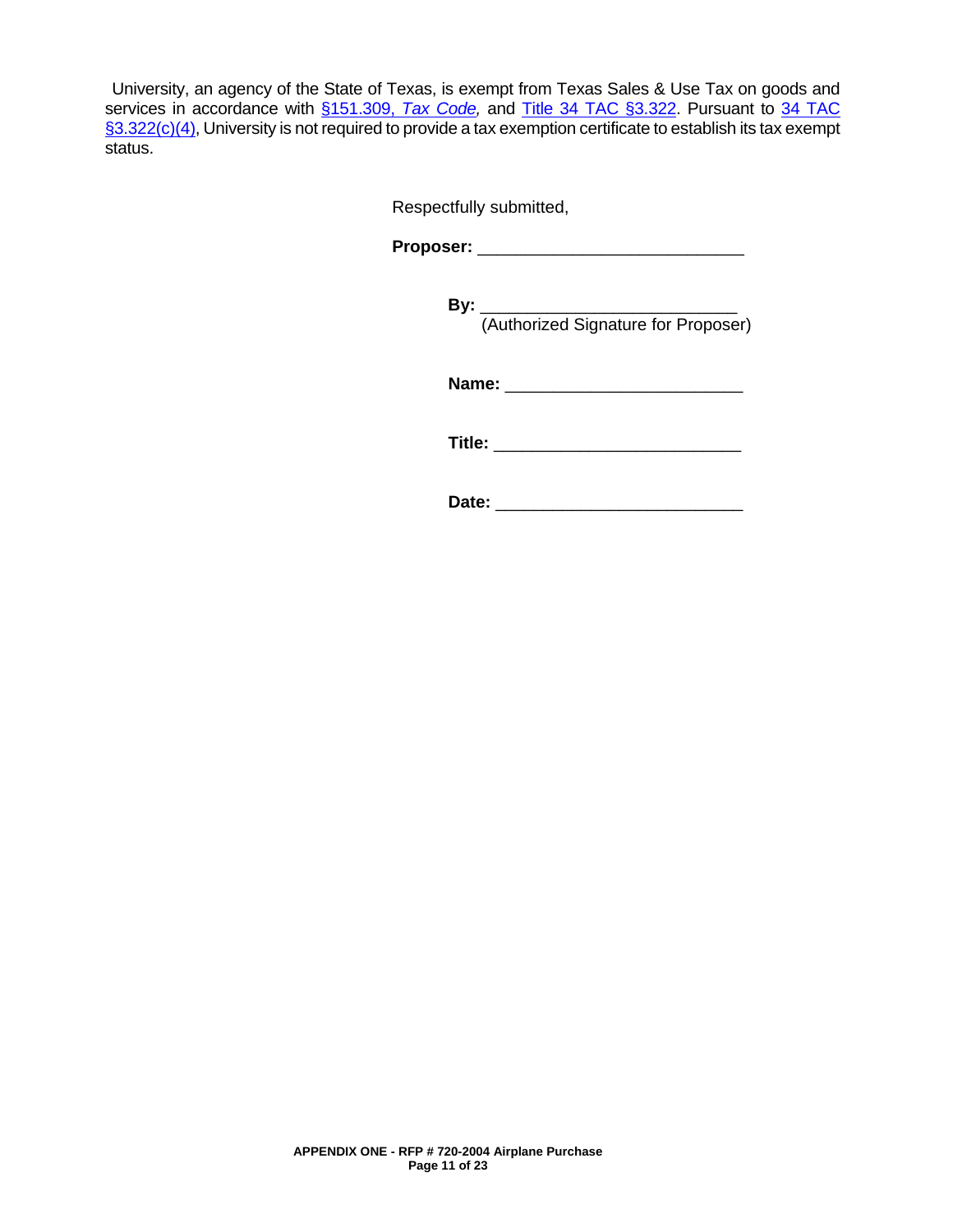## **APPENDIX ONE**

## **PROPOSAL REQUIREMENTS**

## **TABLE OF CONTENTS**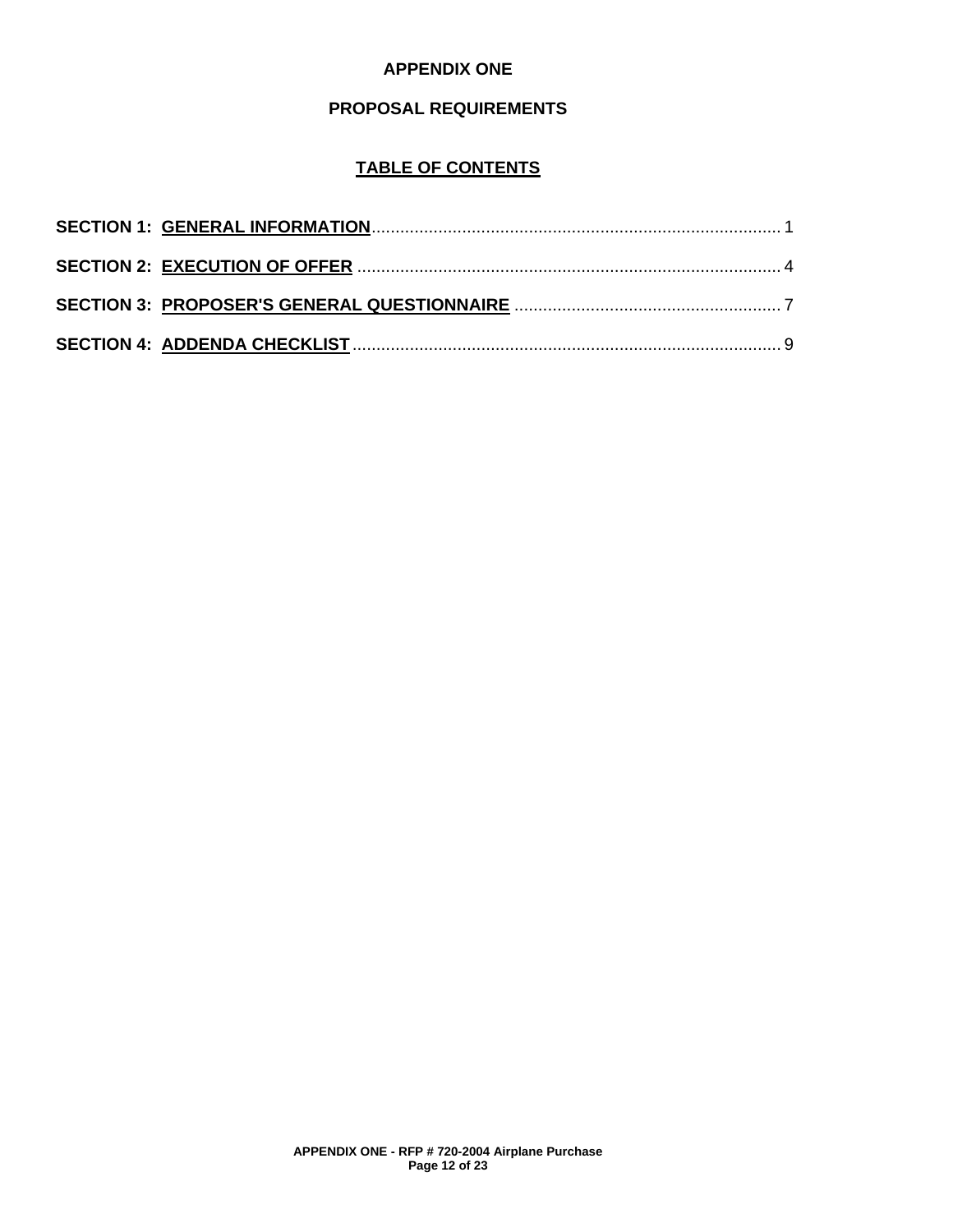#### **GENERAL INFORMATION**

#### **1.1 Purpose**

University is soliciting competitive sealed proposals from Proposers having suitable qualifications and experience providing services in accordance with the terms, conditions and requirements set forth in this RFP. This RFP provides sufficient information for interested parties to prepare and submit proposals for consideration by University.

By submitting a proposal, Proposer certifies that it understands this RFP and has full knowledge of the scope, nature, quality, and quantity of the services to be performed, the detailed requirements of the services to be provided, and the conditions under which such services are to be performed. Proposer also certifies that it understands that all costs relating to preparing a response to this RFP will be the sole responsibility of the Proposer.

PROPOSER IS CAUTIONED TO READ THE INFORMATION CONTAINED IN THIS RFP CAREFULLY AND TO SUBMIT A COMPLETE RESPONSE TO ALL REQUIREMENTS AND QUESTIONS AS DIRECTED.

#### **1.2 Inquiries and Interpretations**

University may in its sole discretion respond in writing to written inquiries concerning this RFP and mail its response as an Addendum to all parties recorded by University as having received a copy of this RFP. Only University's responses that are made by formal written Addenda will be binding on University. Any verbal responses, written interpretations or clarifications other than Addenda to this RFP will be without legal effect. All Addenda issued by University prior to the Submittal Deadline will be and are hereby incorporated as a part of this RFP for all purposes.

Proposers are required to acknowledge receipt of each Addendum as specified in this Section. The Proposer must acknowledge all Addenda by completing, signing and returning the Addenda Checklist (ref. **Section 4** of **APPENDIX ONE**). The Addenda Checklist must be received by University prior to the Submittal Deadline and should accompany the Proposer's proposal.

Any interested party that receives this RFP by means other than directly from University is responsible for notifying University that it has received an RFP package, and should provide its name, address, telephone and facsimile (**FAX**) numbers, and email address, to University, so that if University issues Addenda to this RFP or provides written answers to questions, that information can be provided to that party.

#### **1.3 Public Information**

Proposer is hereby notified that University strictly adheres to all statutes, court decisions and the opinions of the Texas Attorney General with respect to disclosure of public information.

University may seek to protect from disclosure all information submitted in response to this RFP until such time as a final agreement is executed.

Upon execution of a final agreement, University will consider all information, documentation, and other materials requested to be submitted in response to this RFP, to be of a non-confidential and non-proprietary nature and, therefore, subject to public disclosure under the *Texas Public Information Act* (ref. Chapter 552, *[Government Code](http://www.statutes.legis.state.tx.us/Docs/GV/htm/GV.552.htm)*). Proposer will be advised of a request for public information that implicates their materials and will have the opportunity to raise any objections to disclosure to the Texas Attorney General. Certain information may be protected from release under §[§552.101,](http://www.statutes.legis.state.tx.us/Docs/GV/htm/GV.552.htm#552.101) [552.104,](http://www.statutes.legis.state.tx.us/Docs/GV/htm/GV.552.htm#552.104) [552.110,](http://www.statutes.legis.state.tx.us/Docs/GV/htm/GV.552.htm#552.110) [552.113,](http://www.statutes.legis.state.tx.us/Docs/GV/htm/GV.552.htm#552.113) and [552.131,](http://www.statutes.legis.state.tx.us/Docs/GV/htm/GV.552.htm#552.131) *Government Code*.

#### **1.4 Type of Agreement**

Contractor, if any, will be required to enter into a contract with University in a form substantially similar to the Agreement between University and Contractor (the "**Agreement**") attached to this RFP as **APPENDIX TWO** and incorporated for all purposes.

#### **1.5 Proposal Evaluation Process**

University will select Contractor by using the competitive sealed proposal process described in this Section. Any proposals that are not submitted by the Submittal Deadline or that are not accompanied by required number of completed and signed originals of the HSP will be rejected by University as non-responsive due to material failure to comply with this RFP (ref. **Section 2.5.4** of this RFP). Upon completion of the initial review and evaluation of proposals, University may invite one or more selected Proposers to participate in oral presentations. University will use commercially reasonable efforts to avoid public disclosure of the contents of a proposal prior to selection of Contractor.

University may make the selection of Contractor on the basis of the proposals initially submitted, without discussion, clarification or modification. In the alternative, University may make the selection of Contractor on the basis of negotiation with any of the Proposers. In conducting negotiations, University will use commercially reasonable efforts to avoid disclosing the contents of competing proposals.

University may discuss and negotiate all elements of proposals submitted by Proposers within a specified competitive range. For purposes of negotiation, University may establish, after an initial review of the proposals, a competitive range of acceptable or potentially acceptable proposals composed of the highest rated proposal(s). In that event, University may defer further action on proposals not included within the competitive range pending the selection of Contractor; provided, however, University reserves the right to include additional proposals in the competitive range if deemed to be in the best interest of University.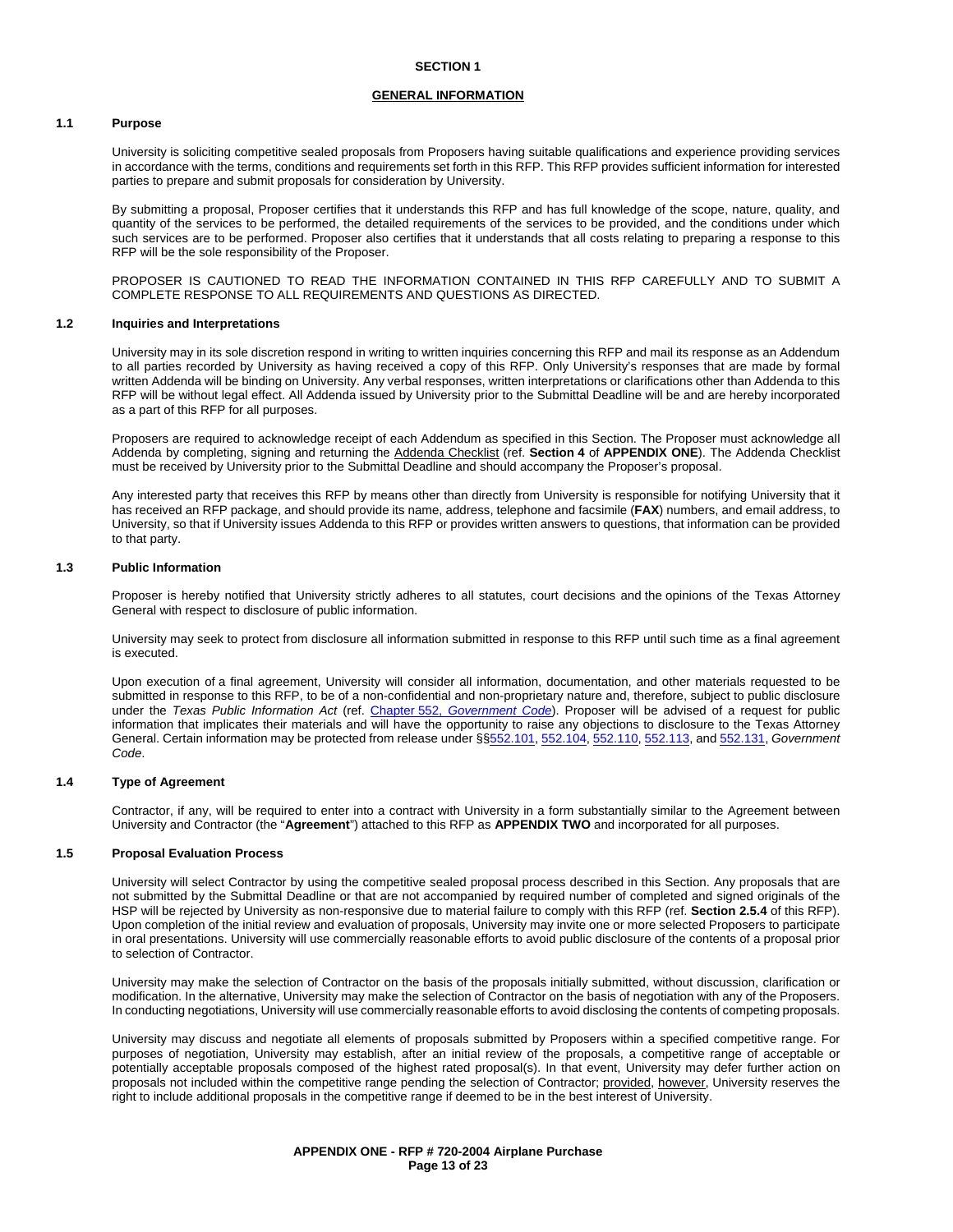After the Submittal Deadline but before final selection of Contractor, University may permit Proposer to revise its proposal in order to obtain the Proposer's best and final offer. In that event, representations made by Proposer in its revised proposal, including price and fee quotes, will be binding on Proposer. University will provide each Proposer within the competitive range with an equal opportunity for discussion and revision of its proposal. University is not obligated to select the Proposer offering the most attractive economic terms if that Proposer is not the most advantageous to University overall, as determined by University.

University reserves the right to (a) enter into an agreement for all or any portion of the requirements and specifications set forth in this RFP with one or more Proposers, (b) reject any and all proposals and re-solicit proposals, or (c) reject any and all proposals and temporarily or permanently abandon this selection process, if deemed to be in the best interests of University. Proposer is hereby notified that University will maintain in its files concerning this RFP a written record of the basis upon which a selection, if any, is made by University.

#### **1.6 Proposer's Acceptance of RFP Terms**

Proposer (1) accepts [a] Proposal Evaluation Process (ref. **Section 1.5** of **APPENDIX ONE**), [b] Criteria for Selection (ref. **2.3** of this RFP), [c] Specifications and Additional Questions (ref. **Section 5** of this RFP), [d] terms and conditions of the Agreement (ref. **APPENDIX TWO**), and [e] all other requirements and specifications set forth in this RFP; and (2) acknowledges that some subjective judgments must be made by University during this RFP process.

#### **1.7 Solicitation for Proposal and Proposal Preparation Costs**

Proposer understands and agrees that (1) this RFP is a solicitation for proposals and University has made no representation written or oral that one or more agreements with University will be awarded under this RFP; (2) University issues this RFP predicated on University's anticipated requirements for the Services, and University has made no representation, written or oral, that any particular scope of services will actually be required by University; and (3) Proposer will bear, as its sole risk and responsibility, any cost that arises from Proposer's preparation of a proposal in response to this RFP.

#### **1.8 Proposal Requirements and General Instructions**

- 1.8.1 Proposer should carefully read the information contained herein and submit a complete proposal in response to all requirements and questions as directed.
- 1.8.2 Proposals and any other information submitted by Proposer in response to this RFP will become the property of University.
- 1.8.3 University will not provide compensation to Proposer for any expenses incurred by the Proposer for proposal preparation or for demonstrations or oral presentations that may be made by Proposer. Proposer submits its proposal at its own risk and expense.
- 1.8.4 Proposals that (i) are qualified with conditional clauses; (ii) alter, modify, or revise this RFP in any way; or (iii) contain irregularities of any kind, are subject to disqualification by University, at University's sole discretion.
- 1.8.5 Proposals should be prepared simply and economically, providing a straightforward, concise description of Proposer's ability to meet the requirements and specifications of this RFP. Emphasis should be on completeness, clarity of content, and responsiveness to the requirements and specifications of this RFP.
- 1.8.6 University makes no warranty or guarantee that an award will be made as a result of this RFP. University reserves the right to accept or reject any or all proposals, waive any formalities, procedural requirements, or minor technical inconsistencies, and delete any requirement or specification from this RFP or the Agreement when deemed to be in University's best interest. University reserves the right to seek clarification from any Proposer concerning any item contained in its proposal prior to final selection. Such clarification may be provided by telephone conference or personal meeting with or writing to University, at University's sole discretion. Representations made by Proposer within its proposal will be binding on Proposer.
- 1.8.7 Any proposal that fails to comply with the requirements contained in this RFP may be rejected by University, in University's sole discretion.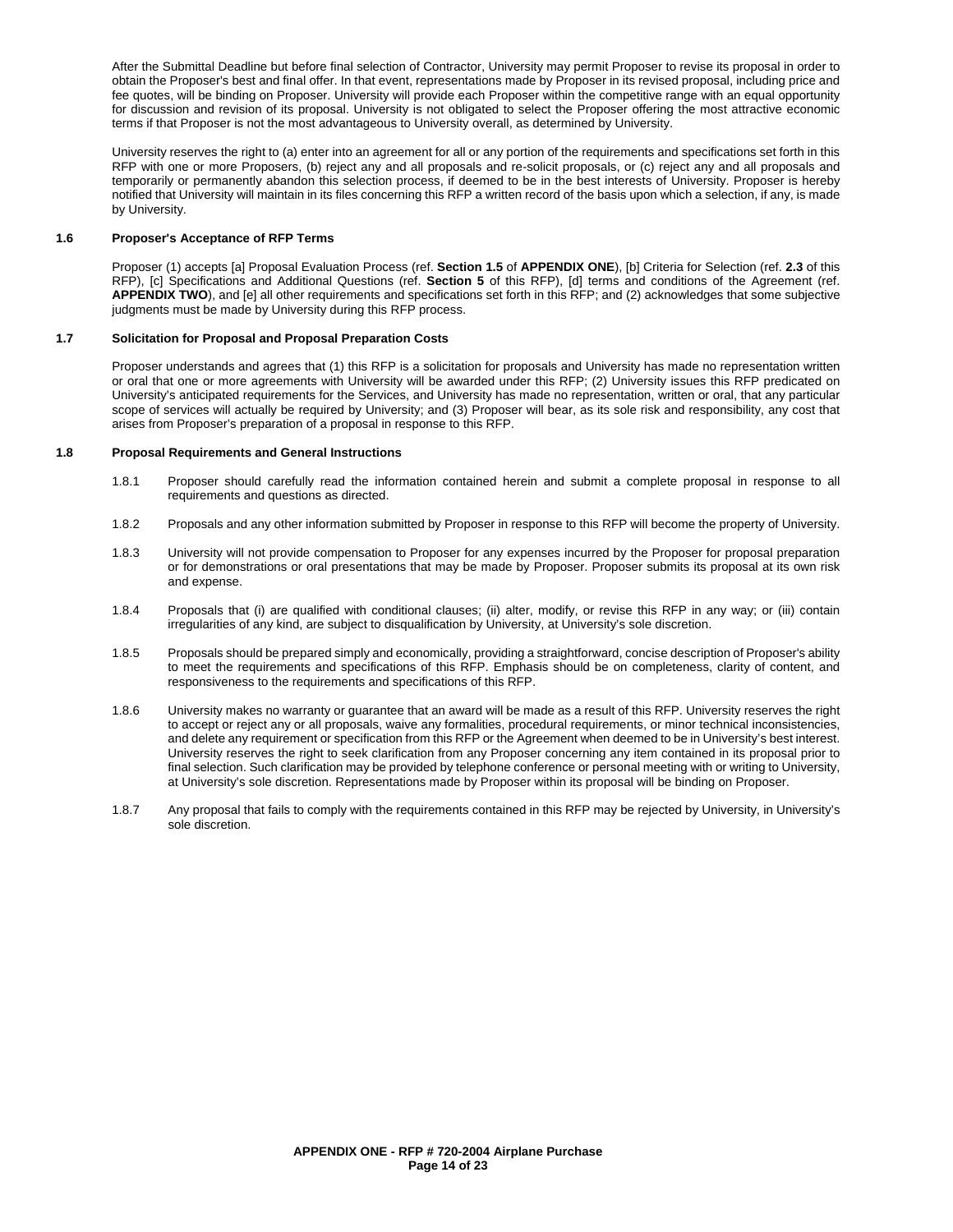#### **1.9 Preparation and Submittal Instructions**

#### 1.9.1 Specifications and Additional Questions

Proposals must include responses to the questions in Specifications and Additional Questions (ref. **Section 5** of this RFP). Proposer should reference the item number and repeat the question in its response. In cases where a question does not apply or if unable to respond, Proposer should refer to the item number, repeat the question, and indicate N / A (Not Applicable) or N / R (No Response), as appropriate. Proposer should explain the reason when responding N / A or N / R.

#### 1.9.2 Execution of Offer

Proposer must complete, sign and return the attached Execution of Offer (ref. **Section 2** of **APPENDIX ONE**) as part of its proposal. The Execution of Offer must be signed by a representative of Proposer duly authorized to bind the Proposer to its proposal. Any proposal received without a completed and signed Execution of Offer may be rejected by University, in its sole discretion.

#### 1.9.3 Pricing and Delivery Schedule

Proposer must complete and return the Pricing and Delivery Schedule (ref. **Section 6** of this RFP), as part of its proposal. In the Pricing and Delivery Schedule, the Proposer should describe in detail (a) the total fees for the entire scope of the Services; and (b) the method by which the fees are calculated. The fees must be inclusive of all associated costs for delivery, labor, insurance, taxes, overhead, and profit.

University will not recognize or accept any charges or fees to perform the Services that are not specifically stated in the Pricing and Delivery Schedule.

In the Pricing and Delivery Schedule, Proposer should describe each significant phase in the process of providing the Services to University, and the time period within which Proposer proposes to be able to complete each such phase.

#### 1.9.4 Proposer's General Questionnaire

Proposals must include responses to the questions in Proposer's General Questionnaire (ref. **Section 3** of **APPENDIX ONE).** Proposer should reference the item number and repeat the question in its response. In cases where a question does not apply or if unable to respond, Proposer should refer to the item number, repeat the question, and indicate N / A (Not Applicable) or N / R (No Response), as appropriate. Proposer should explain the reason when responding N / A or N / R.

#### 1.9.5 Addenda Checklist

Proposer should acknowledge all Addenda to this RFP (if any) by completing, signing and returning the Addenda Checklist (ref. **Section 4** of **APPENDIX ONE**) as part of its proposal. Any proposal received without a completed and signed Addenda Checklist may be rejected by University, in its sole discretion.

#### 1.9.6 Submission

*Proposer should submit all proposal materials as instructed in Section 3 of this RFP*. RFP No. (ref. **Title Page** of this RFP) and Submittal Deadline (ref. **Section 2.1** of this RFP) should be clearly shown (1) in the Subject line of any email transmitting the proposal, and (2) in the lower left-hand corner on the top surface of any envelope or package containing the proposal. In addition, the name and the return address of the Proposer should be clearly visible in any email or on any envelope or package.

University will not under any circumstances consider a proposal that is received after the Submittal Deadline or which is not accompanied by the HSP as required by **Section 2.5** of this RFP. University will not accept proposals submitted by email, telephone or FAX transmission.

Except as otherwise provided in this RFP, no proposal may be changed, amended, or modified after it has been submitted to University. However, a proposal may be withdrawn and resubmitted at any time prior to the Submittal Deadline. No proposal may be withdrawn after the Submittal Deadline without University's consent, which will be based on Proposer's written request explaining and documenting the reason for withdrawal, which is acceptable to University.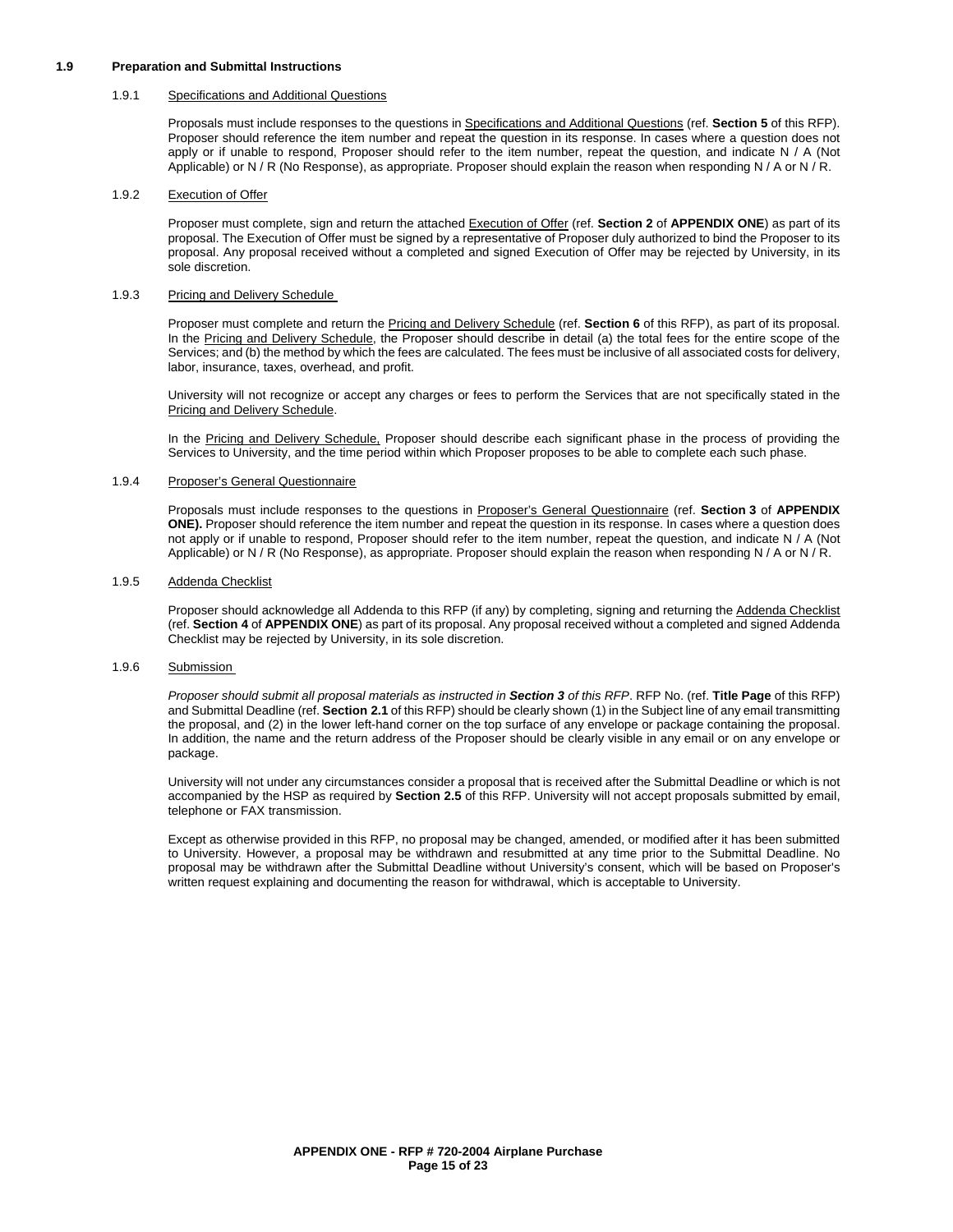#### **EXECUTION OF OFFER**

#### **THIS EXECUTION OF OFFER MUST BE COMPLETED, SIGNED AND RETURNED WITH PROPOSER'S PROPOSAL. FAILURE TO COMPLETE, SIGN AND RETURN THIS EXECUTION OF OFFER WITH THE PROPOSER'S PROPOSAL MAY RESULT IN THE REJECTION OF THE PROPOSAL.**

- **2.1 Representations and Warranties.** Proposer represents, warrants, certifies, acknowledges, and agrees as follows:
	- 2.1.1 Proposer will furnish the Services to University and comply with all terms, conditions, requirements and specifications set forth in this RFP and any resulting Agreement.
	- 2.1.2 This RFP is a solicitation for a proposal and is not a contract or an offer to contract Submission of a proposal by Proposer in response to this RFP will not create a contract between University and Proposer. University has made no representation or warranty, written or oral, that one or more contracts with University will be awarded under this RFP. Proposer will bear, as its sole risk and responsibility, any cost arising from Proposer's preparation of a response to this RFP.
	- 2.1.3 Proposer is a reputable company that is lawfully and regularly engaged in providing the Services.
	- 2.1.4 Proposer has the necessary experience, knowledge, abilities, skills, and resources to perform the Services.
	- 2.1.5 Proposer is aware of, is fully informed about, and is in full compliance with all applicable federal, state and local laws, rules, regulations and ordinances relating to performance of the Services.
	- 2.1.6 Proposer understands (i) the requirements and specifications set forth in this RFP and (ii) the terms and conditions set forth in the Agreement under which Proposer will be required to operate.
	- 2.1.7 Proposer will not delegate any of its duties or responsibilities under this RFP or the Agreement to any sub-contractor, except as expressly provided in the Agreement.
	- 2.1.8 Proposer will maintain any insurance coverage required by the Agreement during the entire term.
	- 2.1.9 All statements, information and representations prepared and submitted in response to this RFP are current, complete, true and accurate. University will rely on such statements, information and representations in selecting Contractor. If selected by University, Proposer will notify University immediately of any material change in any matters with regard to which Proposer has made a statement or representation or provided information.
	- 2.1.10 PROPOSER WILL DEFEND WITH COUNSEL APPROVED BY UNIVERSITY, INDEMNIFY, AND HOLD HARMLESS UNIVERSITY, THE STATE OF TEXAS, AND ALL OF THEIR REGENTS, OFFICERS, AGENTS AND EMPLOYEES, FROM AND AGAINST ALL ACTIONS, SUITS, DEMANDS, COSTS, DAMAGES, LIABILITIES AND OTHER CLAIMS OF ANY NATURE, KIND OR DESCRIPTION, INCLUDING REASONABLE ATTORNEYS' FEES INCURRED IN INVESTIGATING, DEFENDING OR SETTLING ANY OF THE FOREGOING, ARISING OUT OF, CONNECTED WITH, OR RESULTING FROM ANY NEGLIGENT ACTS OR OMISSIONS OR WILLFUL MISCONDUCT OF PROPOSER OR ANY AGENT, EMPLOYEE, SUBCONTRACTOR, OR SUPPLIER OF PROPOSER IN THE EXECUTION OR PERFORMANCE OF ANY CONTRACT OR AGREEMENT RESULTING FROM THIS RFP.
	- 2.1.11 Pursuant to §[§2107.008](http://www.statutes.legis.state.tx.us/Docs/GV/htm/GV.2107.htm#2107.008) and [2252.903,](http://www.statutes.legis.state.tx.us/Docs/GV/htm/GV.2252.htm#2252.903) *Government Code*, any payments owing to Proposer under the Agreement may be applied directly to any debt or delinquency that Proposer owes the State of Texas or any agency of the State of Texas, regardless of when it arises, until such debt or delinquency is paid in full.
	- 2.1.12 Any terms, conditions, or documents attached to or referenced in Proposer's proposal are applicable to this procurement only to the extent that they (a) do not conflict with the laws of the State of Texas or this RFP, and (b) do not place any requirements on University that are not set forth in this RFP. Submission of a proposal is Proposer's good faith intent to enter into the Agreement with University as specified in this RFP and that Proposer's intent is not contingent upon University's acceptance or execution of any terms, conditions, or other documents attached to or referenced in Proposer's proposal.
	- 2.1.13 Pursuant to Chapter 2270, *[Government Code](http://www.statutes.legis.state.tx.us/Docs/GV/htm/GV.2270.v2.htm)*, Proposer certifies Proposer (1) does not currently boycott Israel; and (2) will not boycott Israel during the Term of the Agreement. Proposer acknowledges the Agreement may be terminated and payment withheld if this certification is inaccurate.
	- 2.1.14 Pursuant t[o Subchapter F, Chapter 2252,](http://www.statutes.legis.state.tx.us/Docs/GV/htm/GV.2252.htm#F) *Government Code*, Proposer certifies Proposer is not engaged in business with Iran, Sudan, or a foreign terrorist organization. Proposer acknowledges the Agreement may be terminated and payment withheld if this certification is inaccurate.
- **2.2 No Benefit to Public Servants.** Proposer has not given or offered to give, nor does Proposer intend to give at any time hereafter, any economic opportunity, future employment, gift, loan, gratuity, special discount, trip, favor or service to a public servant in connection with its proposal. Failure to sign this Execution of Offer, or signing with a false statement, may void the submitted proposal or any resulting Agreement, and Proposer may be removed from all proposer lists at University.
- **2.3 Tax Certification.** Proposer is not currently delinquent in the payment of any taxes due under Chapter 171, *[Tax Code](http://www.statutes.legis.state.tx.us/Docs/TX/htm/TX.171.htm)*, or Proposer is exempt from the payment of those taxes, or Proposer is an out-of-state taxable entity that is not subject to those taxes, whichever is applicable. A false certification will be deemed a material breach of any resulting contract or agreement and, at University's option, may result in termination of any resulting Agreement.

#### **APPENDIX ONE - RFP # 720-2004 Airplane Purchase Page 16 of 23**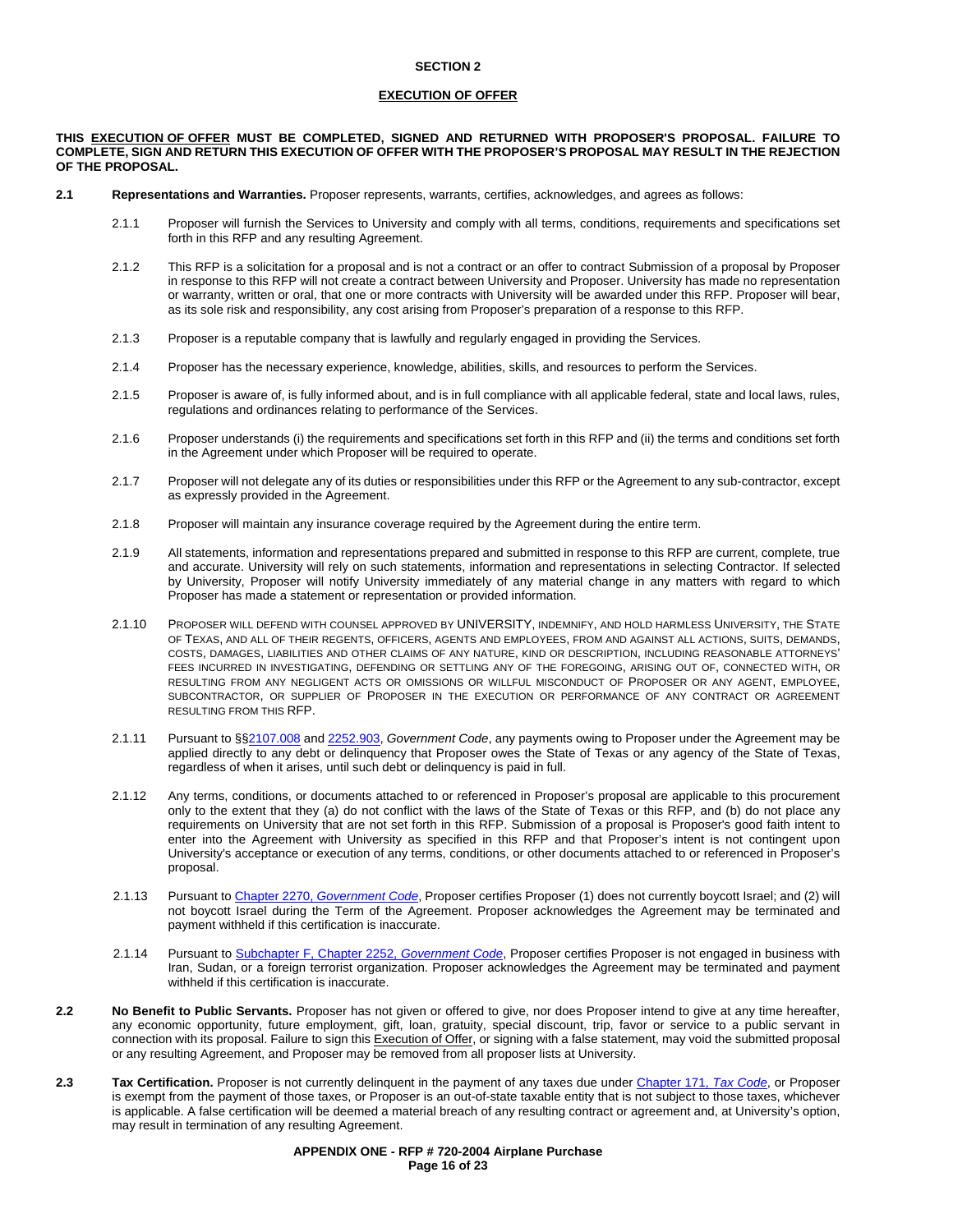- **2.4 Antitrust Certification.** Neither Proposer nor any firm, corporation, partnership or institution represented by Proposer, nor anyone acting for such firm, corporation or institution, has violated the antitrust laws of the State of Texas, codified in [§15.01 et seq.,](http://www.statutes.legis.state.tx.us/Docs/BC/htm/BC.15.htm) *Business [and Commerce Code](http://www.statutes.legis.state.tx.us/Docs/BC/htm/BC.15.htm)*, or the Federal antitrust laws, nor communicated directly or indirectly the proposal made to any competitor or any other person engaged in such line of business.
- **2.5 Authority Certification.** The individual signing this document and the documents made a part of this RFP, is authorized to sign the documents on behalf of Proposer and to bind Proposer under any resulting Agreement.
- **2.6 Child Support Certification.** Under §231.006, *[Family Code,](http://www.statutes.legis.state.tx.us/Docs/FA/htm/FA.231.htm#231.006)* relating to child support, the individual or business entity named in Proposer's proposal is not ineligible to receive award of the Agreement, and any Agreements resulting from this RFP may be terminated if this certification is inaccurate.

#### **2.7 Relationship Certifications.**

- No relationship, whether by blood, marriage, business association, capital funding agreement or by any other such kinship or connection exists between the owner of any Proposer that is a sole proprietorship, the officers or directors of any Proposer that is a corporation, the partners of any Proposer that is a partnership, the joint venturers of any Proposer that is a joint venture, or the members or managers of any Proposer that is a limited liability company, on one hand, and an employee of any member institution of University, on the other hand, other than the relationships which have been previously disclosed to University in writing.
- Proposer has not been an employee of any member institution of University within the immediate twelve (12) months prior to the Submittal Deadline.
- No person who, in the past four (4) years served as an executive of a state agency was involved with or has any interest in Proposer's proposal or any contract resulting from this RFP (ref. §669.003, *[Government Code](http://www.statutes.legis.state.tx.us/Docs/GV/htm/GV.669.htm#669.003)*).
- All disclosures by Proposer in connection with this certification will be subject to administrative review and approval before University enters into any Agreement resulting from this RFP with Proposer.
- **2.8 Compliance with Equal Employment Opportunity Laws.** Proposer is in compliance with all federal laws and regulations pertaining to Equal Employment Opportunities and Affirmative Action.
- **2.9 Compliance with Safety Standards.** All products and services offered by Proposer to University in response to this RFP meet or exceed the safety standards established and promulgated under the Federal Occupational Safety and Health Law [\(Public Law 91-](https://www.osha.gov/pls/oshaweb/owadisp.show_document?p_table=OSHACT&p_id=2743) [596\)](https://www.osha.gov/pls/oshaweb/owadisp.show_document?p_table=OSHACT&p_id=2743) and the *Texas Hazard Communication Act*, Chapter 502, *[Health and Safety Code](http://www.statutes.legis.state.tx.us/Docs/HS/htm/HS.502.htm)*, and all related regulations in effect or proposed as of the date of this RFP.
- **2.10 Exceptions to Certifications.** Proposer will and has disclosed, as part of its proposal, any exceptions to the information stated in this Execution of Offer. All information will be subject to administrative review and approval prior to the time University makes an award or enters into any Agreement with Proposer.
- **2.11 Manufacturer Responsibility and Consumer Convenience Computer Equipment Collection and Recovery Act Certification.** If Proposer will sell or lease computer equipment to University under any Agreement resulting from this RFP then, pursuant to §361.965(c), *[Health & Safety Code](http://www.statutes.legis.state.tx.us/Docs/HS/htm/HS.361.htm#361.965)*, Proposer is in compliance with the Manufacturer Responsibility and Consumer Convenience Computer Equipment Collection and Recovery Act set forth in [Chapter 361, Subchapter Y,](http://www.statutes.legis.state.tx.us/Docs/HS/htm/HS.361.htm#Y) *Health & Safety Code,* and the rules adopted by the Texas Commission on Environmental Quality under that Act as set forth in [30 TAC Chapter 328.](http://texreg.sos.state.tx.us/public/readtac$ext.ViewTAC?tac_view=5&ti=30&pt=1&ch=328&sch=I&rl=Y) [§361.952\(2\),](http://www.statutes.legis.state.tx.us/Docs/HS/htm/HS.361.htm#361.952) *Health [& Safety Code,](http://www.statutes.legis.state.tx.us/Docs/HS/htm/HS.361.htm#361.952)* states that, for purposes of the Manufacturer Responsibility and Consumer Convenience Computer Equipment Collection and Recovery Act*,* the term "computer equipment" means a desktop or notebook computer and includes a computer monitor or other display device that does not contain a tuner.

#### **2.12 Conflict of Interest Certification.**

- Proposer is not a debarred vendor or the principal of a debarred vendor (i.e. owner, proprietor, sole or majority shareholder, director, president, managing partner, etc.) either at the state or federal level.
- Proposer's provision of services or other performance under any Agreement resulting from this RFP will not constitute an actual or potential conflict of interest.
- Proposer has disclosed any personnel who are related to any current or former employees of University.
- Proposer has not given, nor does Proposer intend to give, at any time hereafter, any economic opportunity, future employment, gift, loan, gratuity, special discount, trip, favor or service to an officer or employee of University in connection with this RFP.

#### **2.13 Proposer should complete the following information:**

If Proposer is a Corporation, then State of Incorporation:

If Proposer is a Corporation, then Proposer's Corporate Charter Number: \_\_

RFP No.: 720-2004 Airplane Purchase

**NOTICE: WITH FEW EXCEPTIONS, INDIVIDUALS ARE ENTITLED ON REQUEST TO BE INFORMED ABOUT THE INFORMATION THAT GOVERNMENTAL BODIES OF THE STATE OF TEXAS COLLECT ABOUT SUCH INDIVIDUALS. UNDER §[§552.021](http://www.statutes.legis.state.tx.us/Docs/GV/htm/GV.552.htm#552.021) AND [552.023,](http://www.statutes.legis.state.tx.us/Docs/GV/htm/GV.552.htm#552.023)** *GOVERNMENT CODE***, INDIVIDUALS ARE ENTITLED TO RECEIVE AND REVIEW SUCH INFORMATION. UNDER §559.004,** *[GOVERNMENT CODE](http://www.statutes.legis.state.tx.us/Docs/GV/htm/GV.559.htm#559.004)***, INDIVIDUALS ARE ENTITLED TO HAVE GOVERNMENTAL BODIES OF THE STATE OF TEXAS CORRECT INFORMATION ABOUT SUCH INDIVIDUALS THAT IS INCORRECT.**

**Submitted and Certified By:**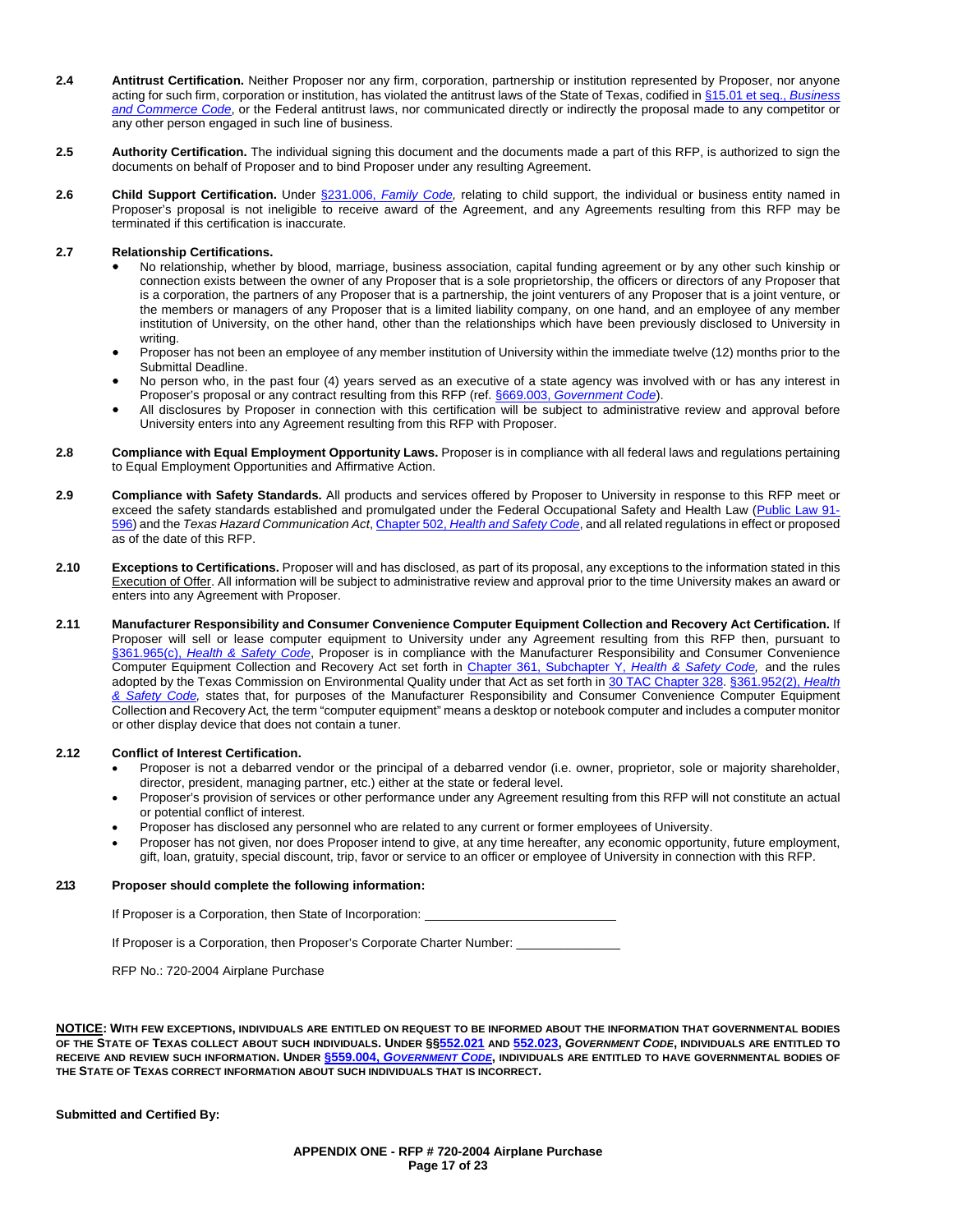(Proposer Institution's Name)

(Signature of Duly Authorized Representative)

\_\_\_\_\_\_\_\_\_\_\_\_\_\_\_\_\_\_\_\_\_\_\_\_\_\_\_\_\_\_\_\_\_\_\_\_\_\_\_\_\_\_\_\_\_\_\_\_\_\_\_\_\_\_\_\_\_\_\_\_\_\_\_\_\_\_\_\_\_\_\_\_\_

(Printed Name / Title)

(Date Signed)

(Proposer's Street Address)

(City, State, Zip Code)

(Telephone Number)

(FAX Number)

(Email Address)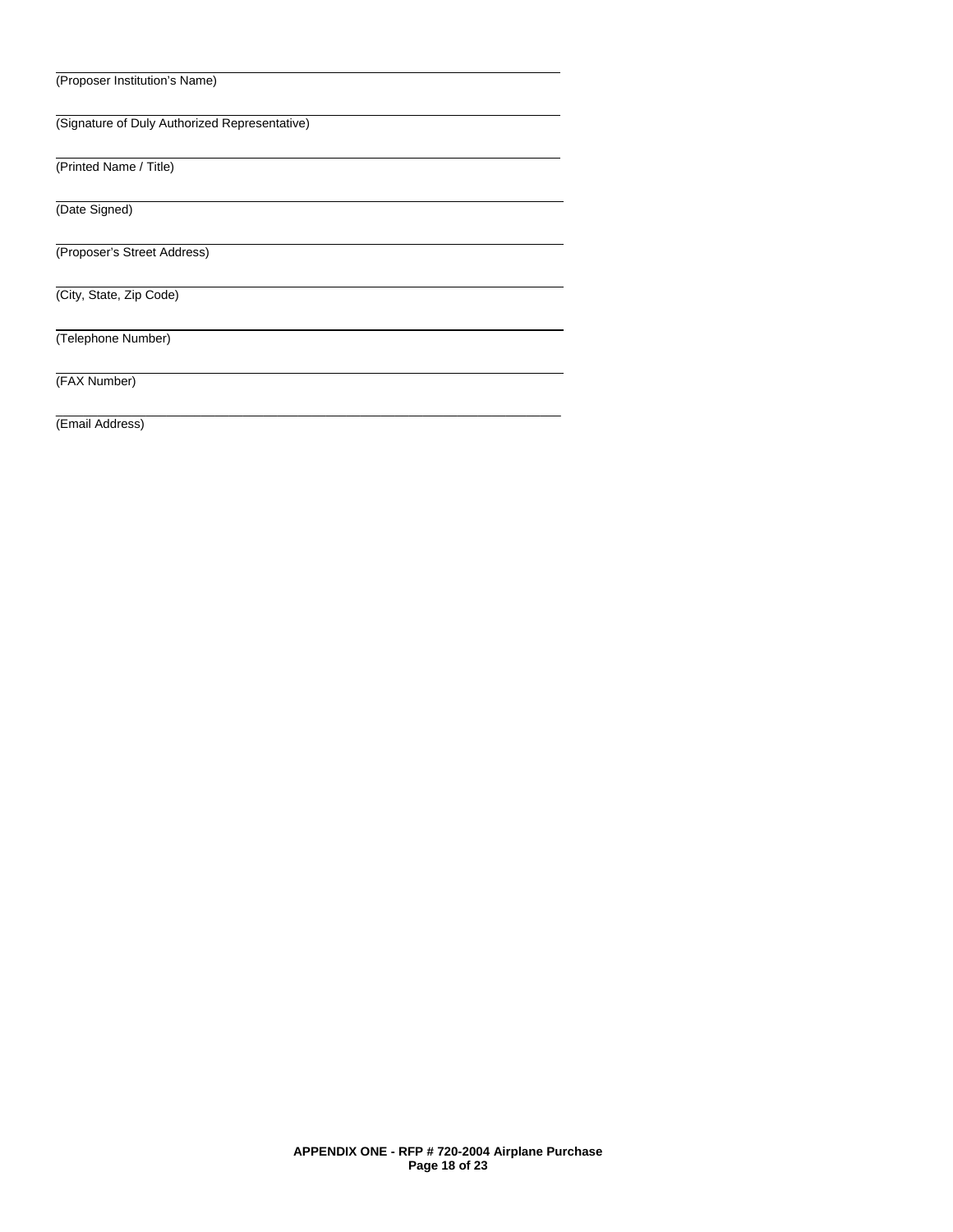#### **PROPOSER'S GENERAL QUESTIONNAIRE**

**NOTICE: WITH FEW EXCEPTIONS, INDIVIDUALS ARE ENTITLED ON REQUEST TO BE INFORMED ABOUT THE INFORMATION THAT GOVERNMENTAL BODIES OF THE STATE OF TEXAS COLLECT ABOUT SUCH INDIVIDUALS. UNDER §[§552.021](http://www.statutes.legis.state.tx.us/Docs/GV/htm/GV.552.htm#552.021) AND [552.023,](http://www.statutes.legis.state.tx.us/Docs/GV/htm/GV.552.htm#552.023)** *GOVERNMENT CODE***, INDIVIDUALS ARE ENTITLED TO RECEIVE AND REVIEW SUCH INFORMATION. UNDER §559.004,** *[GOVERNMENT CODE](http://www.statutes.legis.state.tx.us/Docs/GV/htm/GV.559.htm#559.004)***, INDIVIDUALS ARE ENTITLED TO HAVE GOVERNMENTAL BODIES OF THE STATE OF TEXAS CORRECT INFORMATION ABOUT SUCH INDIVIDUALS THAT IS INCORRECT.**

Proposals must include responses to the questions contained in this Proposer's General Questionnaire. Proposer should reference the item number and repeat the question in its response. In cases where a question does not apply or if unable to respond, Proposer should refer to the item number, repeat the question, and indicate N / A (Not Applicable) or N / R (No Response), as appropriate. Proposer will explain the reason when responding N / A or N / R.

#### **3.1 Proposer Profile**

3.1.1 Legal name of Proposer company:

Address of principal place of business:

Address of office that would be providing service under the Agreement:

Number of years in Business:

State of incorporation:

Number of Employees:

Annual Revenues Volume:

Name of Parent Corporation, if any **NOTE: If Proposer is a subsidiary, University prefers to enter into a contract or agreement with the Parent Corporation or to receive assurances of performance from the Parent Corporation.** 

- 3.1.2 State whether Proposer will provide a copy of its financial statements for the past two (2) years, if requested by University.
- 3.1.3 Proposer will provide a financial rating of the Proposer entity and any related documentation (such as a Dunn and Bradstreet analysis) that indicates the financial stability of Proposer.
- 3.1.4 Is Proposer currently for sale or involved in any transaction to expand or to become acquired by another business entity? If yes, Proposer will explain the expected impact, both in organizational and directional terms.
- 3.1.5 Proposer will provide any details of all past or pending litigation or claims filed against Proposer that would affect its performance under the Agreement with University (if any).
- 3.1.6 Is Proposer currently in default on any loan agreement or financing agreement with any bank, financial institution, or other entity? If yes, Proposer will specify the pertinent date(s), details, circumstances, and describe the current prospects for resolution.
- 3.1.7 Proposer will provide a customer reference list of no less than three (3) organizations with which Proposer currently has contracts and / or to which Proposer has previously provided services (within the past five (5) years) of a type and scope similar to those required by University's RFP. Proposer will include in its customer reference list the customer's company name, contact person, telephone number, project description, length of business relationship, and background of services provided by Proposer.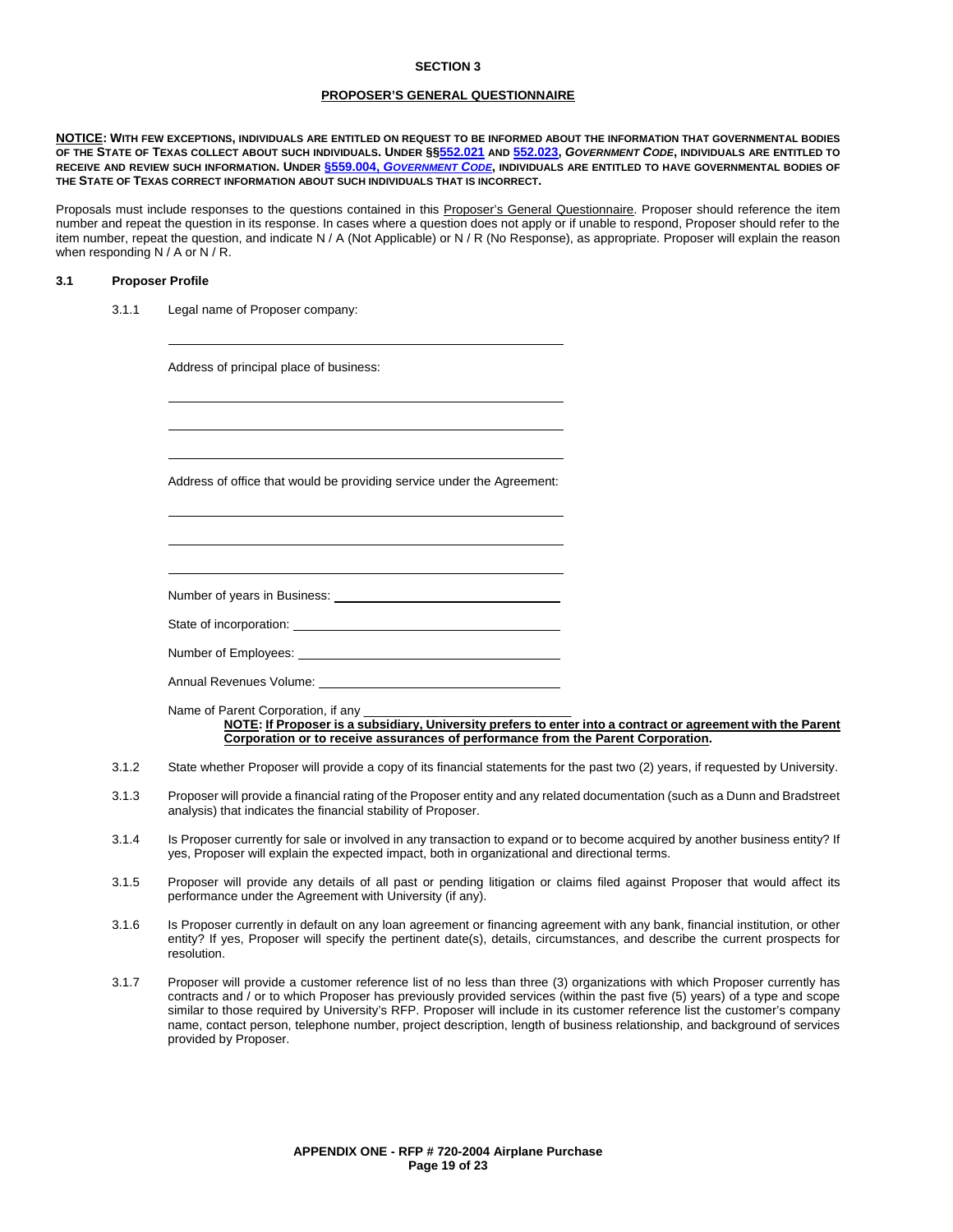- 3.1.8 Does any relationship exist (whether by family kinship, business association, capital funding agreement, or any other such relationship) between Proposer and any employee of University? If yes, Proposer will explain.
- 3.1.9 Proposer will provide the name and Social Security Number for each person having at least 25% ownership interest in Proposer. This disclosure is mandatory pursuant to §231.006, *[Family Code](http://www.statutes.legis.state.tx.us/Docs/FA/htm/FA.231.htm#231.006)*, and will be used for the purpose of determining whether an owner of Proposer with an ownership interest of at least 25% is more than 30 days delinquent in paying child support. Further disclosure of this information is governed by the *Texas Public Information Act* (ref. [Chapter 552,](http://www.statutes.legis.state.tx.us/Docs/GV/htm/GV.552.htm)  *[Government Code](http://www.statutes.legis.state.tx.us/Docs/GV/htm/GV.552.htm)*), and other applicable law.

#### **3.2 Approach to Project Services**

- 3.2.1 Proposer will provide a statement of the Proposer's service approach and will describe any unique benefits to University from doing business with Proposer. Proposer will briefly describe its approach for each of the required services identified in **Section 5.4** Scope of this RFP.
- 3.2.2 Proposer will provide an estimate of the earliest starting date for services following execution of the Agreement.
- 3.2.3 Proposer will submit a work plan with key dates and milestones. The work plan should include:
	- 3.2.3.1 Identification of tasks to be performed;
	- 3.2.3.2 Time frames to perform the identified tasks;
	- 3.2.3.3 Project management methodology;
	- 3.2.3.4 Implementation strategy; and
	- 3.2.3.5 The expected time frame in which the services would be implemented.
- 3.2.4 Proposer will describe the types of reports or other written documents Proposer will provide (if any) and the frequency of reporting, if more frequent than required in this RFP. Proposer will include samples of reports and documents if appropriate.

#### **3.3 General Requirements**

- 3.3.1 Proposer will provide summary resumes for its proposed key personnel who will be providing services under the Agreement with University, including their specific experiences with similar service projects, and number of years of employment with Proposer
- 3.3.2 Proposer will describe any difficulties it anticipates in performing its duties under the Agreement with University and how Proposer plans to manage these difficulties. Proposer will describe the assistance it will require from University.

#### **3.4 Service Support**

Proposer will describe its service support philosophy, how it is implemented, and how Proposer measures its success in maintaining this philosophy.

#### **3.5 Quality Assurance**

Proposer will describe its quality assurance program, its quality requirements, and how they are measured.

#### **3.6 Miscellaneous**

- 3.6.1 Proposer will provide a list of any additional services or benefits not otherwise identified in this RFP that Proposer would propose to provide to University. Additional services or benefits must be directly related to the goods and services solicited under this RFP.
- 3.6.2 Proposer will provide details describing any unique or special services or benefits offered or advantages to be gained by University from doing business with Proposer. Additional services or benefits must be directly related to the goods and services solicited under this RFP.
- 3.6.3 Does Proposer have a contingency plan or disaster recovery plan in the event of a disaster? If so, then Proposer will provide a copy of the plan.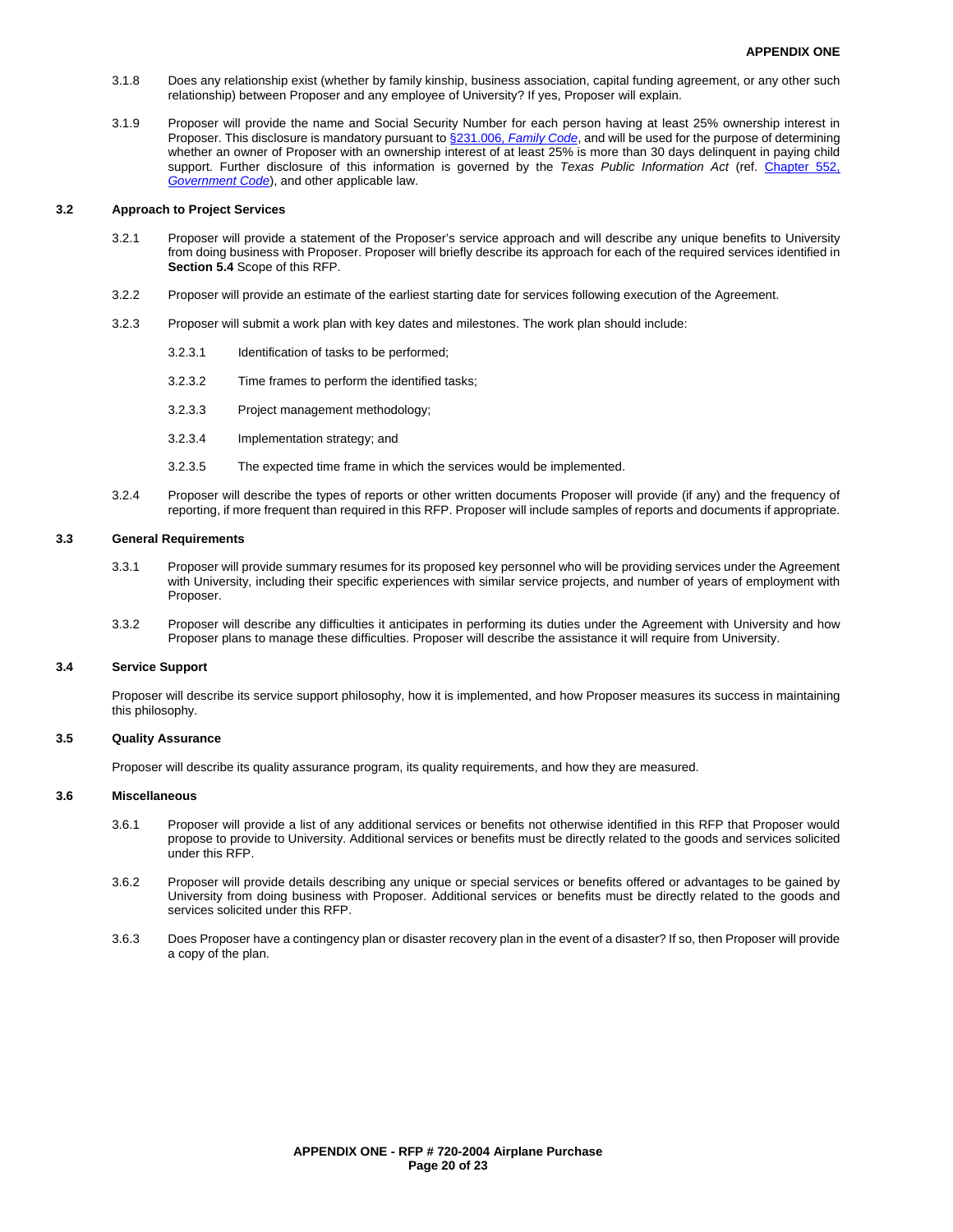#### **ADDENDA CHECKLIST**

Proposal of: \_

(Proposer Company Name)

**To:** The University of Texas System

**Ref.:** Airplane Purchase

**RFP No.:** 720-2004

Ladies and Gentlemen:

The undersigned Proposer hereby acknowledges receipt of the following Addenda to the captioned RFP (initial if applicable).

**Note: If there was only one (1) Addendum, initial just the first blank after No. 1, not all five (5) blanks below.**

| No. 2 $\frac{ }{ }$ | No. $3 \_$<br>No. $4 \_$            |
|---------------------|-------------------------------------|
|                     | Respectfully submitted,             |
|                     |                                     |
|                     | (Authorized Signature for Proposer) |
|                     |                                     |
|                     |                                     |
|                     |                                     |

**Date:** \_\_\_\_\_\_\_\_\_\_\_\_\_\_\_\_\_\_\_\_\_\_\_\_\_\_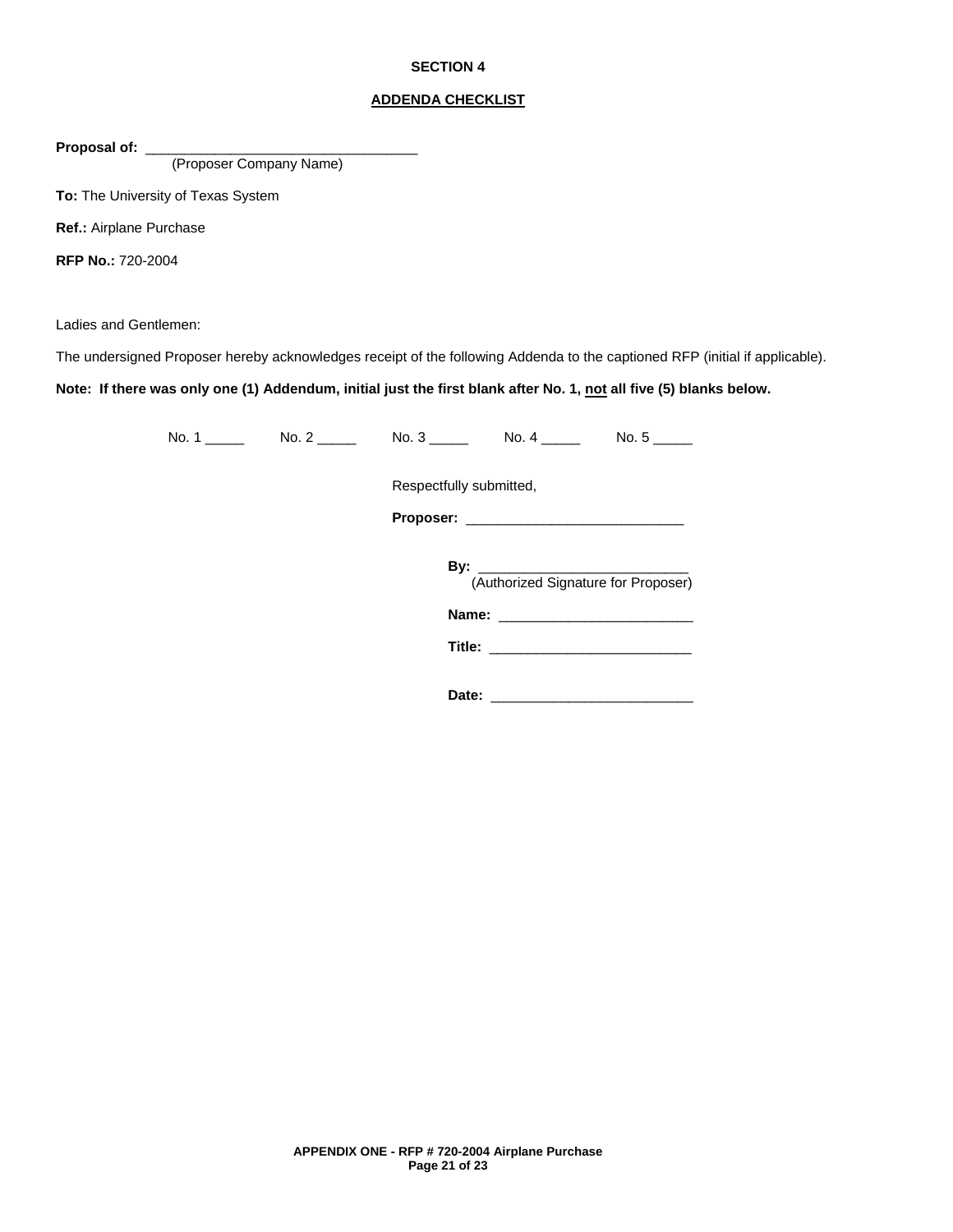## **APPENDIX TWO**

## **SAMPLE AGREEMENT**

## **(INCLUDED AS SEPARATE ATTACHMENT)**

**APPENDIX ONE - RFP # 720-2004 Airplane Purchase Page 22 of 23**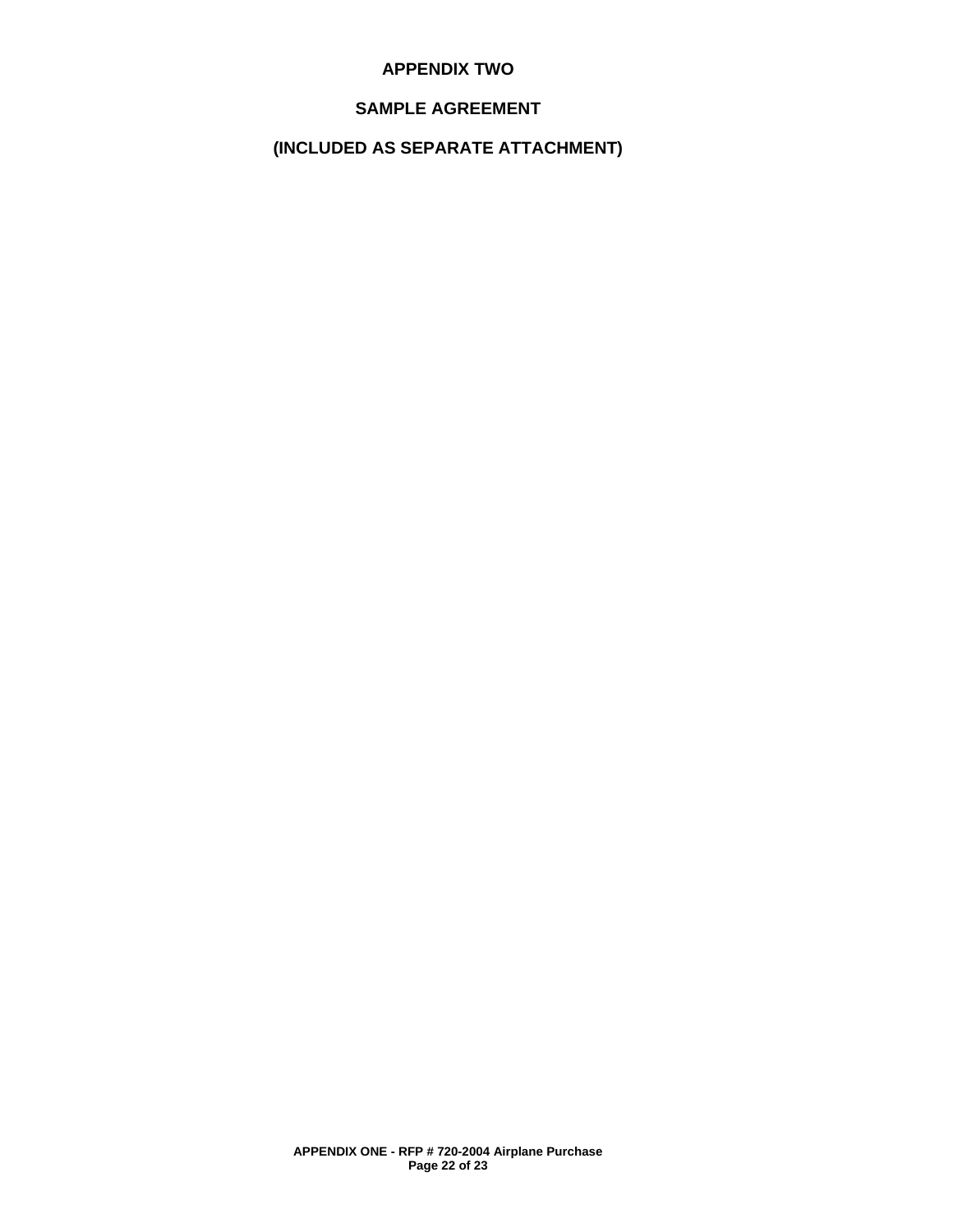## **APPENDIX THREE**

## **CERTIFICATE OF INTERESTED PARTIES (Texas Ethics Commission Form 1295)**

This is a sample Texas Ethics Commission's FORM 1295 – CERTIFICATE OF INTERESTED PARTIES. If not exempt under [Section 2252.908\(c\),](http://www.statutes.legis.state.tx.us/Docs/GV/htm/GV.2252.htm#2252.908) *Government Code*, Contractor must use the Texas Ethics Commission electronic filing web page (at [https://www.ethics.state.tx.us/whatsnew/FAQ\\_Form1295.html\)](https://www.ethics.state.tx.us/whatsnew/FAQ_Form1295.html) to complete the most current Certificate of Interested Parties form and submit the form as instructed to the Texas Ethics Commission and University. **The Certificate of Interested Parties will be submitted only by Contractor to University with the signed Agreement.** 

| <b>CERTIFICATE OF INTERESTED PARTIES</b>                   |                                                                                                                                                                                                                                |             | <b>FORM 1295</b>                      |
|------------------------------------------------------------|--------------------------------------------------------------------------------------------------------------------------------------------------------------------------------------------------------------------------------|-------------|---------------------------------------|
| Complete Nos. 1 - 4 and 6 if there are interested parties. | Complete Nos. 1, 2, 3, 5, and 6 if there are no interested parties.                                                                                                                                                            |             | OFFICE USE ONLY                       |
| entity's place of business.                                | Name of business entity filing form, and the city, state and country of the business                                                                                                                                           |             |                                       |
| $\overline{\mathbf{2}}$<br>which the form is being filed.  | Name of governmental entity or state agency that is a party to the contract for                                                                                                                                                |             |                                       |
| 3                                                          | Provide the identification number used by the governmental entity or state agency to track or identify the contract,<br>and provide a description of the services, goods, or other property to be provided under the contract. |             |                                       |
| 4                                                          | City, State, Country                                                                                                                                                                                                           |             | Nature of Interest (check applicable) |
| Name of Interested Party                                   | (place of business)<br>Muschips. 2226.                                                                                                                                                                                         | Controlling | Intermediary                          |
|                                                            |                                                                                                                                                                                                                                |             |                                       |
|                                                            |                                                                                                                                                                                                                                |             |                                       |
|                                                            |                                                                                                                                                                                                                                |             |                                       |
|                                                            |                                                                                                                                                                                                                                |             |                                       |
|                                                            |                                                                                                                                                                                                                                |             |                                       |
|                                                            |                                                                                                                                                                                                                                |             |                                       |
|                                                            |                                                                                                                                                                                                                                |             |                                       |
| Check only if there is NO Interested Party.<br>5           |                                                                                                                                                                                                                                |             |                                       |
| 6<br><b>AFFIDAVIT</b>                                      | I swear, or affirm, under penalty of perjury, that the above disclosure is true and correct.                                                                                                                                   |             |                                       |
|                                                            | Signature of authorized agent of contracting business entity                                                                                                                                                                   |             |                                       |
| AFFIX NOTARY STAMP / SEAL ABOVE                            |                                                                                                                                                                                                                                |             |                                       |
| Sworn to and subscribed before me, by the said<br>of       | . 20 ________, to certify which, witness my hand and seal of office.                                                                                                                                                           | this the    | _ day                                 |
| Signature of officer administering oath                    | Printed name of officer administering oath                                                                                                                                                                                     |             | Title of officer administering oath   |
|                                                            | <b>ADD ADDITIONAL PAGES AS NECESSARY</b>                                                                                                                                                                                       |             |                                       |
| Form provided by Texas Ethics Commission                   | www.ethics.state.tx.us                                                                                                                                                                                                         |             | Revised 4/8/2016                      |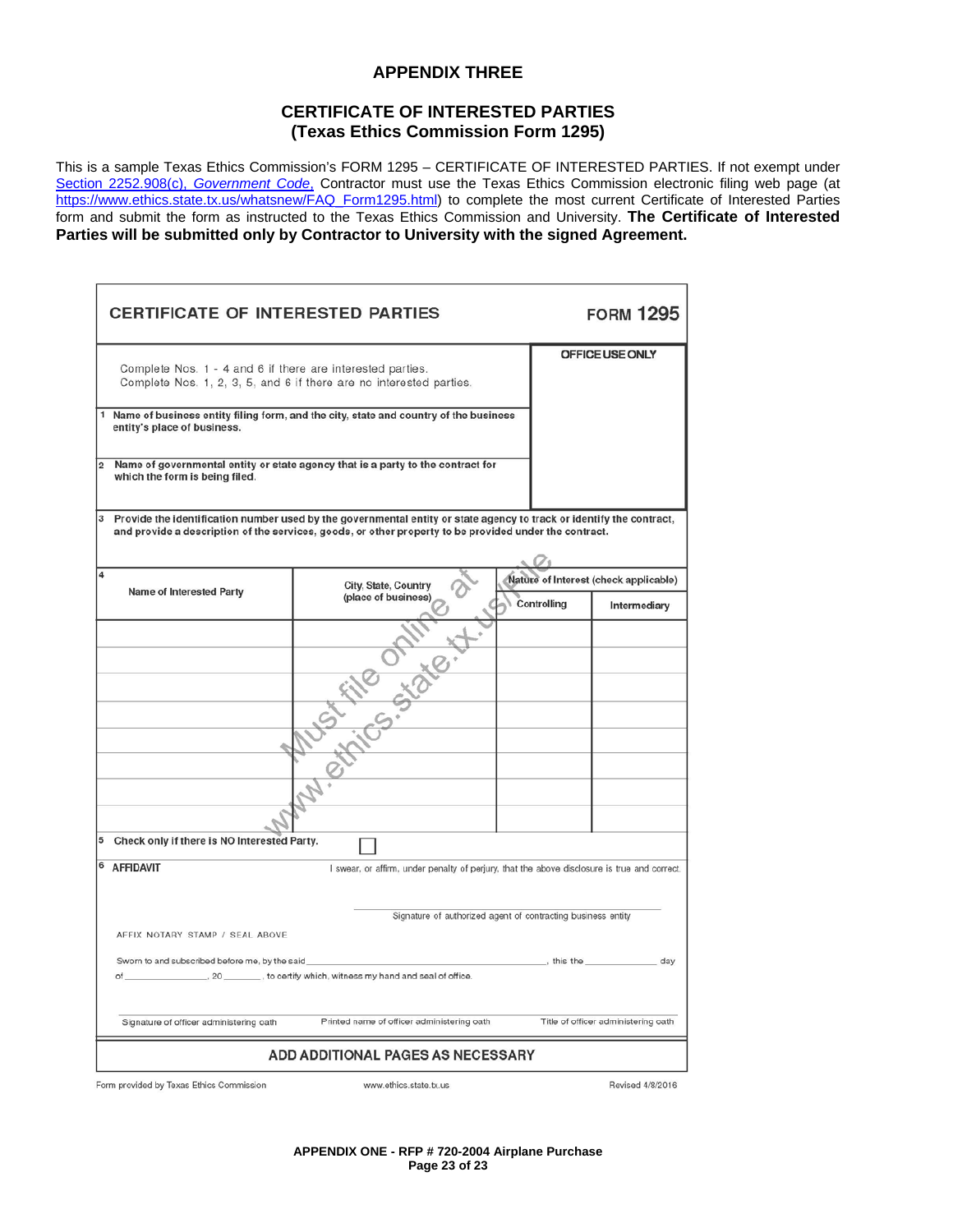### AIRCRAFT PURCHASE & SALE AGREEMENT

This Aircraft Purchase & Sale Agreement **"Agreement"** dated as of \_\_\_\_\_\_\_\_\_\_\_\_is made by and between \_\_\_\_\_\_\_\_\_\_\_\_\_\_\_\_\_\_\_\_\_\_ (**"Seller"**), a \_\_\_\_\_\_\_\_\_\_\_\_\_\_\_\_\_\_\_\_\_\_\_ with an address of \_\_\_\_\_\_\_\_\_\_\_\_\_\_\_\_\_\_\_\_\_ and The University of Texas System Administration (**"Purchaser")**, an agency and institution of higher education established under the laws of the State of Texas, with an address of 210 West 7<sup>th</sup> Street, Austin, TX 78701.

Whereas the Seller agrees to sell and Purchaser agrees to purchase that certain \_\_\_\_\_\_\_\_\_, with \_\_\_\_\_\_\_\_\_\_\_\_\_\_\_\_\_\_\_\_\_\_\_\_\_ engines, serial numbers \_\_\_\_\_\_ and \_\_\_\_\_\_\_\_\_\_\_\_ propellers, model number \_\_\_\_\_\_\_\_\_\_ with serial numbers\_\_\_\_\_\_\_\_\_\_\_\_, together with all of the installed avionics, equipment (loose or installed), books, logs, records and written data related thereto, and repairs thereto, shall hereinafter collectively be referred to as the "**Aircraft**", more fully described in "Attachment A".

Now therefore, in consideration of the terms and conditions herein contained, the parties agree as follows:

- 1. Purchase Price. \$\_\_\_\_\_\_\_\_\_\_\_\_\_\_\_\_\_\_ (\_\_\_\_\_\_\_\_\_\_\_\_\_\_\_\_\_\_ in US Dollars) paid as provided herein.
- 2. Terms of Payment. On or before \_\_\_\_\_\_\_\_\_\_\_\_\_\_\_\_\_\_, Purchaser will place a refundable deposit in the amount of \$\_\_\_\_\_\_\_\_\_\_\_\_\_\_\_\_\_\_ (\_\_\_\_\_\_\_\_\_\_\_\_\_\_\_\_\_\_US Dollars) (the "**Deposit**") into the Escrow Agent's (as defined below) account per instructions listed on "Attachment B." The balance of the purchase price, \$\_\_\_\_\_\_\_\_\_\_\_\_\_\_\_\_\_\_ (\_\_\_\_\_\_\_\_\_\_\_\_\_\_\_\_\_\_US Dollars), is to be paid to Seller per instructions listed on "Attachment B" at closing. The Escrow Agent shall be

 $\overline{\phantom{a}}$  , where  $\overline{\phantom{a}}$ \_\_\_\_\_\_\_\_\_\_\_\_\_\_\_\_\_\_ \_\_\_\_\_\_\_\_\_\_\_\_\_\_\_\_\_\_ \_\_\_\_\_\_\_\_\_\_\_\_\_\_\_\_\_\_ \_\_\_\_\_\_\_\_\_\_\_\_\_\_\_\_\_\_

- 3. Pre-purchase Evaluation. Seller will make the Aircraft available for Purchaser's pre-purchase evaluation as soon as possible, at \_\_\_\_\_\_\_\_\_\_\_\_\_\_\_\_\_\_ (the "**Inspection Facility**"), the pre-purchase Inspection will consist of a \_\_\_\_\_\_\_\_\_\_\_\_\_\_\_\_\_\_Inspection, a Logbook and records review, a borescope of both engines, a fuel leak check, a ground cabin pressurization leak check, blue water corrosion inspection, an avionics and systems functional check; and an acceptance flight not to exceed \_\_\_ (\_\_) hours. Seller agrees to provide all goods and perform all services necessary to repair all discrepancies deemed as "nonairworthy" ("Discrepancies") in accordance with the **Example 2018** Maintenance Manual. The Aircraft will be delivered by Seller to Purchaser with all systems functioning properly, in compliance with all Airworthiness Directives and Mandatory Service Bulletins, and in compliance with the specifications set forth in "Attachment E" ("**Aircraft Specifications**").
- 4. Acceptance or Rejection of Aircraft: Purchaser shall accept or reject the Aircraft within  $\qquad)$ business days upon completion of the Inspection. Acceptance is conditioned upon the Aircraft's compliance with all terms of this Agreement, including the Aircraft Specifications and Seller's correction of all Discrepancies. Upon Purchaser's acceptance of the Aircraft, Purchaser will deliver to Seller and Escrow Agent its acceptance of the Aircraft in the form of an executed "Attachment C" ("**Certificate of Aircraft Technical Acceptance**"). Before Seller receives the Certificate of Aircraft Technical Acceptance from Purchaser, Seller must at its own cost and expense complete its provision of all goods and performance of all services necessary to correct all Discrepancies. At the time Seller receives the Certificate of Aircraft Technical Acceptance from Purchaser the Deposit shall become nonrefundable to Purchaser, and shall be deemed to be the property of Seller, to be held in escrow

Purchaser **Exercises**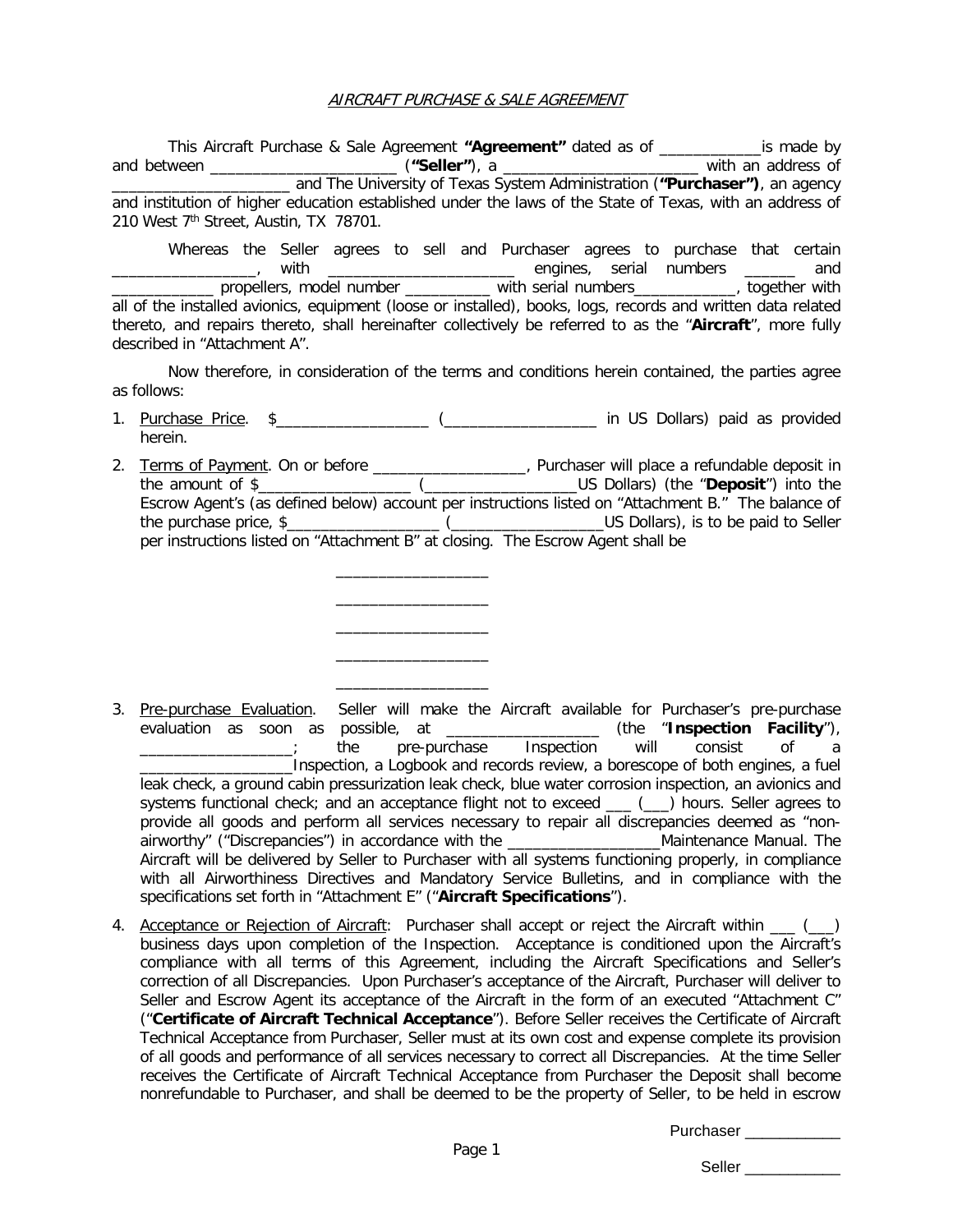and applied at closing. Absent receipt of such Certificate of Aircraft Technical Acceptance, this Agreement shall terminate, and, provided that the Inspection Facility has issued to Seller a statement confirming that Purchaser has paid all costs and expenses of the Inspection the Escrow Agent shall return the Deposit to Purchaser. Seller waives any and all claims to the Deposit should Purchaser reject the Aircraft, provided, however, that if Purchaser has not paid all Inspection Costs, the Escrow Agent shall return the balance of the Deposit, if any, to Purchaser after paying to Seller from such escrow an amount equal to any Inspection Costs then unpaid by Purchaser.

Upon Seller's completion of its provision of all goods and performance of all services necessary to correct the Discrepancies, if any, Purchaser shall immediately indicate its acceptance of the Aircraft, in writing, by executing "Attachment D" ("**Certificate of Aircraft Delivery**").

- 5. Closing. Prior to closing, Seller will deposit with the Escrow Agent a fully executed FAA Aircraft Bill of Sale and Release(s) of Lien(s) (if necessary) and/or all such other documents as may be necessary for Aircraft title to pass from Seller to Purchaser free and clear of any notations, claims, clouds, liens and/or encumbrances. Prior to closing, Purchaser will deposit with the Escrow Agent an Aircraft Registration Application, along with the balance of the purchase price. Closing shall take place at \_\_\_\_\_\_\_\_\_\_\_\_\_ or other mutually agreeable location within \_\_\_ (\_\_\_) business days following notification from the Inspection Facility to Seller and Purchaser that the Aircraft is ready for delivery. Any costs to move the Aircraft to an alternate closing location will be paid by Purchaser. Seller and Purchaser agree to equally share the closing costs and escrow agent fees, unless closing fails to occur due to delay or other default on the part of one party, in which case such party shall pay all such closing costs and escrow agent fees (with such costs and fees, to the extent payable by Purchaser, being paid out the Deposit being held in escrow) and indemnify the non-defaulting party with respect to all such costs and fees. If Seller has paid for pilot training unused at time of Closing,
- 6. Taxes. Purchaser shall be responsible for the payment of any and all sales, use and similar taxes which may be imposed by any governmental authority in connection with the sale of the Aircraft from Seller to Purchaser and, on and after the Closing Date, any and all taxes relating to or arising from Purchaser's ownership or use of the Aircraft. Provided, however, Purchaser (a State agency) is exempt from Texas Sales & Use Tax in accordance with §151.309, Texas Tax Code and 34 Texas Administrative Code (TAC) §3.322. Pursuant to 34 TAC §§3.322(c)(4) and (g)(3), this Agreement is sufficient proof of Purchaser's tax exempt status and Purchaser is not required to provide further evidence of its exempt status. Seller shall be responsible for any and all taxes relating to or arising from Seller's use or ownership of the Aircraft prior to the Closing Date. This provision shall survive closing.

the right to utilize the training will transfer to Purchaser at Closing.

- 7. Title and Liens. Seller represents and warrants that it has good title to the Aircraft and that all necessary legal steps have been taken by Seller to authorize and complete transfer of title to Purchaser pursuant to this agreement. Seller further represents and warrants that the Aircraft shall be free of all liens and encumbrances upon sale and delivery to Purchaser and that the Seller agrees to defend Purchaser's title after closing from and against all claims created or purportedly created by Seller. This warranty and covenant shall survive closing.
- 8. Governing Law. Travis County, Texas, will be the proper place of venue for suit on or in respect of this Agreement. This Agreement shall be governed and construed under the laws of the State of Texas without regard to its choice of law rules.
- 9. Default. Upon failure of Purchaser, after delivery of the Certificate of Aircraft Technical Acceptance, without default or delay by Seller, to purchase the Aircraft by the Final Closing Date, Seller may, in addition to other rights and remedies set forth herein, elect to terminate this Agreement. In such case Seller reserves the right to dispose of the Aircraft with no further obligation to Purchaser under this Agreement and to be paid the Deposit by the Escrow Agent as full liquidated damages for such failure by Purchaser. Upon failure of the Seller, without default of Purchaser, to comply with the terms of this Agreement and deliver the Aircraft and accompanying documents as provided herein, Purchaser may elect to terminate this Agreement and the Deposit will be refunded in full.

Purchaser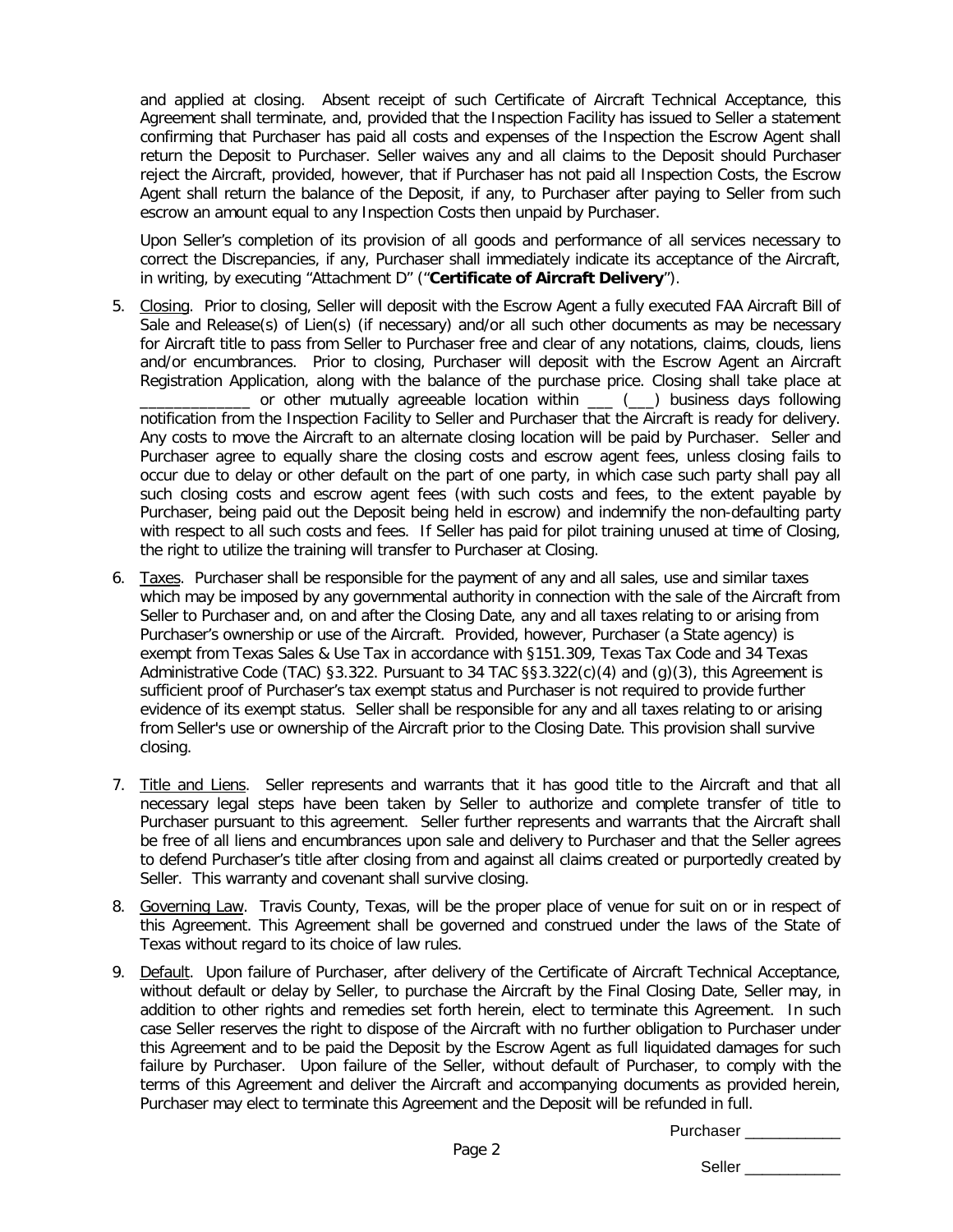- 10. Excusable Delay. Neither the Seller nor the Purchaser shall be liable for any failure or delay in performing any of its obligations hereunder caused by an act of God, the public enemy, strike or labor dispute, governmental regulation or priorities, judicial action, fire, storm or any other force majeure not involving the fault or negligence of the Seller or Purchaser.
- 11. Assignment. No party hereto may assign any of its rights or obligations hereunder without the prior written consent of the other party.
- 12. Partial Illegality. If any one or more provisions of this Agreement shall be found to be illegal or unenforceable in any respect, the validity, legality and enforceability of the remaining provisions shall not in any way be affected or impaired.
- 13. Damage or Destruction. In the event the Aircraft is destroyed or suffers damage prior to Closing, which requires issuance of an FAA form 337 to repair, or which in the opinion of Purchaser would significantly reduce the economic value of the Aircraft, Purchaser shall have the right to terminate this Agreement upon written notice to Seller, whereupon the parties shall instruct the Escrow Agent to return Purchaser's Deposit, and neither party shall have further obligation to each other.
- 14. Flight Restriction. Following acceptance of the Aircraft by Purchaser, the Aircraft shall remain at the inspection location and not be flown prior to Delivery except by mutual agreement of the parties.
- 15. Seller's Representations. As a material inducement to Purchaser to enter into this Agreement and to consummate the transactions contemplated hereby, Seller hereby represents and warrants to Purchaser as follows:
	- a. Seller is a \_\_\_\_\_\_\_\_\_\_\_\_\_\_\_\_ duly organized, validly existing and in good standing under the laws of the State of Texas. Seller has all requisite power to execute and deliver this Agreement and to carry out its obligations hereunder and the individual executing this Agreement on behalf of Seller has been duly authorized to act for and bind Seller. The execution and delivery of this Agreement and the due consummation by Seller of the transactions contemplated hereby have been duly and validly authorized by all necessary action on the part of Seller, and this Agreement constitutes (and each document and instrument contemplated by this Agreement to be delivered to Purchaser, when executed and delivered in accordance with the provisions hereof, will constitute) a valid and legally binding obligation of Seller enforceable in accordance with its terms, except as such enforceability may be limited by bankruptcy, insolvency, reorganization, receivership, moratorium and other similar laws affecting the rights of creditors generally and general principles of equity, whether considered in a proceeding at law or in equity.
	- b. Seller has not sought and will not seek the protection of Chapter 7, Chapter 11 and/or Chapter 13 of the United States Bankruptcy Code in advance of Closing, and no approval of this sale by a bankruptcy court and/or trustee and/or receiver is necessary or desirable.
	- c. During the time Seller has owned the Aircraft, Seller has not utilized the Aircraft for any unlawful purposes to the best of Seller's knowledge and belief, and knows of no such use prior to the time Seller acquired title to the Aircraft.
	- d. Seller represents and warrants that the Aircraft's logs and records are, in all material respects, complete and accurate since the Aircraft was new.
	- e. The Aircraft will be delivered in compliance with the Aircraft Specifications, in an airworthiness condition, with all equipment, systems and engines functioning within manufacturer's tolerances and limitations, normal wear and tear excepted, and each engine will be able to produce its rated takeoff thrust in a ground power run.
	- f. All Calendar and Hourly inspections will be in compliance with the manufacturer's recommended maintenance programs through the month of
	- g. There have been no improvements, alterations or repairs to the Aircraft for which the costs thereof remain unpaid.

Purchaser **Exercises**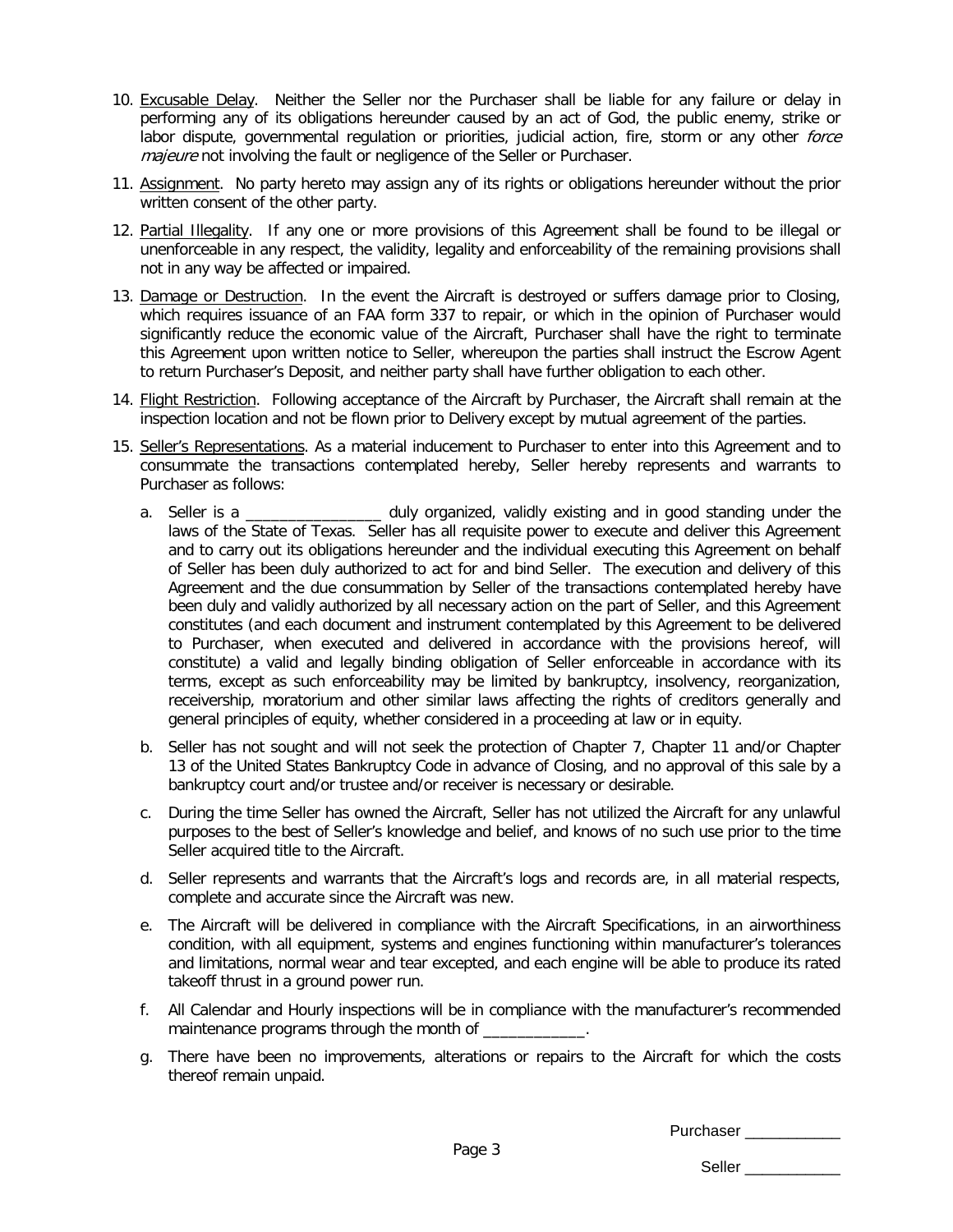- h. At Closing there will be no outstanding invoices for services rendered to the Aircraft, supplies or materials provided to the Aircraft, including, but not limited to, fuel, or for hangar fees or storage fees for the Aircraft.
- i. During the time Seller has owned the Aircraft, the Aircraft has not been, nor is it currently, subject of any pending litigation, and there are no unsatisfied judgments against it.
- j. During the time Seller has owned the Aircraft, the Aircraft has not been, nor is it currently, subject of any pending violations of any municipal ordinances, or of any Federal, state or international statutes, laws, decrees or otherwise pertaining to the Aircraft or the use of the Aircraft.
- k. During the time Seller has owned the Aircraft, there are no outstanding or delinquent taxes, levies, or duties on the Aircraft.
- l. The Aircraft shall be delivered with no loaner or rental equipment installed, unless agreed to by Purchaser in writing.
- m. As part of this Agreement, the Aircraft will be delivered by Seller with **mechanics** training slots paid for by the Seller.
- n. Seller agrees to indemnify and hold Purchaser harmless from and against all fees, expenses, commissions and costs due and owing to any broker involved in this transaction (Broker) or any other broker, agent or finder on account of or in any way resulting from any contract or understanding existing between Seller and such Broker or other broker, agent, finder, or person.
- 16. Notices. All notices pertaining to this Agreement must be in writing and will be transmitted either by overnight certified mail, return receipt requested, or by a national package delivery service (with tracking and delivery information available to both parties), or by fax with an original sent as provided above, to the respective parties at the following addresses or to such other addresses as either party may designate in writing to the other party:

| If to Seller:    |                                                |
|------------------|------------------------------------------------|
|                  |                                                |
|                  |                                                |
|                  |                                                |
| If to Purchaser: | The University of Texas System                 |
|                  | 210 W. 7 <sup>th</sup> Street                  |
|                  | Austin, TX 78701                               |
|                  |                                                |
|                  | Telephone: (512) _________; fax (512) ________ |

### 17. Statutory Provisions

a. If Seller is a taxable entity as defined by Chapter 171, *Texas Tax Code* ("Chapter 171"), then Seller certifies that it is not currently delinquent in the payment of any taxes due under Chapter 171, or that

Purchaser \_\_\_\_\_\_\_\_\_\_\_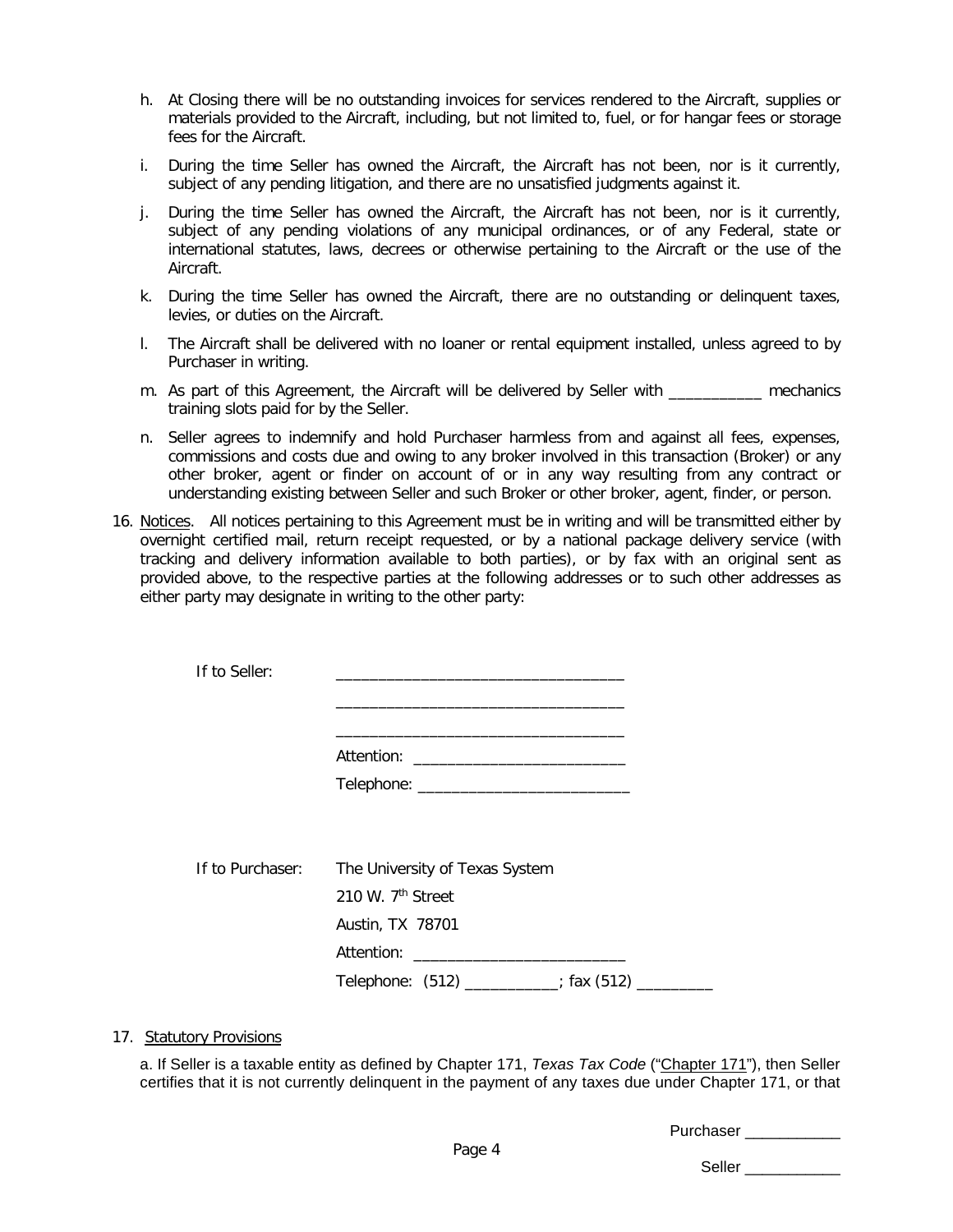Seller is exempt from the payment of those taxes, or that Seller is an out-of-state taxable entity that is not subject to those taxes, whichever is applicable.

b. Pursuant to Sections 2107.008 and 2252.903, *Texas Government Code*, Seller agrees that any payments owing to Seller under the Agreement may be applied directly toward any debt or delinquency that Seller owes the State of Texas or any agency of the State of Texas regardless of when it arises, until such debt or delinquency is paid in full.

c. Pursuant to Section 231.006, *Texas Family Code*, Seller certifies that it is not ineligible to receive the award of or payments under the Agreement and acknowledges that the Agreement may be terminated and payment may be withheld if this certification is inaccurate.

d. To the extent that Chapter 2260, *Texas Government Code*, is applicable to the Agreement and is not preempted by other applicable law, the dispute resolution process provided for in Chapter 2260 and the related rules adopted by the Texas Attorney General pursuant to Chapter 2260, will be used by Purchaser and Seller to attempt to resolve any claim for breach of contract made by Seller that cannot be resolved in the ordinary course of business. The chief business officer of Purchaser will examine Seller's claim and any counterclaim and negotiate with Seller in an effort to resolve such claims. The parties specifically agree that (I) neither the execution of the Agreement by Purchaser nor any other conduct, action or inaction of any representative of Purchaser relating to the Agreement constitutes or is intended to constitute a waiver of Purchaser's or the state's sovereign immunity to suit; and (ii) Purchaser has not waived its right to seek redress in the courts.

e. Seller understands that acceptance of funds under the Agreement constitutes acceptance of the authority of the Texas State Auditor's Office, or any successor agency (collectively, "Auditor"), to conduct an audit or investigation in connection with those funds pursuant to Sections 51.9335(c), 73.115(c) and 74.008(c), *Texas Education Code*. Seller agrees to cooperate with the Auditor in the conduct of the audit or investigation, including without limitation providing all records of this transaction and associated funds requested.

f. Seller and its employees, agents, representatives and subcontractors have read and understand Purchaser's Conflicts of Interest Policy available at [http://www.utsystem.edu/board-of-regents/policy](http://www.utsystem.edu/board-of-regents/policy-library/policies/int180-conflicts-interest-conflicts-commitment-and-outside-)[library/policies/int180-conflicts-interest-conflicts-commitment-and-outside-,](http://www.utsystem.edu/board-of-regents/policy-library/policies/int180-conflicts-interest-conflicts-commitment-and-outside-) Purchaser's Standards of Conduct Guide available at [https://www.utsystem.edu/documents/docs/policies-rules/ut-system](https://www.utsystem.edu/documents/docs/policies-rules/ut-system-administration-standards-conduct-guide)[administration-standards-conduct-guide,](https://www.utsystem.edu/documents/docs/policies-rules/ut-system-administration-standards-conduct-guide) and applicable state ethics laws and rules available at [https://www.utsystem.edu/offices/systemwide-compliance/ethics.](https://www.utsystem.edu/offices/systemwide-compliance/ethics) Neither Seller nor its employees, agents, representatives or subcontractors will assist or cause Purchaser employees to violate Purchaser's Conflicts of Interest Policy, Purchaser's Standards of Conduct Guide, or applicable state ethics laws or rules. Seller represents and warrants that no member of the Board of Regents of The University of Texas System has a direct or indirect financial interest in the transaction that is the subject of the Agreement.

g. Pursuant to Chapter 2270, *Texas Government Code*, Seller certifies Seller (1) does not currently boycott Israel; and (2) will not boycott Israel during the Term of this Agreement. Seller acknowledges this Agreement may be terminated and payment withheld if this certification is inaccurate.

h. Pursuant to Subchapter F, Chapter 2252, *Texas Government Code*, Seller certifies Seller is not engaged in business with Iran, Sudan, or a foreign terrorist organization. Seller acknowledges this Agreement may be terminated and payment withheld if this certification is inaccurate.

i. Seller agrees to comply with §2252.908, *Texas Government Code* (Disclosure of Interested Parties Statute), and 1 TAC §§46.1 through 46.5 (Disclosure of Interested Parties Regulations), as implemented by the Texas Ethics Commission (TEC), including, among other things, providing the TEC and Purchaser with information required on the form promulgated by TEC. Seller may learn more about these disclosure requirements, including the use of TEC's electronic filing system, by reviewing the information on TEC's website at [https://www.ethics.state.tx.us/whatsnew/FAQ\\_Form1295.html.](https://www.ethics.state.tx.us/whatsnew/FAQ_Form1295.html)

Purchaser **Exercises**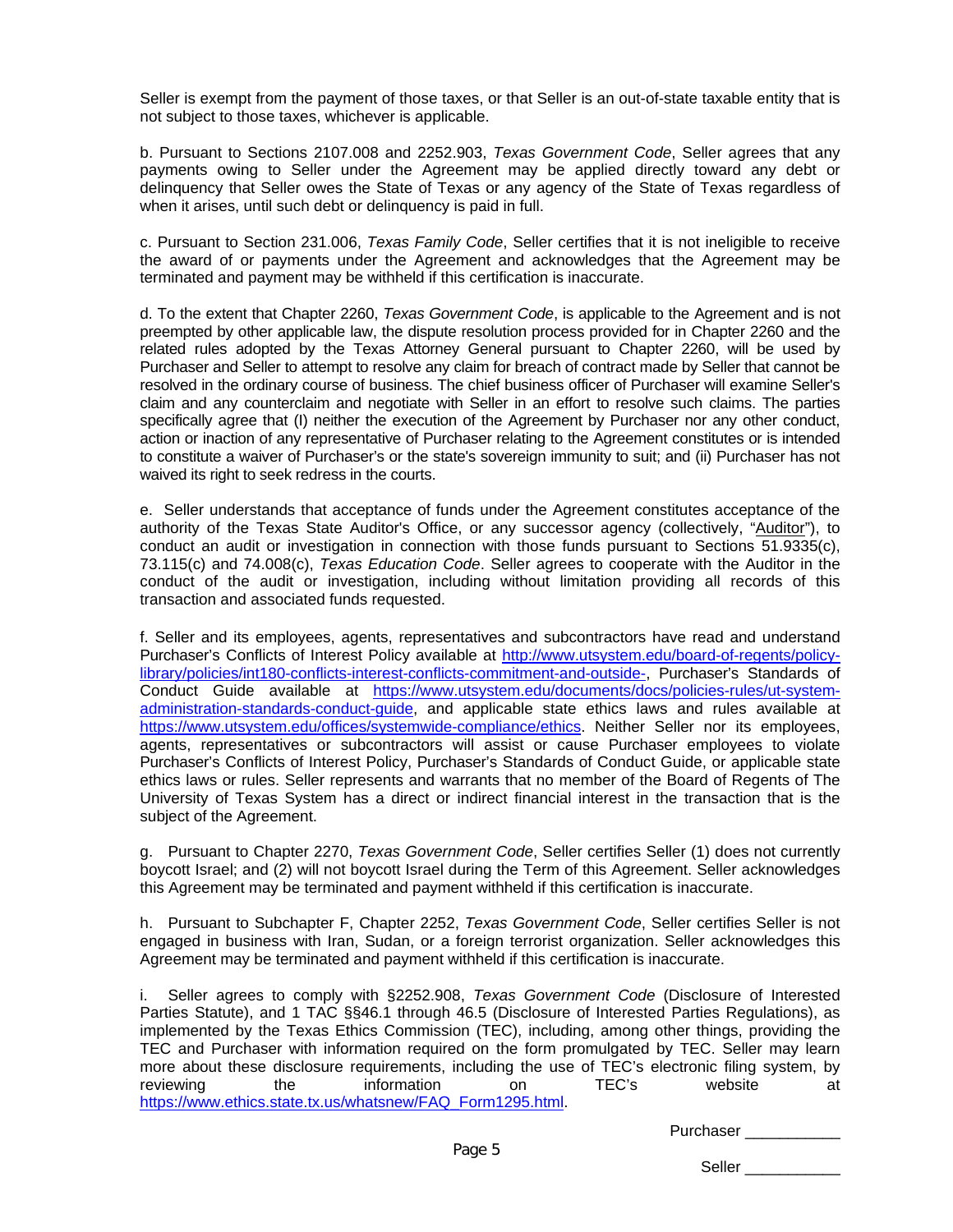### 18. General.

- a. In all respects, time shall be of the essence of this agreement.
- b. "Attachment A," "Attachment B," "Attachment C," "Attachment D", and "Attachment E" hereto are made a part of this Agreement.
- c. Purchaser acknowledges that the Aircraft is being delivered as a U.S. registered aircraft maintained in accordance with Part 91 of the US Federal Aviation Regulations.
- d. Except for a party's indemnification obligations under this Agreement, neither party shall be liable to the other for incidental, consequential, special, or punitive damages, whether alleged under a theory of breach of contract, breach of warranty, tort, strict liability, or otherwise.
- e. Risk of loss, damage to or destruction of the Aircraft shall pass from Seller to Purchaser upon Purchaser's execution of the Certificate of Aircraft Delivery.
- f. Purchaser and Seller acknowledge that this Agreement is the product of negotiation and joint effort. Accordingly, the language, terms and conditions of this Agreement shall not be construed more strictly against either of the parties in the event a question of interpretation, construction or meaning should hereafter arise.
- g. This Agreement sets forth the entire contract between the parties and supersedes all previous communications, representations or agreements, whether oral or written, between the parties with respect to the sale and purchase of the Aircraft. This Agreement shall not be modified or amended except by the mutual consent of the parties in writing.
- h. This Agreement may be executed in any number of counterparts and all of such counterparts, taken together, shall be deemed to constitute one and the same instrument.
- i. THE PARTIES ARE AWARE THERE ARE CONSTITUTIONAL AND STATUTORY LIMITATIONS (LIMITATIONS) ON THE AUTHORITY OF PURCHASER (A STATE AGENCY) TO ENTER INTO CERTAIN TERMS AND CONDITIONS THAT MAY BE PART OF THIS AGREEMENT, INCLUDING TERMS AND CONDITIONS RELATING TO LIENS ON PURCHASER'S PROPERTY; DISCLAIMERS AND LIMITATIONS OF WARRANTIES; DISCLAIMERS AND LIMITATIONS OF LIABILITY FOR DAMAGES; WAIVERS, DISCLAIMERS AND LIMITATIONS OF LEGAL RIGHTS, REMEDIES, REQUIREMENTS AND PROCESSES; LIMITATIONS OF PERIODS TO BRING LEGAL ACTION; GRANTING CONTROL OF LITIGATION OR SETTLEMENT TO ANOTHER PARTY; LIABILITY FOR ACTS OR OMISSIONS OF THIRD PARTIES; PAYMENT OF ATTORNEYS' FEES; DISPUTE RESOLUTION; INDEMNITIES; AND CONFIDENTIALITY, AND TERMS AND CONDITIONS RELATED TO LIMITATIONS WILL NOT BE BINDING ON PURCHASER EXCEPT TO THE EXTENT AUTHORIZED BY THE LAWS AND CONSTITUTION OF THE STATE OF TEXAS.

IN WITNESS WHEREOF, the parties to this Agreement have caused this Agreement to be executed by their duly authorized representatives or members, as the case may be, effective as of the date first written above.

| SELLER: | PURCHASER:<br>The University of Texas System Administration                  |
|---------|------------------------------------------------------------------------------|
| By:     | By:<br>Dr. Scott C. Kelley<br>Executive Vice Chancellor for Business Affairs |
|         | <b>Purchaser Exercise 1999</b>                                               |
|         | Page 6                                                                       |

Seller **and a**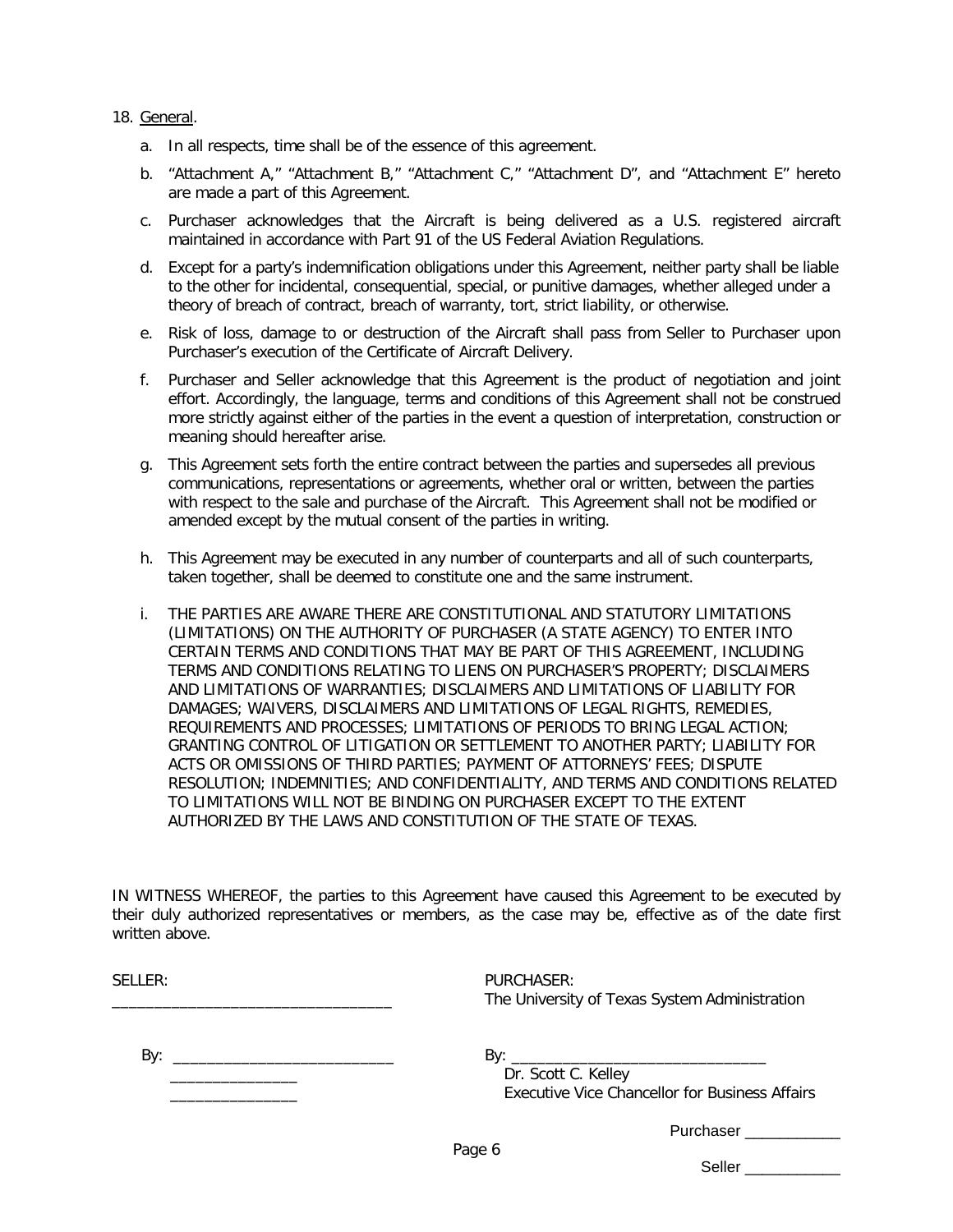Date: Date:

Purchaser \_\_\_\_\_\_\_\_\_\_\_\_\_\_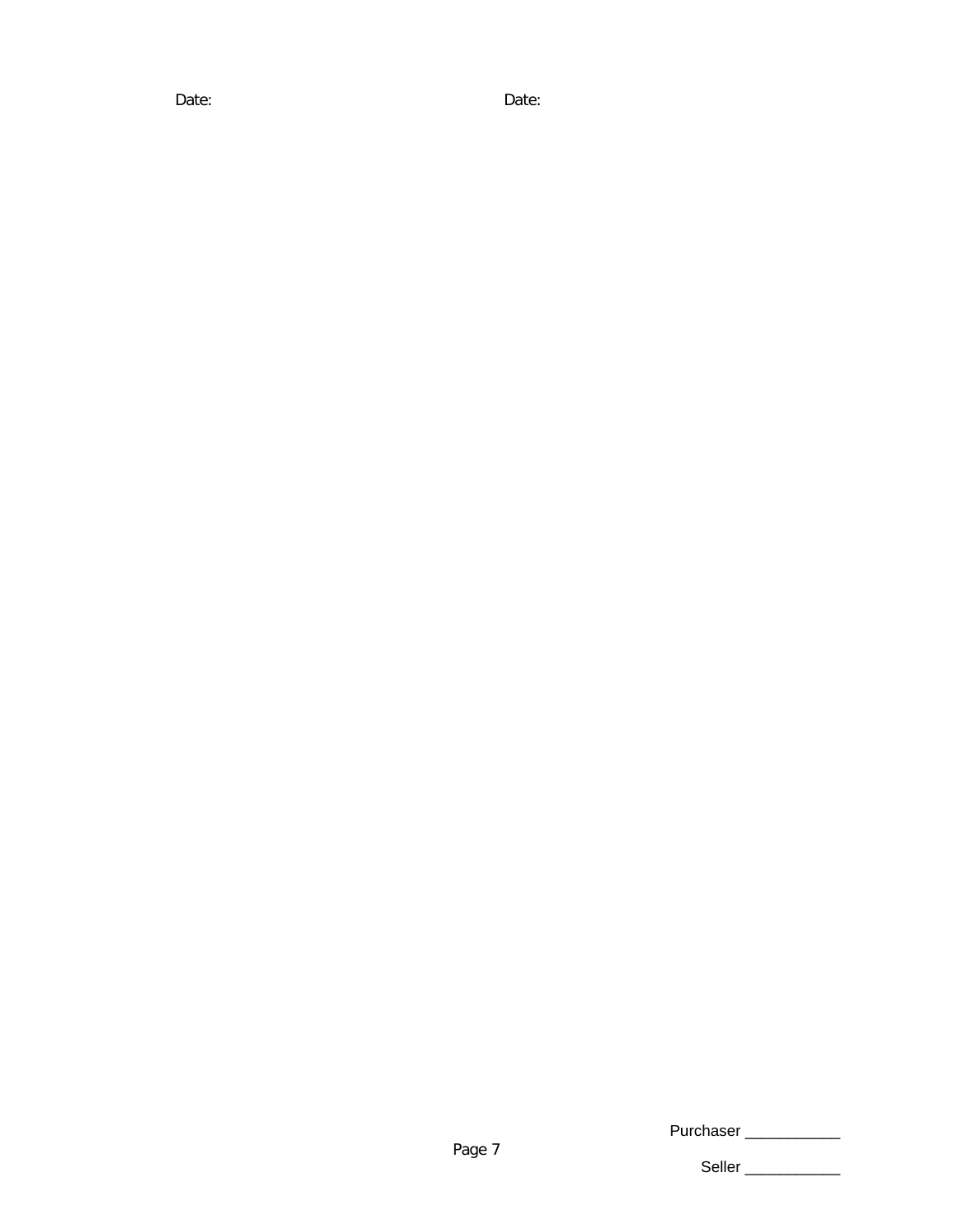## "ATTACHMENT A" Aircraft Data Sheet

| Serial Number:<br>Registration:<br>Date of Manufacture:                                                                            |                                                   |                                    |      |       |       |
|------------------------------------------------------------------------------------------------------------------------------------|---------------------------------------------------|------------------------------------|------|-------|-------|
| Engine Type:                                                                                                                       |                                                   |                                    |      |       |       |
| Left S/N:<br>Right S/N:                                                                                                            |                                                   | TSN:                               | TSC: | TSHS: | TSOH: |
| Engine Insurance:                                                                                                                  |                                                   |                                    |      |       |       |
| Propeller:<br>Left S/N:<br>Right S/N:                                                                                              |                                                   |                                    |      |       |       |
| AFTT:<br>Landings:<br>Damage:                                                                                                      | Hours<br>$\bigcirc$<br>Landings<br>N <sub>o</sub> |                                    |      |       |       |
| <b>AVIONICS:</b><br>COM:<br><b>NAV</b><br>DME:<br>ADF:<br>XPNDR:<br>Autopilot:<br>FDS:<br>ADC: P/N<br>RADAR:<br>TAWS:<br>GPS: ELT: | LRNAV:                                            | <b>Additional Notes/Equipment:</b> |      |       |       |
| Interior:: ACTT:<br>Exterior:: ACTT:<br>Color:                                                                                     |                                                   |                                    |      |       |       |

Interior Configuration: .

\_\_\_\_\_\_\_\_\_\_\_\_\_\_\_\_\_\_\_\_\_\_\_\_\_

Books and Records: All Aircraft/equipment operating books and supplements; Pilot Operating Handbook and Aircraft Manual and supplements; Aircraft specific \_\_\_\_\_\_\_\_\_\_\_ maintenance manuals; RVSM manual and FAA required documentation, drawings and wiring diagrams,

Purchaser \_\_\_\_\_\_\_\_\_\_\_\_\_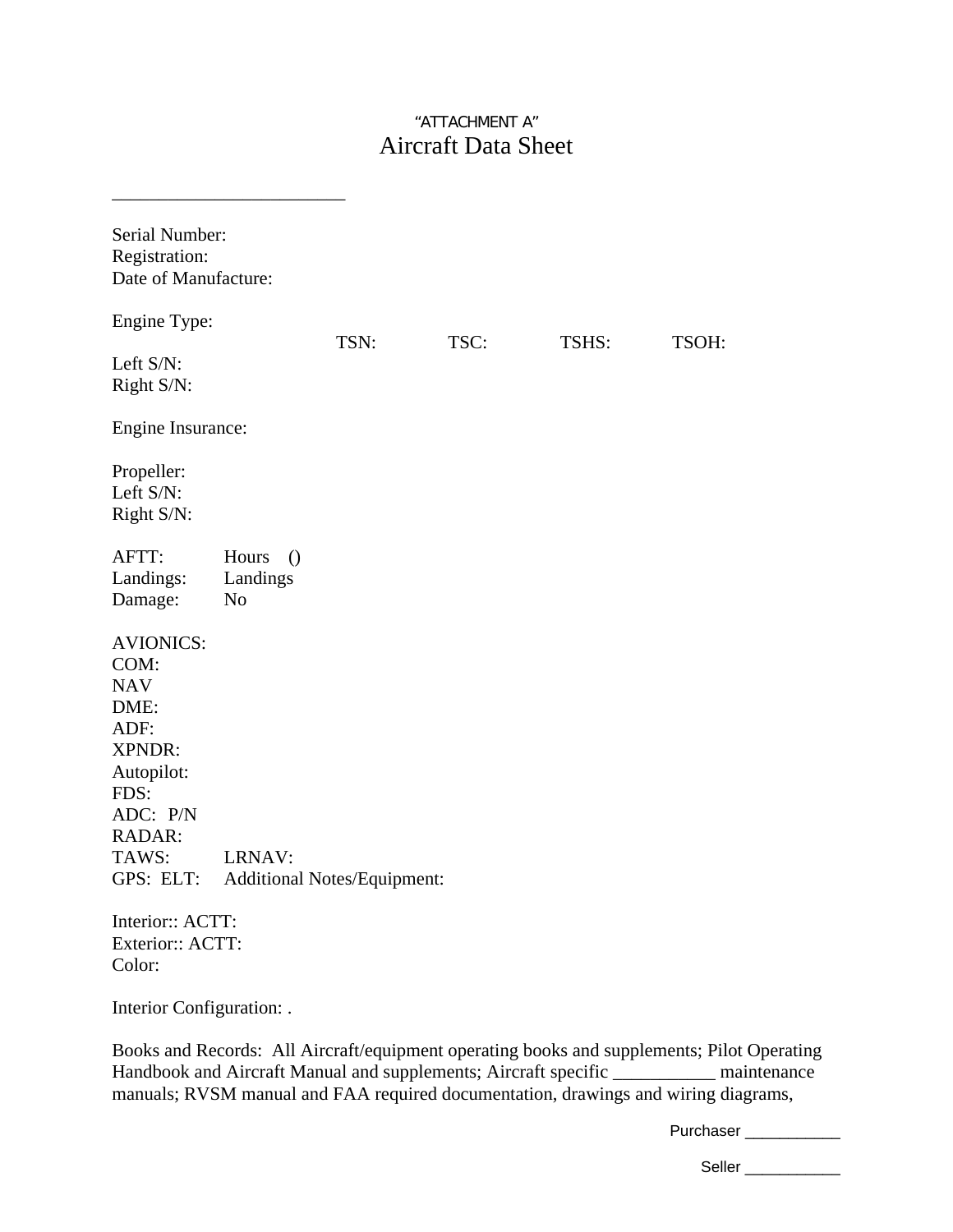applicable FAA Form 337s, component overhaul documentation and any and all other records and paperwork normally considered part of the Aircraft.

| Purchaser |  |
|-----------|--|
|-----------|--|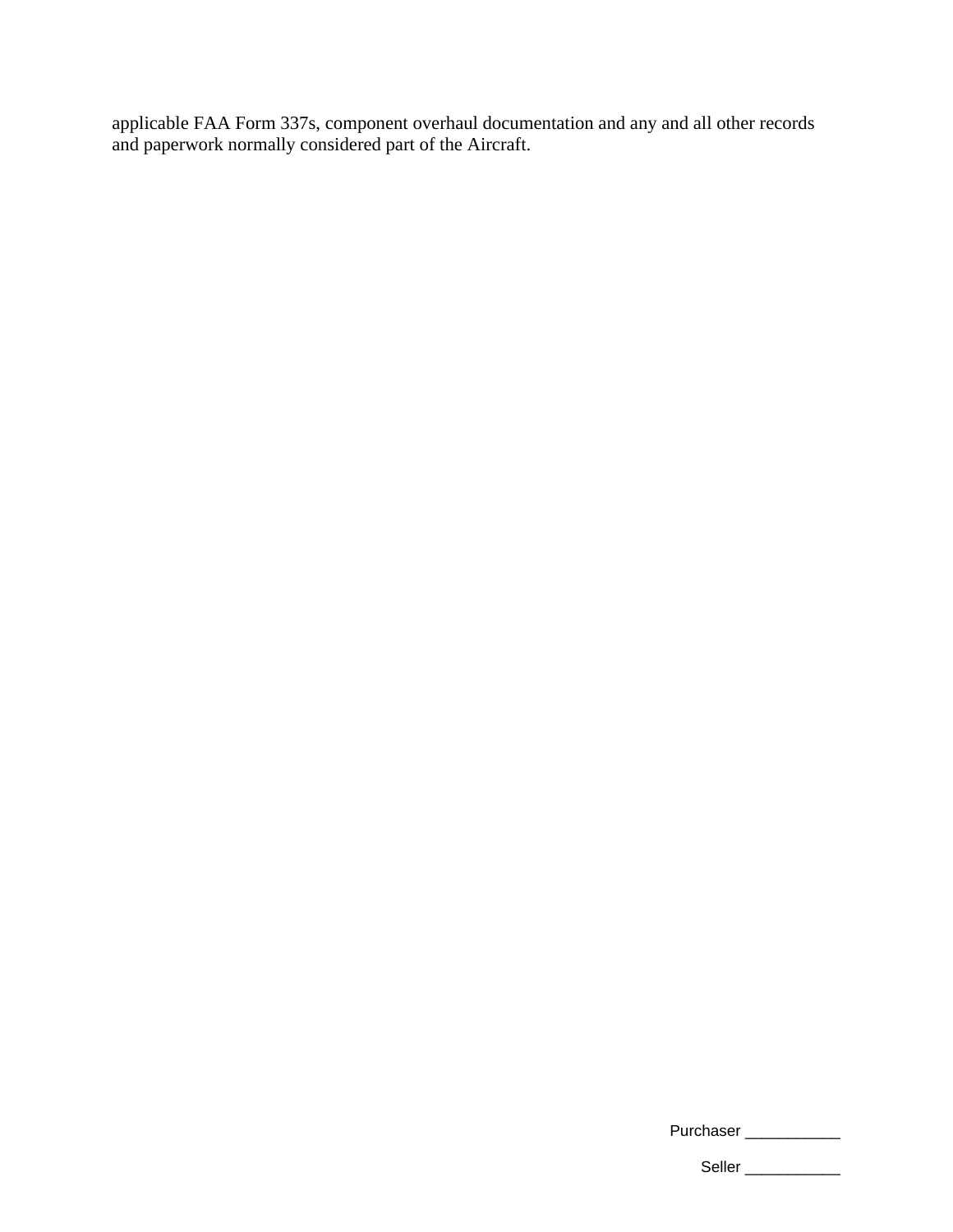"ATTACHMENT B" To Aircraft Purchase Agreement Dated this \_\_\_\_\_\_\_\_\_\_\_\_

## **WIRE TRANSFER INSTRUCTIONS**

ESCROW AGENT'S ACCOUNT

SELLERS ACCOUNT

BROKERS ACCOUNT

Wiring information:

Purchaser \_\_\_\_\_\_\_\_\_\_\_\_\_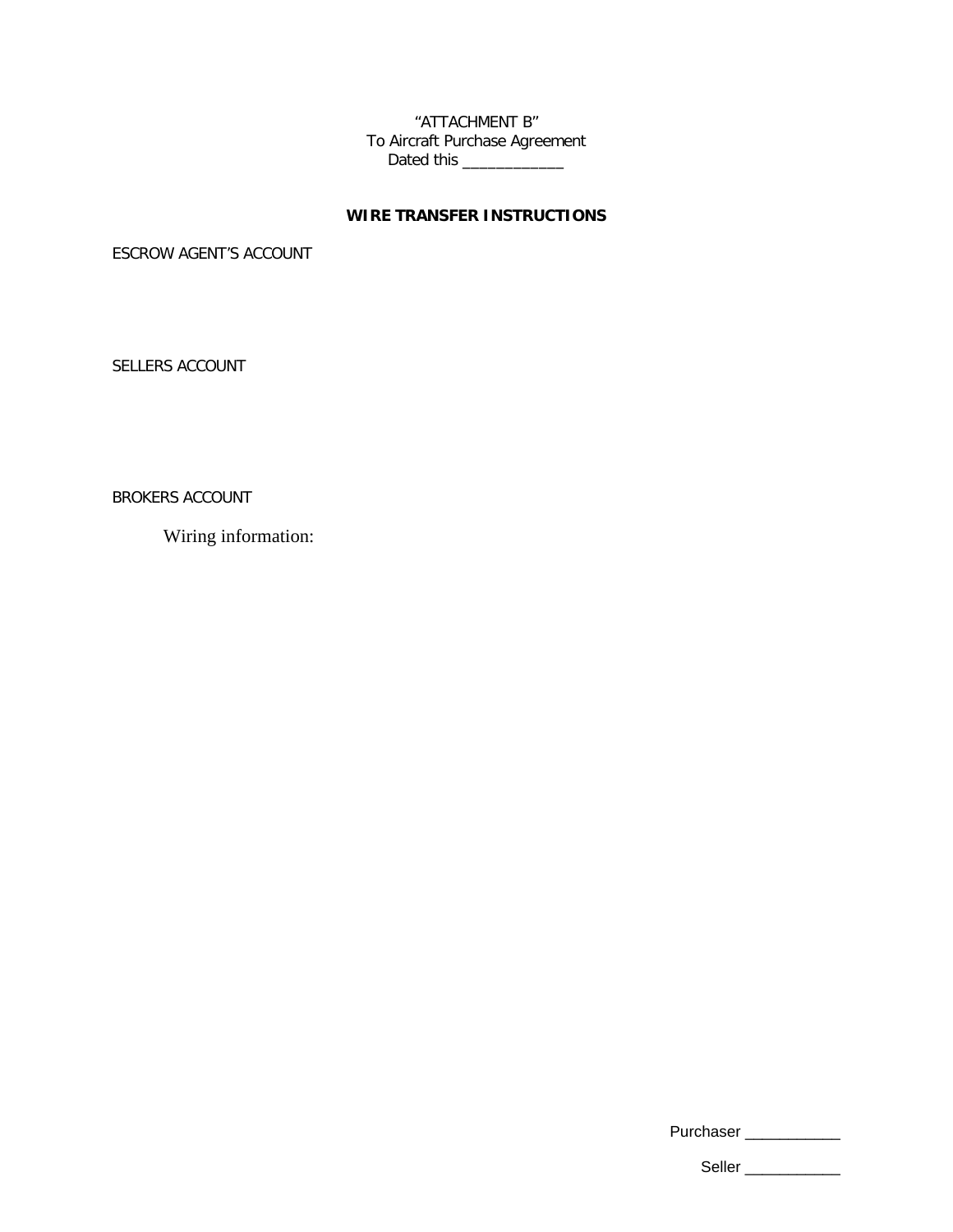"ATTACHMENT C" To Aircraft Purchase & Sale Agreement Dated this \_\_ day of \_\_\_\_20\_

### **CERTIFICATE OF AIRCRAFT TECHNICAL ACCEPTANCE**

**N454TB SERIAL#: MAKE: MODEL:** 

This \_\_\_\_ day of\_\_\_\_\_, 20\_\_ at \_\_\_\_\_\_\_\_\_\_\_\_\_\_\_\_\_\_\_\_\_\_\_, \_\_\_\_\_\_\_\_\_\_\_\_\_\_\_\_\_\_\_\_\_\_\_\_ (\_\_\_).

All terms herein shall have the meaning ascribed to them in that certain Aircraft Purchase & Sale Agreement entered into by and between the parties dated \_\_\_\_\_\_\_\_\_(the "Agreement").

Purchaser has evaluated the Aircraft, all Aircraft documents, records and log books with regard to this transaction to his satisfaction.

Purchaser hereby authorizes the deposit of \$\_\_\_\_\_\_\_\_\_\_\_\_ (\_\_\_\_\_\_\_\_\_\_\_\_\_\_\_\_\_\_\_\_\_ US Dollars), to become nonrefundable and transferred to Seller's account per the terms of the Agreement.

Seller will provide and perform, at Seller's sole cost and expense and prior to Delivery, all goods and services necessary to correct the Discrepancies as noted below (or on the initialed attachment hereto):

Aircraft accepted and terms of this agreement are agreed to this  $\sim$  day of  $\sim$  20\_\_.

PURCHASER: The University of Texas System Administration

\_\_\_\_\_\_\_\_\_\_\_\_\_\_\_\_\_\_\_\_\_\_\_\_\_\_\_\_\_\_\_\_

Dr. Scott C. Kelley

Purchaser \_\_\_\_\_\_\_\_\_\_\_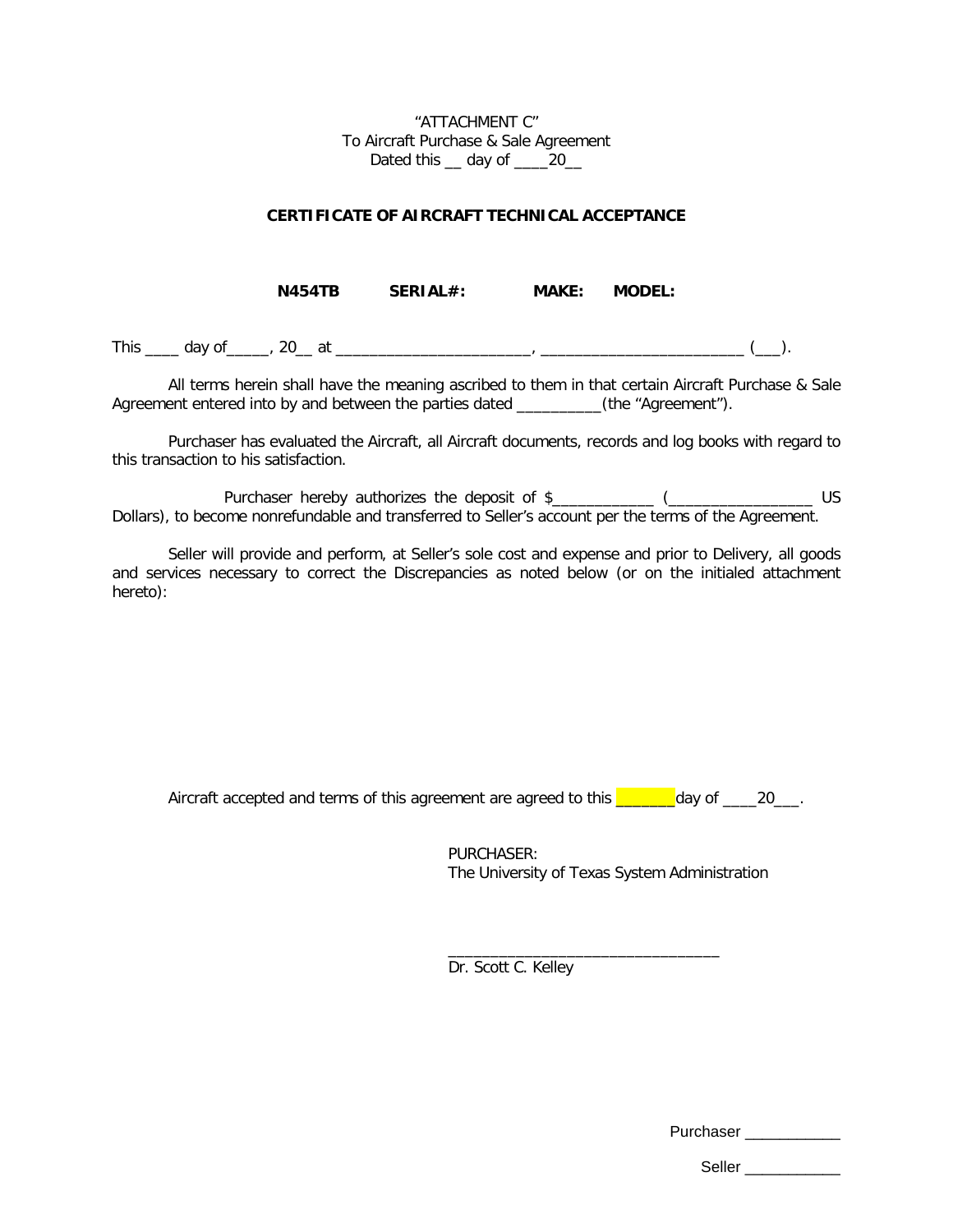"ATTACHMENT D" To Aircraft Purchase & Sale Agreement Dated this \_\_\_ day of \_\_\_20\_

### **CERTIFICATE OF AIRCRAFT DELIVERY**

|      |        | <b>N454TB</b> | SERIAL#: | <b>MAKE:</b> | <b>MODEL:</b> |
|------|--------|---------------|----------|--------------|---------------|
| this | day of | at            |          |              |               |

All terms herein shall have the meaning ascribed to them in that certain Aircraft Purchase & Sale Agreement entered into by and between the parties dated\_\_\_\_\_\_\_\_\_\_\_, 20\_ (the "Agreement").

Purchaser has evaluated the Aircraft, all Aircraft documents, records and log books with regard to this transaction to its satisfaction.

Seller represents and warrants that the Aircraft is free and clear of any liens or encumbrances whatsoever caused by Seller, his agents or assigns.

Purchaser has accepted on the terms and subject to Agreement delivery of the Aircraft, log books, records, accessories, spares, (if any), and accessories on this the \_\_\_\_\_\_\_\_\_ day of  $20$ \_\_.

> PURCHASER: The University of Texas System Administration

Dr. Scott C. Kelley Executive Vice Chancellor for Business Affairs

\_\_\_\_\_\_\_\_\_\_\_\_\_\_\_\_\_\_\_\_\_\_\_\_\_\_\_\_\_

Purchaser \_\_\_\_\_\_\_\_\_\_\_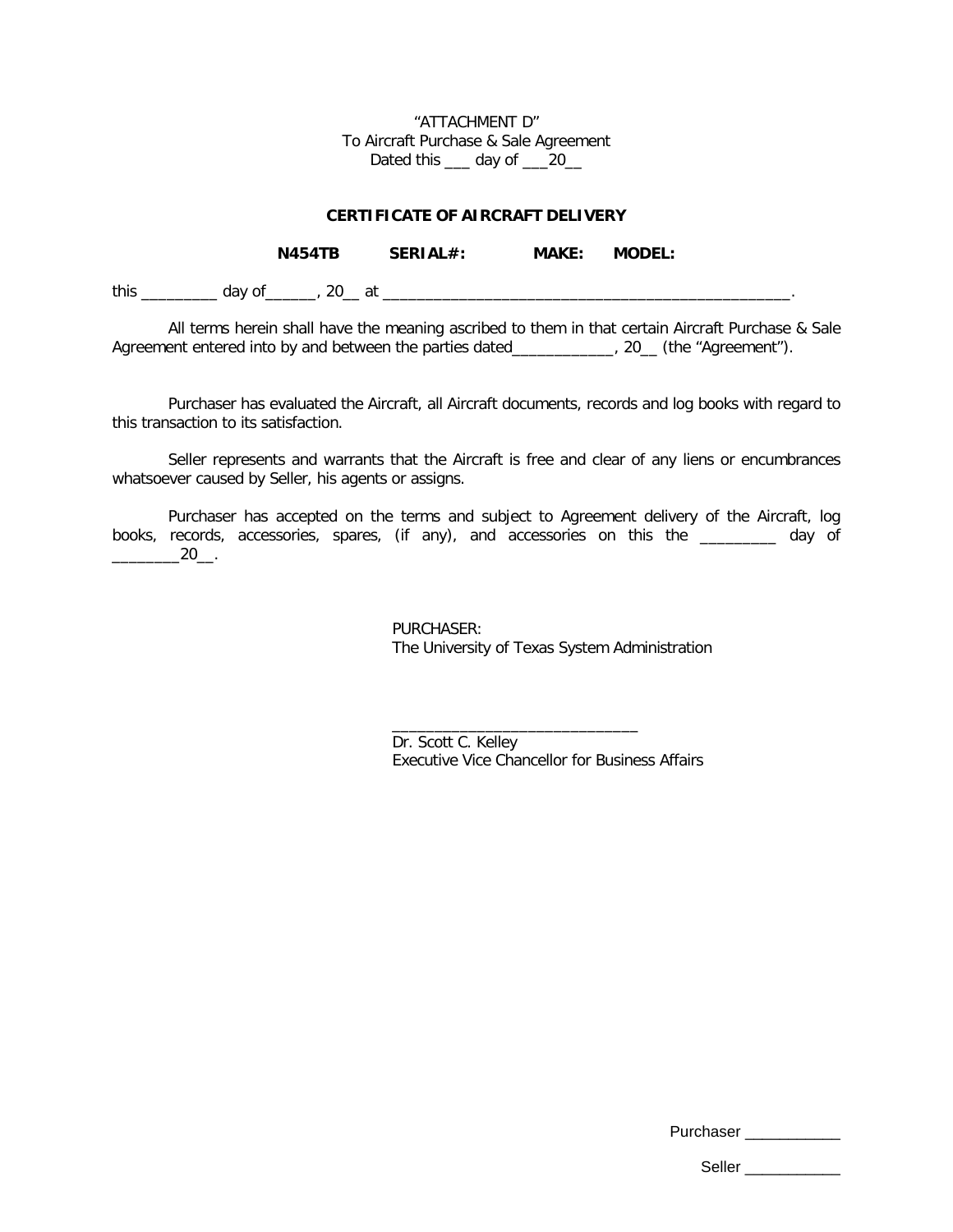"ATTACHMENT E" To Aircraft Purchase & Sale Agreement Dated this \_\_ day of \_\_\_\_20\_

### **AIRCRAFT SPECIFICATIONS**

[TO BE CREATED BASED ON (1) THE REQUIREMENTS OF THE RFP (INCLUDING SECTION 5, SPECIFICATIONS AND ADDITIONAL QUESTIONS) AND (2) THE PROPOSAL SUBMITTED BY THE SUCCESSFUL PROPOSER]

| Purchaser |
|-----------|
|-----------|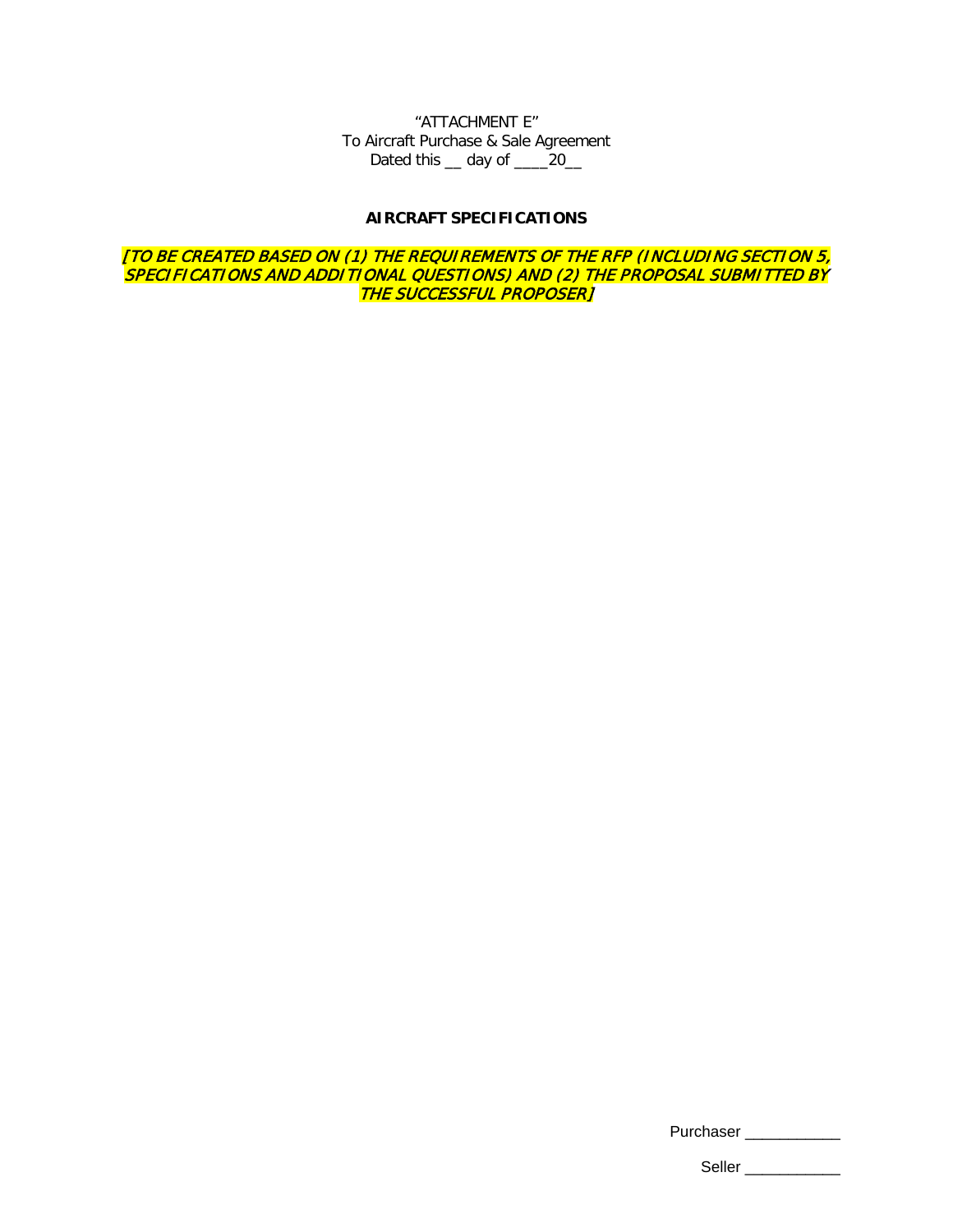## **ADDENDUM 1**

| DATE:    | May 12, 2020                                  |
|----------|-----------------------------------------------|
| PROJECT: | <b>Aircraft Purchase</b>                      |
| RFP NO:  | 720-2004                                      |
| OWNER:   | The University of Texas System Administration |
| TO:      | <b>Prospective Bidders</b>                    |

This Addendum forms part of Contract Documents and modifies Bid Documents dated October 31st, 2019 with amendments and additions noted below.

## **Questions and Answers:**

- **1. Question: The Agreement is silent as to warranty. Will Purchaser be accepting the aircraft "as is, where is" with no warranty except any remaining term of the new aircraft warranty? Can language be added to the purchase agreement to address warranty?**
	- *Answer: Refer to the sample agreement document (Section 15). If Proposer offers any additional warranty – provide it as a part of the proposal, answer to Question #28.*
- **2. Question: Proposer is not organized in the State of Texas however it is qualified to do business in Texas and is in good standing with the state of Texas. Since Proposer is not "duly organized" in the state of Texas can we still meet the requirements of 15a?**
	- *Answer: Proposer's proposal should identify what state Proposer is duly organized in.*

*Make sure Proposer complies with the following:*

*Contractor represents and warrants it is duly organized, validly existing and in good standing under the laws of the state of its organization; it is duly authorized and in good standing to conduct business in the State of Texas; it has all necessary power and has received all necessary approvals to execute and deliver this Agreement; and the individual executing this Agreement on behalf of Contractor has been duly authorized to act for and bind Contractor.*

**3. Question: If Proposer defaults will a refund of the deposit to Purchaser be considered full liquidated damages? Compared to Purchaser default language stating Proposer's retention of the deposit in the event of Purchaser's default is considered full liquidated damages.**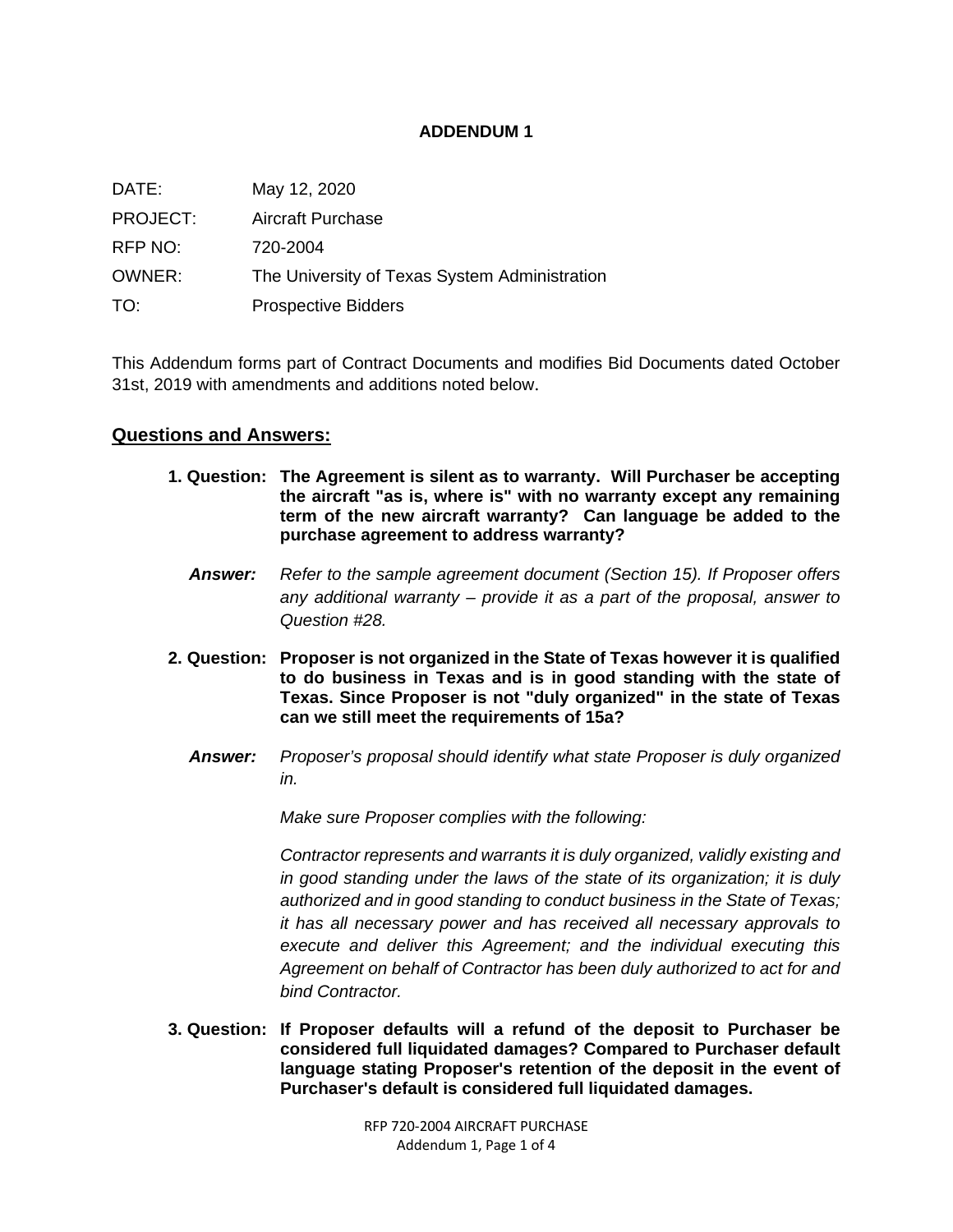*Answer: Refer to Section 4 of the RFP document. Provide alternative language as a part of Proposer's redlines to the sample agreement.*

> **Can the Purchaser agree to venue in the US district court for the Western District of TX or Tarrant County instead of Travis County?**

- *Answer: Refer to Section 4 of the RFP document. Provide alternative language as a part of Proposer's redlines to the sample agreement.*
- **4. Question: Is the Inspection Facility designated by the Proposer or the Purchaser? Can this be mutually agreed?**
	- *Answer: Proposer may propose an Inspection Facility, but University will make the final decision.*
- **5. Question: Is an Escrow agent mandatory?** *– It is.* **If yes, can Proposer choose a title company in Oklahoma City as the Escrow Agent? If selection of the Escrow Agent is in Purchaser's sole discretion, can Purchaser identify its preferred Escrow Agent?**
	- *Answer: Proposer may propose Escrow Agent, but University will make the final decision.*
- **6. Question: Can the indemnity be revised so that is it limited to a breach of the reps and certs in section 2 'Execution of Offer'?** *– NO.* **Does the phrase "performance of the contract" contained in the indemnity only include the period from contract signing to aircraft delivery? If not, what period does it include?**
	- *Answer: APPENDIX ONE – Section 2.1.10 is University's standard Indemnity language. Sample agreement sets forth University's anticipated obligations on seller post-delivery. No - for example see Section 7 of the sample agreement.*
- **7. Question: Paragraph 1 includes email instructions however Paragraph 2 states "University will not accept proposals submitted by email, telephone or FAX transmission ." This appears contradictory. Will email submittal be accepted?**
	- *Answer: Email submittal is not acceptable. Proposals have to be submitted via Bonfire portal.*
- **8. Question: Will University of Texas be paying via ACH rather than any other electronic fund transfer method?**
	- *Answer: The University may consider forgoing the "Net 30" requirement dependent on ability to satisfy inspection and other review needed to complete due*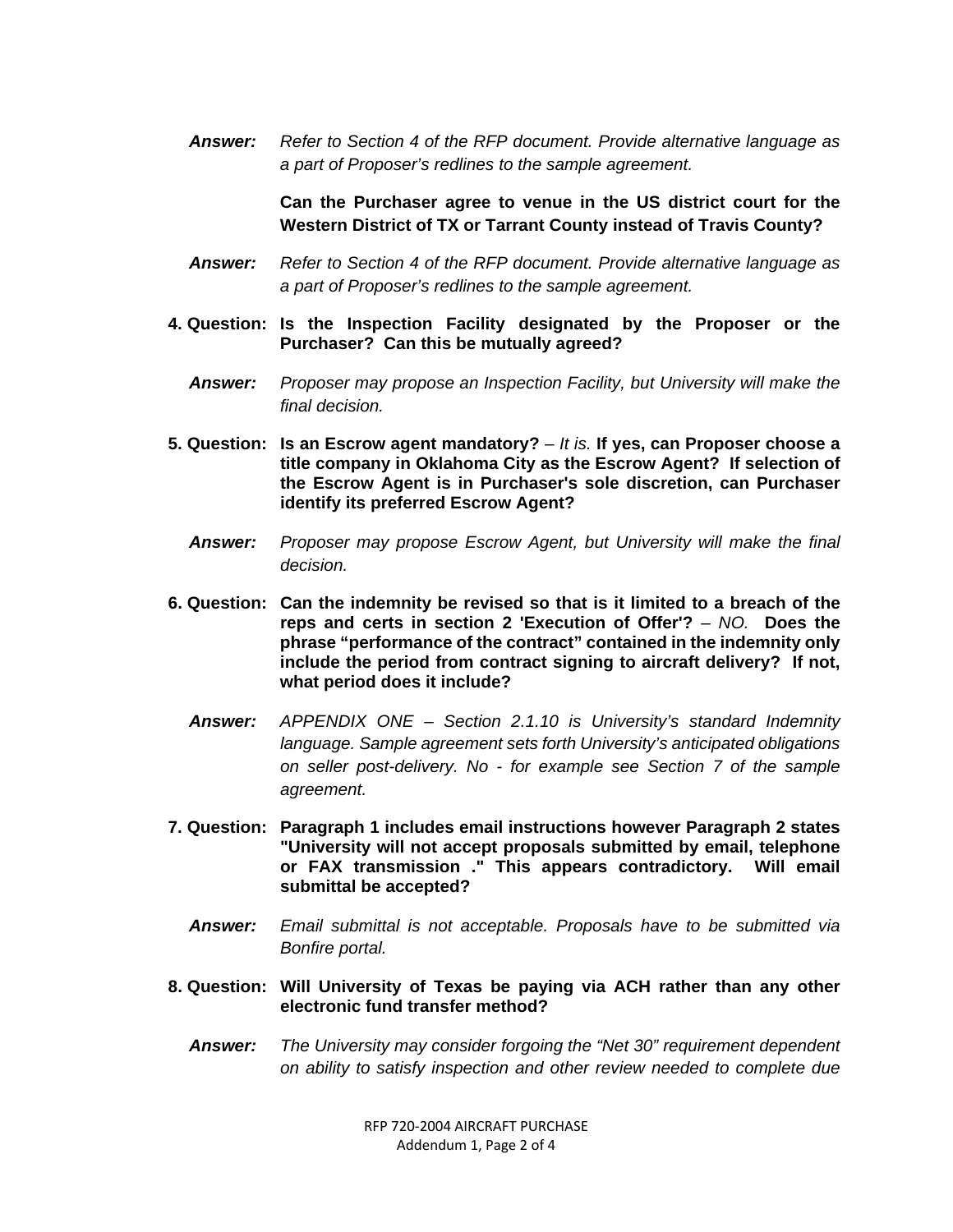*diligence. Feel free to submit a proposal for an aircraft with alternative payment arrangements.*

## **9. Question: Will University of Texas be paying via ACH rather than any other electronic fund transfer method?**

- *Answer: University typically pays via wire transfer, but can accommodate ACH.*
- **10. Question: It is typical for an airplane to be paid for at the time of delivery and acceptance. Can the University of Texas amend its Net 30 requirement? Is payment upon delivery possible?**
	- *Answer: The University may consider forgoing the "Net 30" requirement dependent on ability to satisfy inspection and other review needed to complete due diligence. Feel free to submit a proposal for an aircraft with alternative payment arrangements.*
- **11. Question: Approval by Board of Regents. Has full \$6.5M budget been approved?**
	- *Answer: With approval by the Board, scheduled for Nov 14th, the monies will be authorized.*
- **12. Question: The RFP states "Proposer's exceptions will be reviewed by University and may result in disqualification of Proposer's proposal as nonresponsive to this RFP".**

**Will there be any discussion with Proposer prior to disqualification based on exceptions?**

- *Answer: Yes, there will be an attempt to negotiate in good faith.*
- **13. Question: Because of a robust preowned aircraft sales market, and the inability to remove take an individual airplane off of the market during the evaluation period, we request that we be allowed to make our Offer / Proposal subject to prior sale.**
	- *Answer: University will review and evaluate proposals quickly to make selection with intention based on scoring to proceed with Letter of Commitment to awarded Contractor subject to necessary inspections and due diligence.*
- **14. Question: The market for preowned aircraft sales is very robust and it is not common practice to take an aircraft off of the market for 120 days. We request that the evaluation and selection period be reduced to a 30 day period. This is to ensure that the aircraft that are being proposed are still available at the time the University moves forward with the Award.**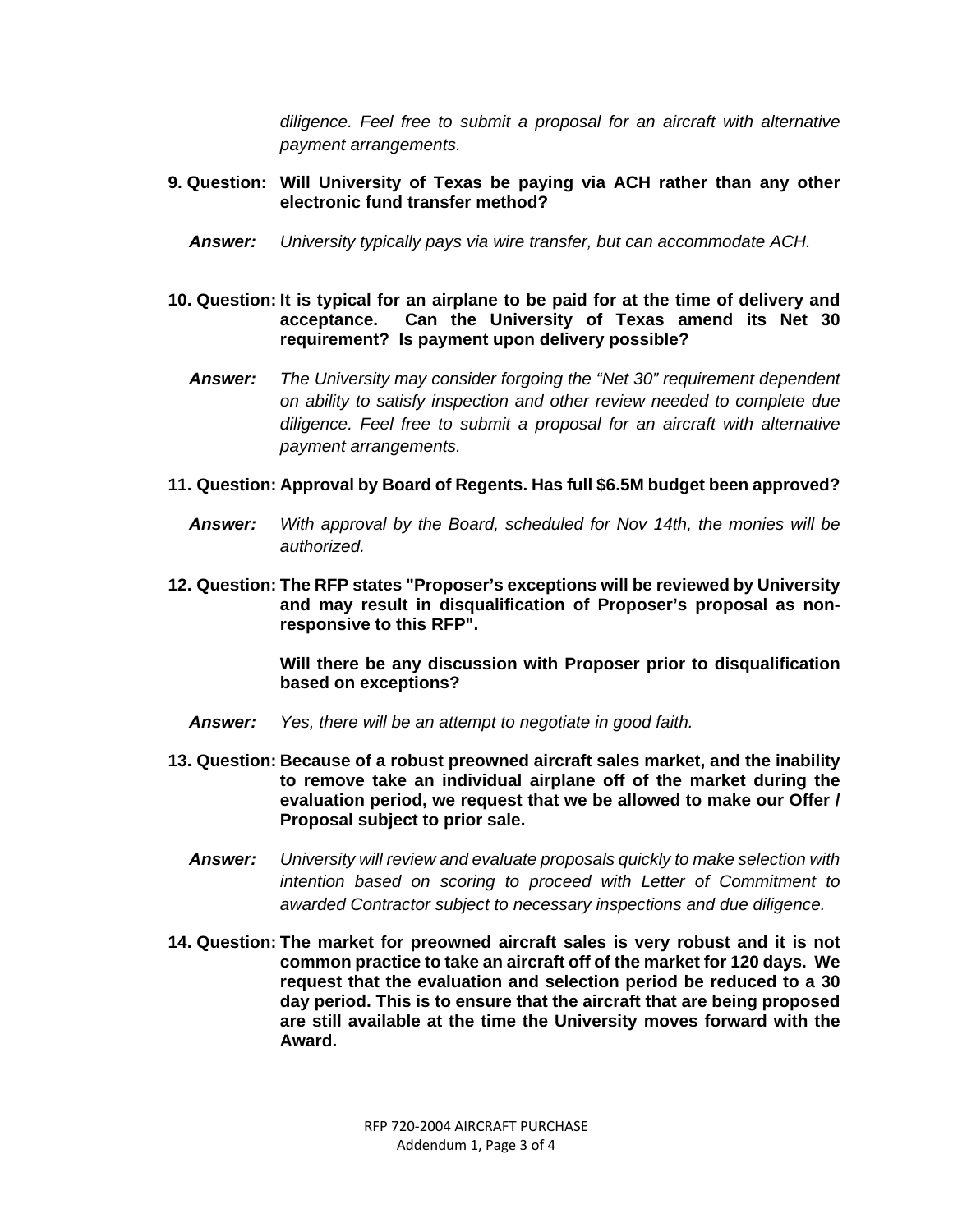- *Answer: While it is University's intent to minimize the period of time in which the aircraft is held, the commitment period will be determined by the individual aircraft proposed and the necessary inspections and due diligence.*
- **15. Question: Can the Submittal Deadline be extended by one week to November 20th, 2019.**

*Answer: No.*

## **END OF ADDENDUM 1**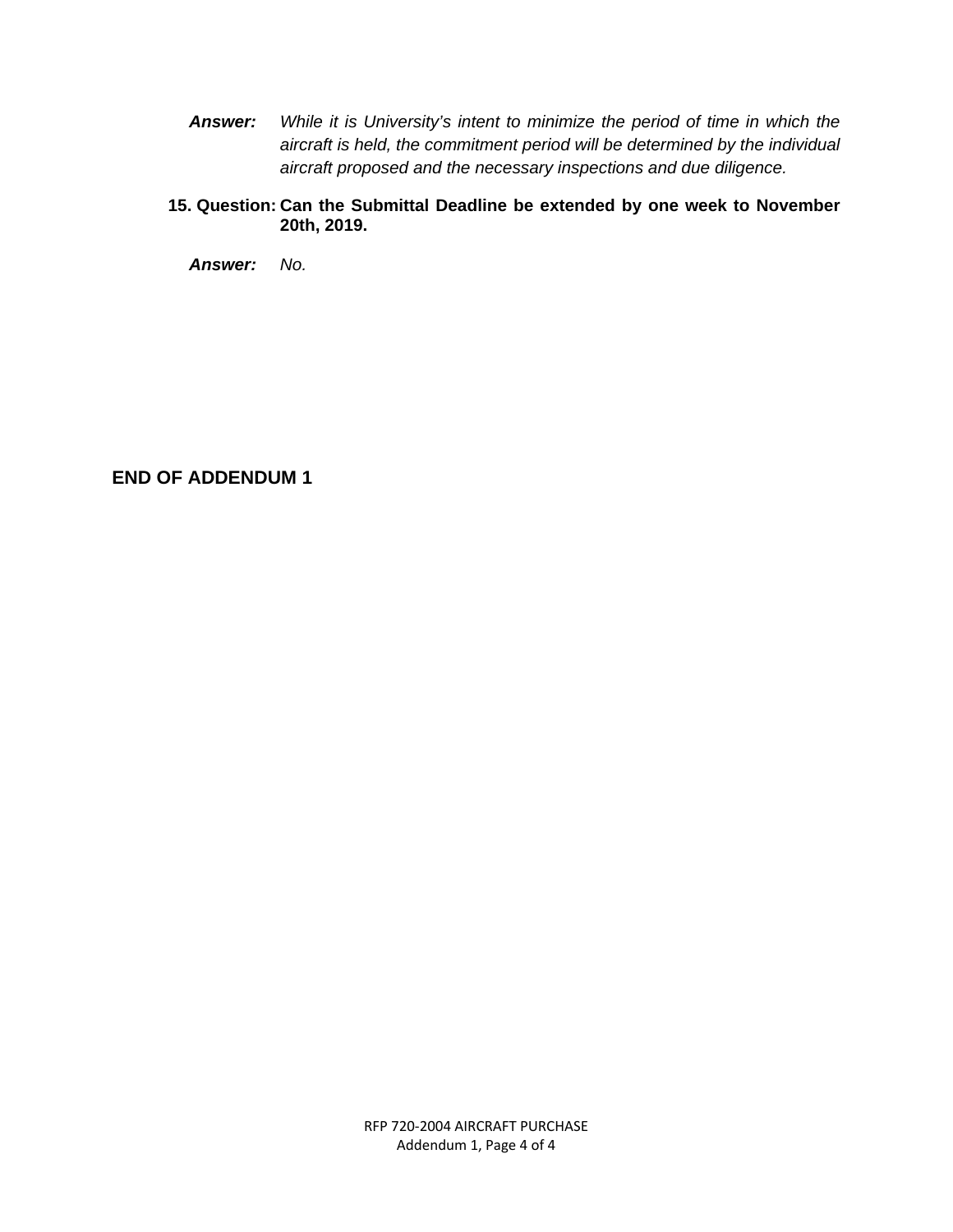

# **Submission Instructions for Suppliers (RFP720-2004 AIRCRAFT PURCHASE)**

Please follow these instructions to submit via our Public Portal.

# **1. Prepare your submission materials:**

## **Requested Information**

| <b>Name</b>                                                                                         | <b>Type</b>                    | # Files      | <b>Requirement</b> | <b>Instructions</b> |
|-----------------------------------------------------------------------------------------------------|--------------------------------|--------------|--------------------|---------------------|
| Sample<br>Agreement (ref.<br>Section 4 of<br>RFP and<br><b>APPENDIX</b><br>TWO)                     | File Type: Word<br>(doc, docx) | 1            | Required           |                     |
| Pricing and<br>Delivery<br>Schedule (ref.<br>Section 6 of this<br>RFP) Signed &<br>Completed        | File Type: PDF<br>$($ .pdf $)$ | 1            | Required           |                     |
| <b>Execution of</b><br>Offer (ref.<br>Section 2 of<br><b>APPENDIX</b><br>ONE) Signed &<br>Completed | File Type: PDF<br>(.pdf)       | 1            | Required           |                     |
| Proposer's<br>General<br>Questionnaire<br>(ref. Section 3<br>of APPENDIX<br>ONE)<br>Responses to    | File Type: PDF<br>(.pdf)       | $\mathbf{1}$ | Required           |                     |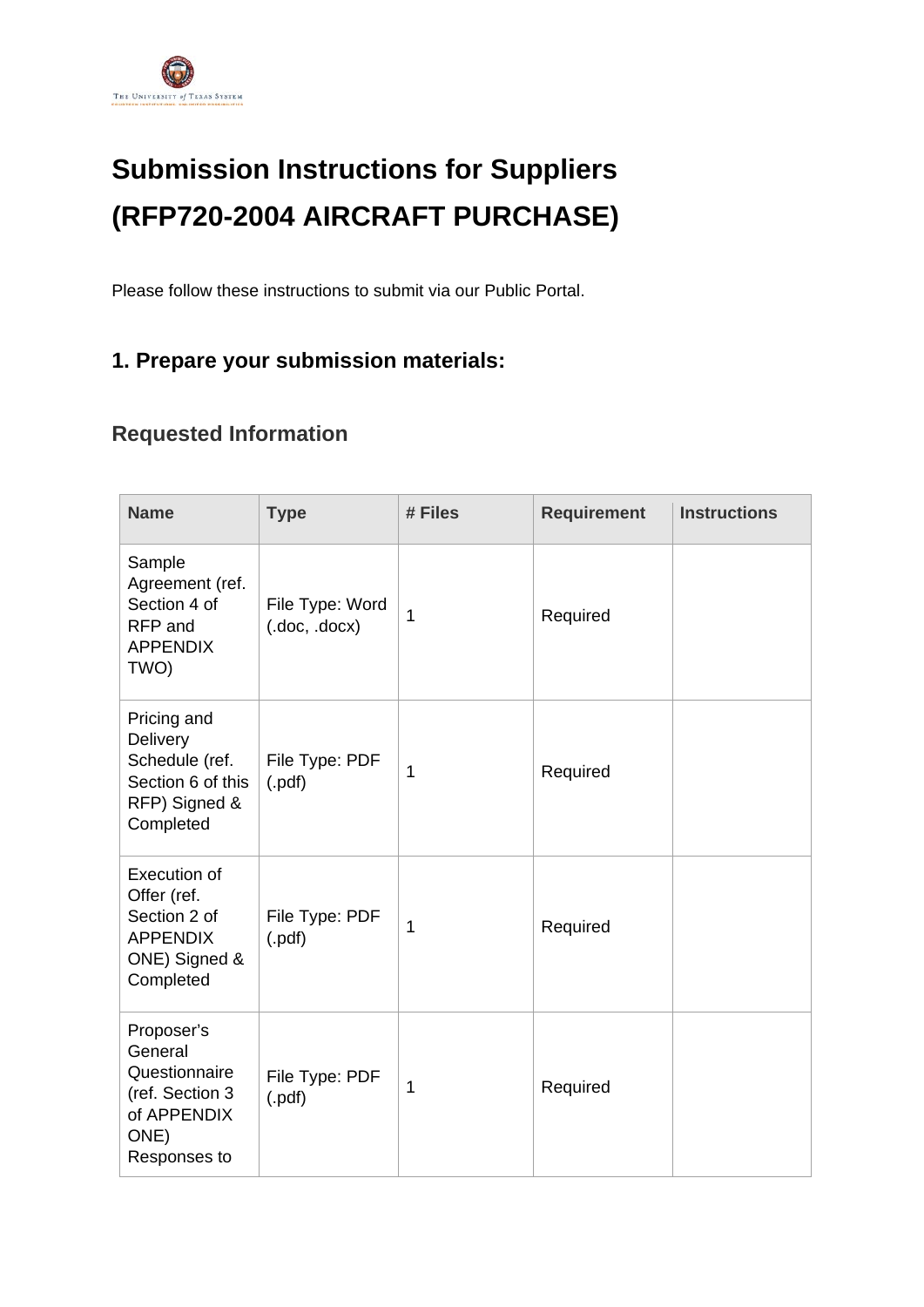

| <b>Name</b>                                                                                 | <b>Type</b>                      | # Files      | <b>Requirement</b> | <b>Instructions</b>                                                                                                                                                                                          |
|---------------------------------------------------------------------------------------------|----------------------------------|--------------|--------------------|--------------------------------------------------------------------------------------------------------------------------------------------------------------------------------------------------------------|
| questions and<br>requests for<br>information                                                |                                  |              |                    |                                                                                                                                                                                                              |
| Addenda<br>Checklist (ref.<br>Section 4 of<br><b>APPENDIX</b><br>ONE) Signed &<br>Completed | File Type: PDF<br>(.pdf)         | $\mathbf{1}$ | Required           |                                                                                                                                                                                                              |
| <b>Total Cost of</b><br>Purchase (BT-<br>56AV)                                              | <b>BidTable: Excel</b><br>(x sx) | 1            | Required           | You will need to<br>fill out the<br>provided<br>Response<br>Template for<br>this BidTable.<br>The Response<br>Template can<br>be downloaded<br>from the project<br>listing on the<br>Bonfire portal.         |
| Section 5.6<br>Additional<br>Questions<br>Specific to this<br><b>RFP (Q-36QX)</b>           | Questionnaire:<br>Excel (.xlsx)  | 1            | Required           | You will need to<br>fill out the<br>provided<br>Response<br>Template for<br>this<br>Questionnaire.<br>The Response<br>Template can<br>be downloaded<br>from the project<br>listing on the<br>Bonfire portal. |

# **Commodity Codes**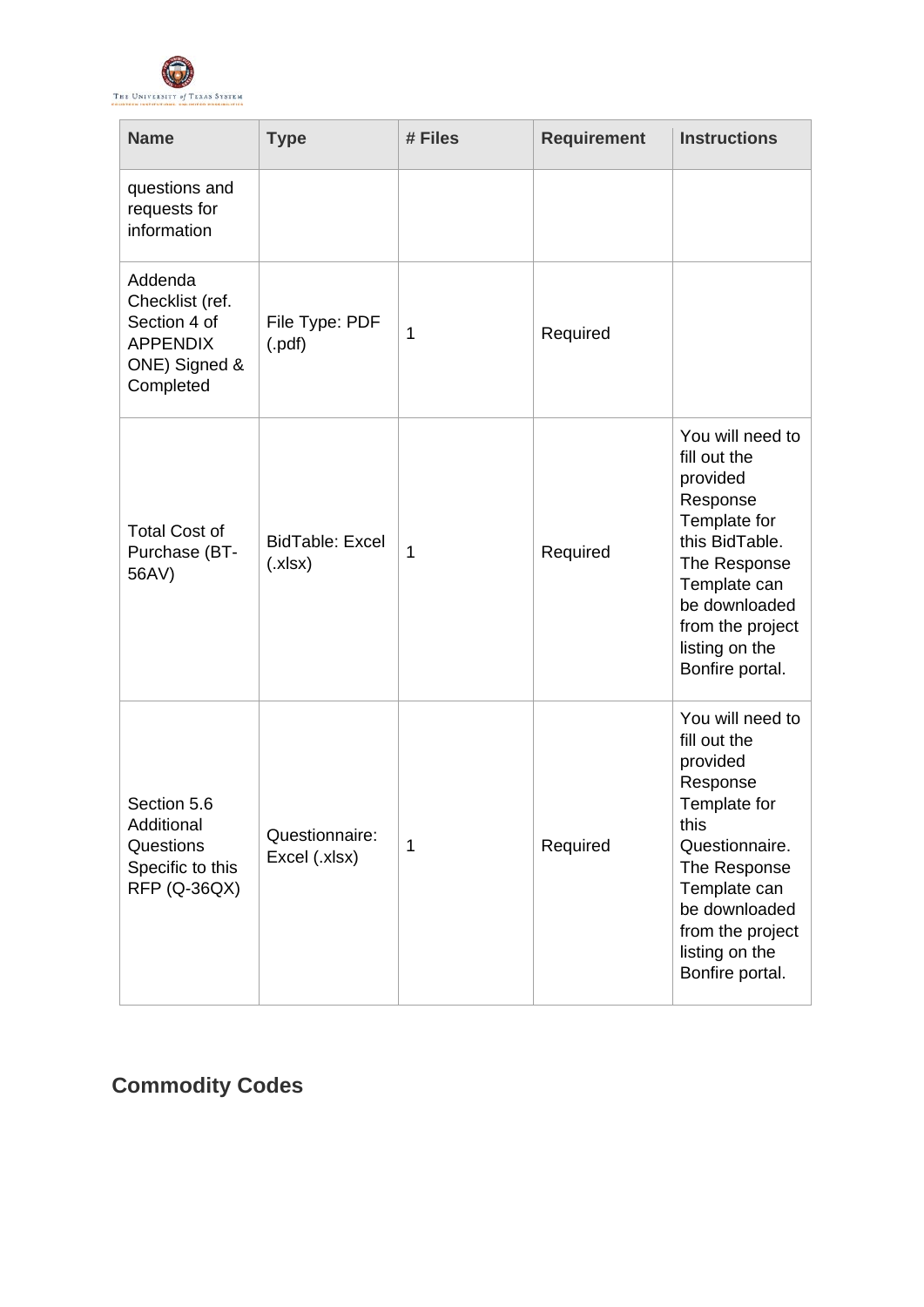

| <b>Commodity Set</b> | <b>Commodity Code</b> | <b>Title</b>                                                                                | <b>Description</b> |
|----------------------|-----------------------|---------------------------------------------------------------------------------------------|--------------------|
| <b>NIGP</b>          | 03579                 | <b>Recycled Aircraft</b><br>and Airport<br>Equipment,<br>Accessories and<br><b>Supplies</b> |                    |

## **Requested Documents:**

Please note the type and number of files allowed. The maximum upload file size is 1000 MB.

Please do not embed any documents within your uploaded files, as they will not be accessible or evaluated.

## **Requested Questionnaires:**

The Questionnaire Response Templates can be obtained at [https://utsystem.bonfirehub.com/opportunities/20729.](https://utsystem.bonfirehub.com/opportunities/20729)

Please note that Questionnaires may take a significant amount of time to prepare.

## **Requested BidTables:**

The BidTable Response Templates can be obtained at [https://utsystem.bonfirehub.com/opportunities/20729.](https://utsystem.bonfirehub.com/opportunities/20729)

Please note that BidTables may take a significant amount of time to prepare.

## **2. Upload your submission at:**

**<https://utsystem.bonfirehub.com/opportunities/20729>**